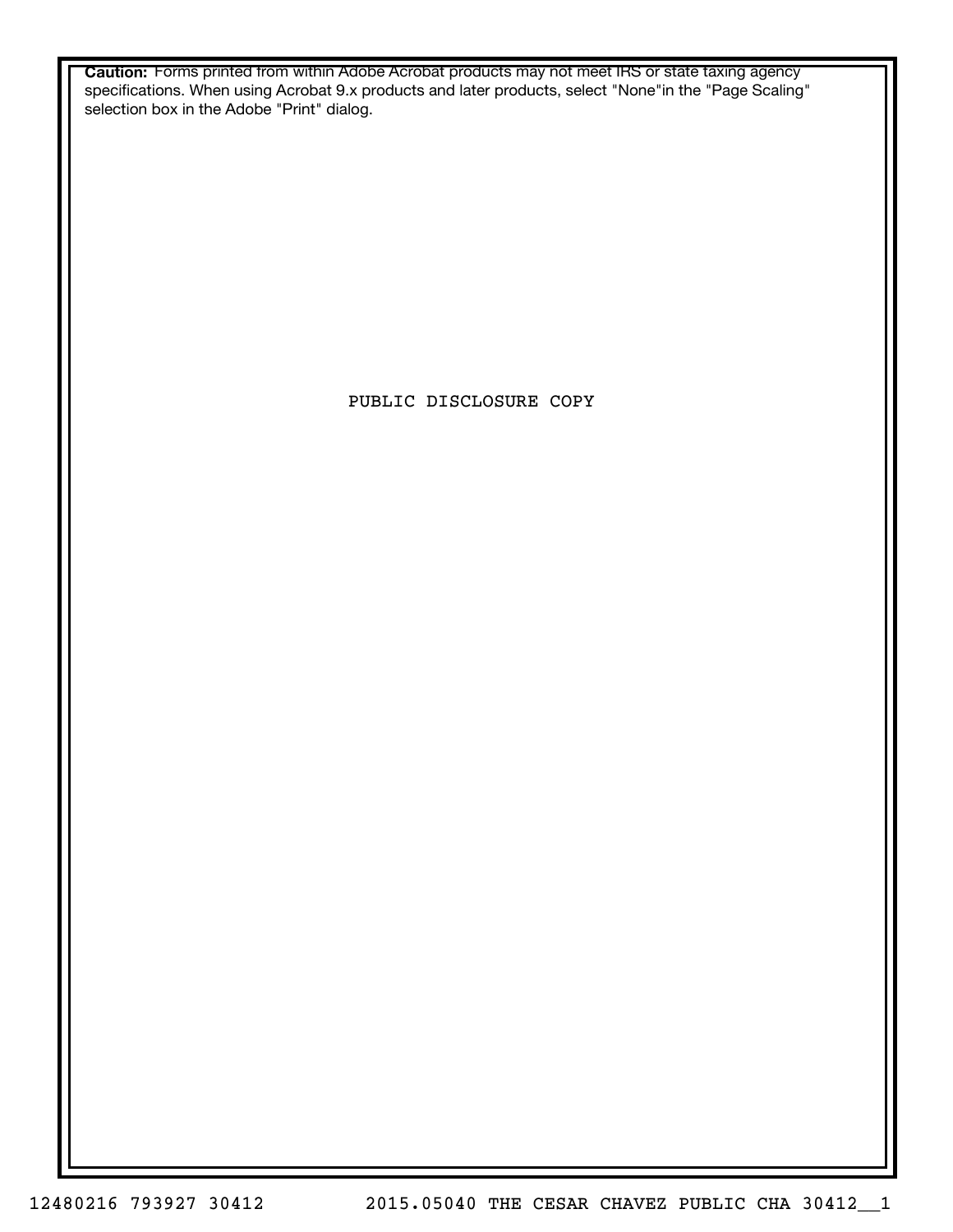|                                                                                                                                    |                                                                                                                      |                                                                                                                                                                                                                            | ** PUBLIC DISCLOSURE COPY **                                                                                                                                               |     |                                                     |                                                               |  |  |
|------------------------------------------------------------------------------------------------------------------------------------|----------------------------------------------------------------------------------------------------------------------|----------------------------------------------------------------------------------------------------------------------------------------------------------------------------------------------------------------------------|----------------------------------------------------------------------------------------------------------------------------------------------------------------------------|-----|-----------------------------------------------------|---------------------------------------------------------------|--|--|
|                                                                                                                                    |                                                                                                                      |                                                                                                                                                                                                                            | <b>Return of Organization Exempt From Income Tax</b>                                                                                                                       |     |                                                     | OMB No. 1545-0047                                             |  |  |
| Form                                                                                                                               |                                                                                                                      |                                                                                                                                                                                                                            | Under section 501(c), 527, or 4947(a)(1) of the Internal Revenue Code (except private foundations)                                                                         |     |                                                     |                                                               |  |  |
| Do not enter social security numbers on this form as it may be made public.<br><b>Open to Public</b><br>Department of the Treasury |                                                                                                                      |                                                                                                                                                                                                                            |                                                                                                                                                                            |     |                                                     |                                                               |  |  |
|                                                                                                                                    | Inspection<br>Internal Revenue Service<br>Information about Form 990 and its instructions is at www.irs.gov/form990. |                                                                                                                                                                                                                            |                                                                                                                                                                            |     |                                                     |                                                               |  |  |
| A For the 2015 calendar year, or tax year beginning $JUL$ 1, $\overline{2015}$<br>and ending $JUN$ 30, $2016$                      |                                                                                                                      |                                                                                                                                                                                                                            |                                                                                                                                                                            |     |                                                     |                                                               |  |  |
|                                                                                                                                    | <b>B</b> Check if<br>applicable:                                                                                     |                                                                                                                                                                                                                            | <b>C</b> Name of organization<br>THE CESAR CHAVEZ PUBLIC CHARTER                                                                                                           |     | D Employer identification number                    |                                                               |  |  |
|                                                                                                                                    | <b>Address</b>                                                                                                       |                                                                                                                                                                                                                            | SCHOOLS FOR PUBLIC POLICY                                                                                                                                                  |     |                                                     |                                                               |  |  |
|                                                                                                                                    | change<br>]Name<br>]change                                                                                           |                                                                                                                                                                                                                            | Doing business as                                                                                                                                                          |     |                                                     | 52-2088566                                                    |  |  |
|                                                                                                                                    | Initial<br>return                                                                                                    |                                                                                                                                                                                                                            | Number and street (or P.O. box if mail is not delivered to street address)                                                                                                 |     | Room/suite   E Telephone number                     |                                                               |  |  |
|                                                                                                                                    | Final<br>return/                                                                                                     |                                                                                                                                                                                                                            | 709 12TH STREET SE                                                                                                                                                         |     |                                                     | $202 - 547 - 3975$                                            |  |  |
|                                                                                                                                    | termin-<br>ated                                                                                                      |                                                                                                                                                                                                                            | City or town, state or province, country, and ZIP or foreign postal code                                                                                                   |     | G Gross receipts \$                                 | 28,903,929.                                                   |  |  |
|                                                                                                                                    | Amended<br>return                                                                                                    |                                                                                                                                                                                                                            | WASHINGTON, DC<br>20003                                                                                                                                                    |     | H(a) Is this a group return                         |                                                               |  |  |
|                                                                                                                                    | Applica-<br>tion<br>pending                                                                                          |                                                                                                                                                                                                                            | F Name and address of principal officer: KEON TOYER                                                                                                                        |     | for subordinates?                                   | $\sqrt{}$ Yes $\sqrt{ \ \ }$ No                               |  |  |
|                                                                                                                                    |                                                                                                                      |                                                                                                                                                                                                                            | SAME AS C ABOVE                                                                                                                                                            |     |                                                     | $H(b)$ Are all subordinates included? $\Box$ Yes<br><b>No</b> |  |  |
|                                                                                                                                    |                                                                                                                      |                                                                                                                                                                                                                            | Tax-exempt status: $X \overline{301(c)(3)}$<br>$\frac{1}{2}$ 501(c) (<br>$\sqrt{\bullet}$ (insert no.)<br>4947(a)(1) or                                                    | 527 |                                                     | If "No," attach a list. (see instructions)                    |  |  |
|                                                                                                                                    |                                                                                                                      | K Form of organization: $X$ Corporation                                                                                                                                                                                    | J Website: WWW.CHAVEZSCHOOLS.ORG<br>Trust<br>Association<br>Other $\blacktriangleright$                                                                                    |     | $H(c)$ Group exemption number $\blacktriangleright$ | L Year of formation: $1998$ M State of legal domicile: DC     |  |  |
|                                                                                                                                    | Part I                                                                                                               | <b>Summary</b>                                                                                                                                                                                                             |                                                                                                                                                                            |     |                                                     |                                                               |  |  |
|                                                                                                                                    | 1                                                                                                                    |                                                                                                                                                                                                                            | Briefly describe the organization's mission or most significant activities: TO PREPARE STUDENTS TO SUCCEED                                                                 |     |                                                     |                                                               |  |  |
|                                                                                                                                    |                                                                                                                      |                                                                                                                                                                                                                            | IN COMPETITIVE COLLEGES AND TO EMPOWER THEM TO USE PUBLIC POLICY TO                                                                                                        |     |                                                     |                                                               |  |  |
|                                                                                                                                    |                                                                                                                      |                                                                                                                                                                                                                            |                                                                                                                                                                            |     |                                                     |                                                               |  |  |
|                                                                                                                                    | 3                                                                                                                    | Check this box $\blacktriangleright$ $\Box$ if the organization discontinued its operations or disposed of more than 25% of its net assets.<br>2<br>3<br>Number of voting members of the governing body (Part VI, line 1a) |                                                                                                                                                                            |     |                                                     |                                                               |  |  |
|                                                                                                                                    | 4                                                                                                                    |                                                                                                                                                                                                                            | $\overline{4}$                                                                                                                                                             | 14  |                                                     |                                                               |  |  |
|                                                                                                                                    | 5                                                                                                                    |                                                                                                                                                                                                                            |                                                                                                                                                                            |     | 5                                                   | 370                                                           |  |  |
|                                                                                                                                    |                                                                                                                      |                                                                                                                                                                                                                            |                                                                                                                                                                            |     | 6                                                   | 40                                                            |  |  |
| Activities & Governance                                                                                                            |                                                                                                                      |                                                                                                                                                                                                                            |                                                                                                                                                                            |     | 7a                                                  | $\overline{0}$ .                                              |  |  |
|                                                                                                                                    |                                                                                                                      |                                                                                                                                                                                                                            |                                                                                                                                                                            |     | 7b                                                  | $\overline{0}$ .                                              |  |  |
|                                                                                                                                    |                                                                                                                      |                                                                                                                                                                                                                            |                                                                                                                                                                            |     | <b>Prior Year</b>                                   | <b>Current Year</b>                                           |  |  |
|                                                                                                                                    | 8                                                                                                                    |                                                                                                                                                                                                                            |                                                                                                                                                                            |     | 3,095,541.                                          | 2,952,956.                                                    |  |  |
| Revenue                                                                                                                            | 9                                                                                                                    |                                                                                                                                                                                                                            | Program service revenue (Part VIII, line 2g)                                                                                                                               |     | 24,742,252.                                         | 25,908,476.                                                   |  |  |
|                                                                                                                                    | 10                                                                                                                   |                                                                                                                                                                                                                            |                                                                                                                                                                            |     | 41,833.<br>43,373.                                  | 6,421.<br>7,652.                                              |  |  |
|                                                                                                                                    | 11                                                                                                                   |                                                                                                                                                                                                                            | Other revenue (Part VIII, column (A), lines 5, 6d, 8c, 9c, 10c, and 11e)                                                                                                   |     | 27,922,999.                                         | 28,875,505.                                                   |  |  |
|                                                                                                                                    | 12                                                                                                                   |                                                                                                                                                                                                                            | Total revenue - add lines 8 through 11 (must equal Part VIII, column (A), line 12)<br>Grants and similar amounts paid (Part IX, column (A), lines 1-3)                     |     | Ο.                                                  | 0.                                                            |  |  |
|                                                                                                                                    | 13<br>14                                                                                                             |                                                                                                                                                                                                                            | Benefits paid to or for members (Part IX, column (A), line 4)                                                                                                              |     | σ.                                                  | $\overline{0}$ .                                              |  |  |
|                                                                                                                                    |                                                                                                                      |                                                                                                                                                                                                                            | Salaries, other compensation, employee benefits (Part IX, column (A), lines 5-10)                                                                                          |     | <u>16,897,619.</u>                                  | 17,708,510.                                                   |  |  |
| Expenses                                                                                                                           |                                                                                                                      |                                                                                                                                                                                                                            | 16a Professional fundraising fees (Part IX, column (A), line 11e)                                                                                                          |     | 0.                                                  | $\overline{0}$ .                                              |  |  |
|                                                                                                                                    |                                                                                                                      |                                                                                                                                                                                                                            | $-264,082.$<br><b>b</b> Total fundraising expenses (Part IX, column (D), line 25)                                                                                          |     |                                                     |                                                               |  |  |
|                                                                                                                                    |                                                                                                                      |                                                                                                                                                                                                                            |                                                                                                                                                                            |     | 10,519,731.                                         | 11,018,811.                                                   |  |  |
|                                                                                                                                    | 18                                                                                                                   |                                                                                                                                                                                                                            | Total expenses. Add lines 13-17 (must equal Part IX, column (A), line 25)                                                                                                  |     | 27,417,350.                                         | $\overline{28, 727, 321}$ .                                   |  |  |
|                                                                                                                                    | 19                                                                                                                   |                                                                                                                                                                                                                            |                                                                                                                                                                            |     | 505,649.                                            | 148,184.                                                      |  |  |
|                                                                                                                                    |                                                                                                                      |                                                                                                                                                                                                                            |                                                                                                                                                                            |     | <b>Beginning of Current Year</b>                    | <b>End of Year</b>                                            |  |  |
|                                                                                                                                    | 20                                                                                                                   | Total assets (Part X, line 16)                                                                                                                                                                                             |                                                                                                                                                                            |     | 39,147,608.                                         | 39,399,323.                                                   |  |  |
| Net Assets or<br>Fund Balances                                                                                                     | 21                                                                                                                   |                                                                                                                                                                                                                            | Total liabilities (Part X, line 26)                                                                                                                                        |     | 26,998,084.                                         | 27, 101, 615.                                                 |  |  |
|                                                                                                                                    | 22                                                                                                                   |                                                                                                                                                                                                                            |                                                                                                                                                                            |     | 12,149,524.                                         | 12,297,708.                                                   |  |  |
|                                                                                                                                    | Part II                                                                                                              | <b>Signature Block</b>                                                                                                                                                                                                     |                                                                                                                                                                            |     |                                                     |                                                               |  |  |
|                                                                                                                                    |                                                                                                                      |                                                                                                                                                                                                                            | Under penalties of perjury, I declare that I have examined this return, including accompanying schedules and statements, and to the best of my knowledge and belief, it is |     |                                                     |                                                               |  |  |
|                                                                                                                                    |                                                                                                                      |                                                                                                                                                                                                                            | true, correct, and complete. Declaration of preparer (other than officer) is based on all information of which preparer has any knowledge.                                 |     |                                                     |                                                               |  |  |
|                                                                                                                                    |                                                                                                                      |                                                                                                                                                                                                                            |                                                                                                                                                                            |     |                                                     |                                                               |  |  |

| Sign<br>Here | Signature of officer<br>Date<br>KEON TOYER,<br>CURRENT COO<br>Type or print name and title                   |                      |      |                            |  |  |  |  |  |
|--------------|--------------------------------------------------------------------------------------------------------------|----------------------|------|----------------------------|--|--|--|--|--|
|              | Print/Type preparer's name                                                                                   | Preparer's signature | Date | PTIN<br>Check              |  |  |  |  |  |
| Paid         | DAVID JONES                                                                                                  |                      |      | P01361002<br>self-employed |  |  |  |  |  |
| Preparer     | JONES MARESCA & MCQUADE PA<br>Firm's name                                                                    |                      |      | 52-1853933<br>Firm's $EIN$ |  |  |  |  |  |
| Use Only     | Firm's address 1730 RHODE ISLAND AVE, N.W.,                                                                  | SUITE                | 800  |                            |  |  |  |  |  |
|              | Phone no. $202 - 296 - 3306$<br>WASHINGTON, DC 20036                                                         |                      |      |                            |  |  |  |  |  |
|              | $X \mid$<br>Yes<br>No<br>May the IRS discuss this return with the preparer shown above? (see instructions)   |                      |      |                            |  |  |  |  |  |
|              | Form 990 (2015)<br>LHA For Paperwork Reduction Act Notice, see the separate instructions.<br>532001 12-16-15 |                      |      |                            |  |  |  |  |  |

SEE SCHEDULE O FOR ORGANIZATION MISSION STATEMENT CONTINUATION

Form **990** (2015)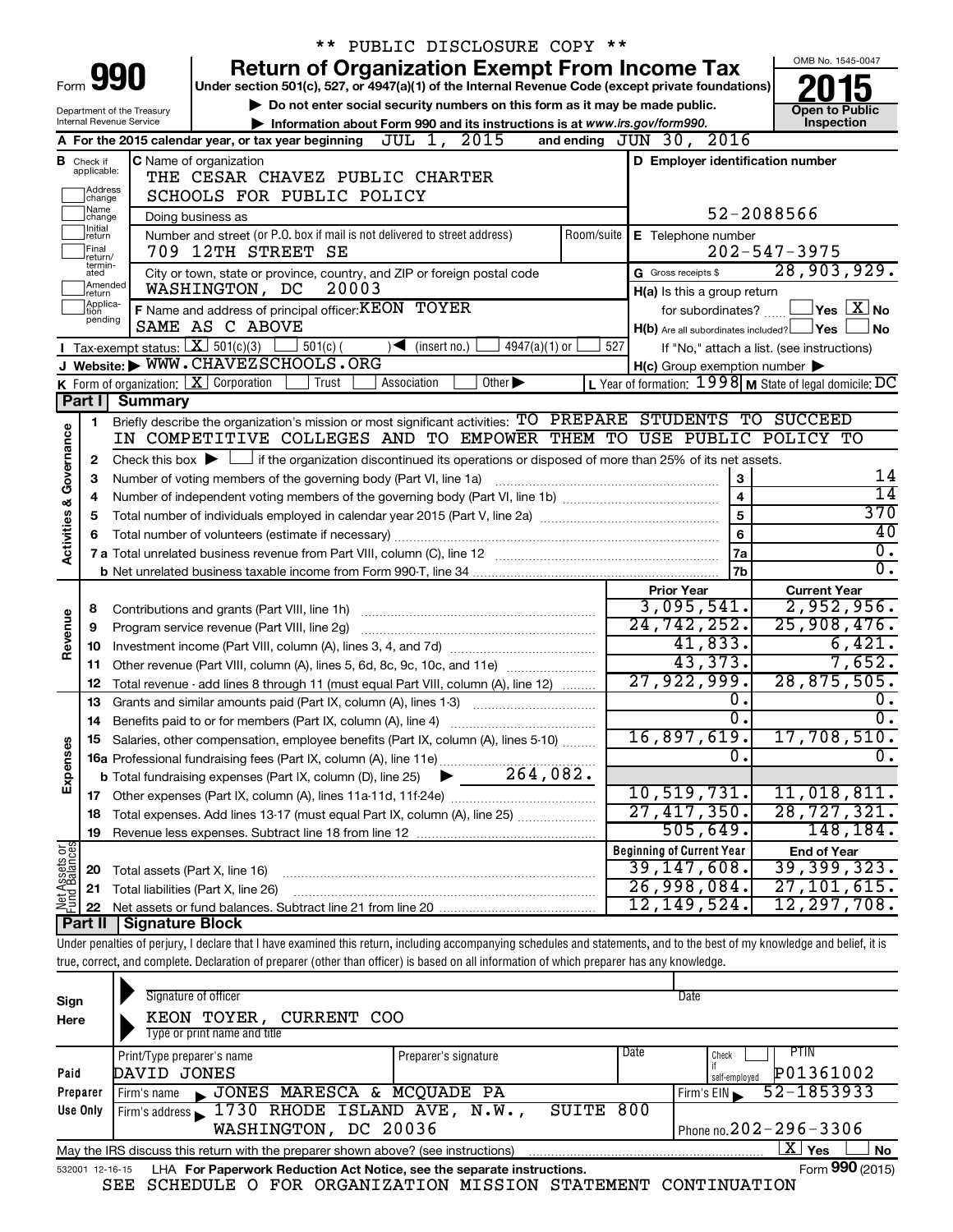| 4е             | $\overline{21,861,192.}$<br>Total program service expenses                                                                                                                                                                                                                           |               | Form 990 (2015)                         |  |
|----------------|--------------------------------------------------------------------------------------------------------------------------------------------------------------------------------------------------------------------------------------------------------------------------------------|---------------|-----------------------------------------|--|
|                |                                                                                                                                                                                                                                                                                      |               |                                         |  |
|                | 4d Other program services (Describe in Schedule O.)<br>(Expenses \$<br>(Revenue \$<br>including grants of \$                                                                                                                                                                         |               |                                         |  |
|                |                                                                                                                                                                                                                                                                                      |               |                                         |  |
|                |                                                                                                                                                                                                                                                                                      |               |                                         |  |
|                |                                                                                                                                                                                                                                                                                      |               |                                         |  |
| 4c             | $\left(\text{Code:}\right)$ $\left(\text{Expenses $}\right)$<br>including grants of \$                                                                                                                                                                                               | ) (Revenue \$ |                                         |  |
|                |                                                                                                                                                                                                                                                                                      |               |                                         |  |
|                |                                                                                                                                                                                                                                                                                      |               |                                         |  |
|                |                                                                                                                                                                                                                                                                                      |               |                                         |  |
| 4b             | Code: (Code: ) (Expenses \$ ) (Expenses \$ ) (Revenue \$ ) (Revenue \$ ) (Revenue \$ ) (Revenue \$ ) (Revenue \$                                                                                                                                                                     |               |                                         |  |
|                |                                                                                                                                                                                                                                                                                      |               |                                         |  |
|                | INCLUDING TUTORING, COLLEGE COUNSELING, INTERNSHIPS, SUMMER SCHOOL AND<br>VARIOUS AFTER SCHOOL ACTIVITIES.                                                                                                                                                                           |               |                                         |  |
|                | BASIS. THE SCHOOLS OFFER A COLLEGE PREP CURRICULUM WITH A FOCUS ON<br>PUBLIC POLICY. STUDENTS PARTICIPATE IN VARIOUS PROGRAMS AND ACTIVITIES                                                                                                                                         |               |                                         |  |
|                | CHARTER SCHOOL, OPERATING THREE CAMPUSES, THAT SERVES APPROXIMATELY<br>1,400 STUDENTS IN GRADES 6-12. THE SCHOOLS ARE OPEN TO ANY STUDENT<br>RESIDING IN THE DISTRICT OF COLUMBIA ON A FIRST-COME, FIRST-SERVED                                                                      |               |                                         |  |
|                | revenue, if any, for each program service reported.<br>21,861,192. including grants of \$<br>) (Expenses \$<br>4a (Code:<br>CESAR CHAVEZ PUBLIC CHARTER SCHOOLS FOR PUBLIC POLICY IS A PUBLIC                                                                                        | (Revenue \$   | 25,908,476.                             |  |
| 4              | Describe the organization's program service accomplishments for each of its three largest program services, as measured by expenses.<br>Section 501(c)(3) and 501(c)(4) organizations are required to report the amount of grants and allocations to others, the total expenses, and |               |                                         |  |
| 3              | Did the organization cease conducting, or make significant changes in how it conducts, any program services?<br>If "Yes," describe these changes on Schedule O.                                                                                                                      |               | $\Box$ Yes $\Box X$ No                  |  |
| $\overline{2}$ | Did the organization undertake any significant program services during the year which were not listed on<br>If "Yes." describe these new services on Schedule O.                                                                                                                     |               | $\Box$ Yes $[\overline{\mathrm{X}}]$ No |  |
|                | THEM TO USE PUBLIC POLICY TO CREATE A MORE JUST, FREE, AND EQUAL<br>WORLD.                                                                                                                                                                                                           |               |                                         |  |
| 1              | Briefly describe the organization's mission:<br>TO PREPARE STUDENTS TO SUCCEED IN COMPETITIVE COLLEGES AND TO EMPOWER                                                                                                                                                                |               |                                         |  |
|                | Part III   Statement of Program Service Accomplishments                                                                                                                                                                                                                              |               |                                         |  |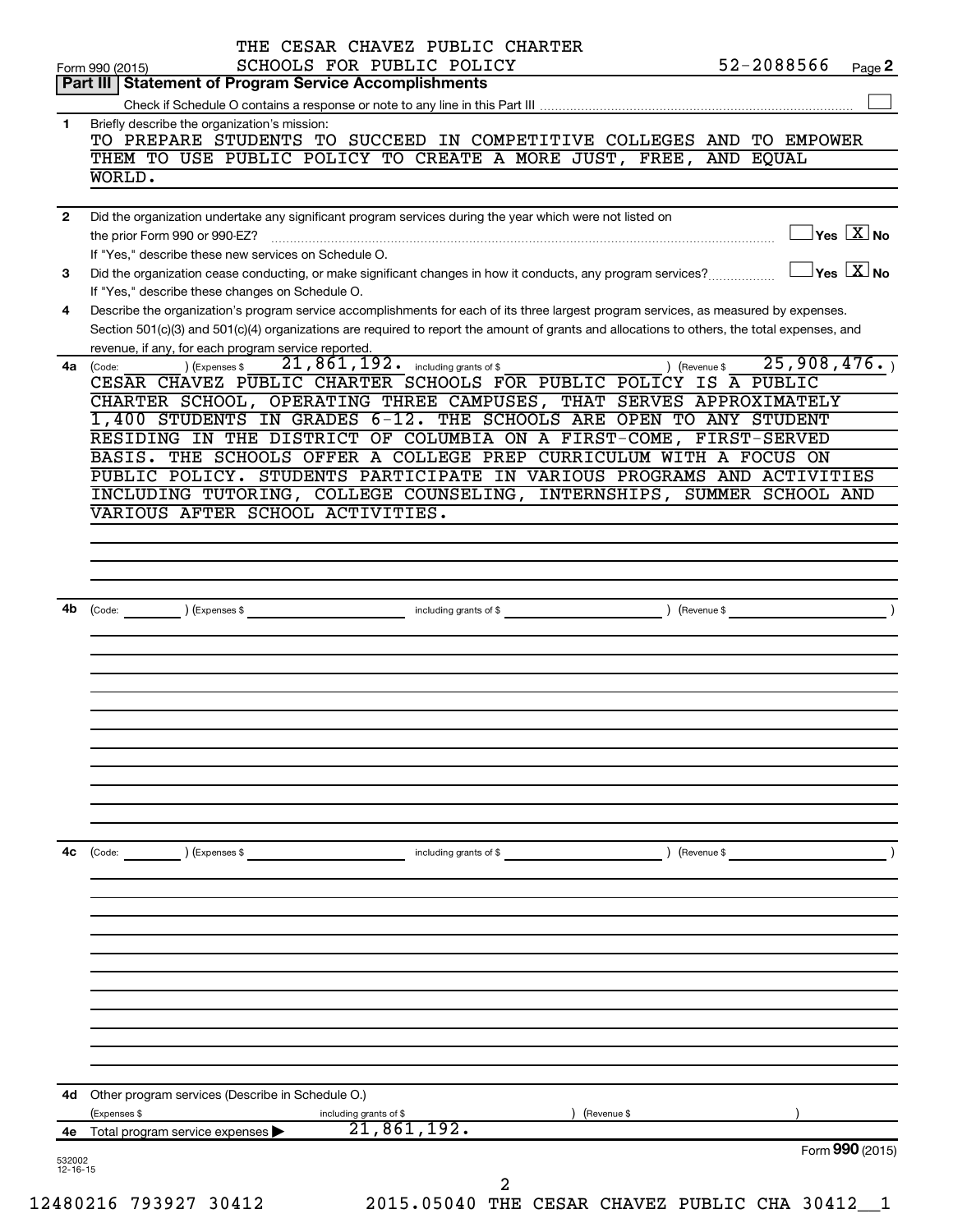|    | <b>Checklist of Required Schedules</b><br><b>Part IV</b>                                                                                                                                                                            |                |                       |                       |
|----|-------------------------------------------------------------------------------------------------------------------------------------------------------------------------------------------------------------------------------------|----------------|-----------------------|-----------------------|
|    |                                                                                                                                                                                                                                     |                | Yes                   | No                    |
| 1. | Is the organization described in section $501(c)(3)$ or $4947(a)(1)$ (other than a private foundation)?                                                                                                                             |                |                       |                       |
|    |                                                                                                                                                                                                                                     | 1              | X                     |                       |
| 2  | Is the organization required to complete Schedule B, Schedule of Contributors? [11] the organization required to complete Schedule B, Schedule of Contributors?                                                                     | $\mathbf{2}$   | $\overline{\text{x}}$ |                       |
| 3  | Did the organization engage in direct or indirect political campaign activities on behalf of or in opposition to candidates for                                                                                                     |                |                       |                       |
|    |                                                                                                                                                                                                                                     | 3              |                       | x                     |
| 4  | Section 501(c)(3) organizations. Did the organization engage in lobbying activities, or have a section 501(h) election in effect                                                                                                    |                |                       |                       |
|    |                                                                                                                                                                                                                                     | 4              |                       | х                     |
| 5  | Is the organization a section 501(c)(4), 501(c)(5), or 501(c)(6) organization that receives membership dues, assessments, or                                                                                                        |                |                       |                       |
|    |                                                                                                                                                                                                                                     | 5              |                       | х                     |
| 6  | Did the organization maintain any donor advised funds or any similar funds or accounts for which donors have the right to                                                                                                           |                |                       |                       |
|    | provide advice on the distribution or investment of amounts in such funds or accounts? If "Yes," complete Schedule D, Part I                                                                                                        | 6              |                       | х                     |
| 7  | Did the organization receive or hold a conservation easement, including easements to preserve open space,                                                                                                                           |                |                       |                       |
|    |                                                                                                                                                                                                                                     | $\overline{7}$ |                       | х                     |
| 8  | Did the organization maintain collections of works of art, historical treasures, or other similar assets? If "Yes," complete                                                                                                        |                |                       |                       |
|    | Schedule D, Part III <b>Marting Communities</b> and the contract of the contract of the contract of the contract of the contract of the contract of the contract of the contract of the contract of the contract of the contract of | 8              |                       | X                     |
| 9  | Did the organization report an amount in Part X, line 21, for escrow or custodial account liability, serve as a custodian for                                                                                                       |                |                       |                       |
|    | amounts not listed in Part X; or provide credit counseling, debt management, credit repair, or debt negotiation services?                                                                                                           |                |                       |                       |
|    |                                                                                                                                                                                                                                     | 9              |                       | х                     |
| 10 | Did the organization, directly or through a related organization, hold assets in temporarily restricted endowments, permanent                                                                                                       |                |                       |                       |
|    |                                                                                                                                                                                                                                     | 10             | x                     |                       |
| 11 | If the organization's answer to any of the following questions is "Yes," then complete Schedule D, Parts VI, VII, VIII, IX, or X                                                                                                    |                |                       |                       |
|    | as applicable.                                                                                                                                                                                                                      |                |                       |                       |
|    | a Did the organization report an amount for land, buildings, and equipment in Part X, line 10? If "Yes," complete Schedule D,                                                                                                       |                |                       |                       |
|    |                                                                                                                                                                                                                                     | 11a            | X                     |                       |
|    | <b>b</b> Did the organization report an amount for investments - other securities in Part X, line 12 that is 5% or more of its total                                                                                                |                |                       |                       |
|    |                                                                                                                                                                                                                                     | 11b            |                       | x                     |
|    | c Did the organization report an amount for investments - program related in Part X, line 13 that is 5% or more of its total                                                                                                        |                |                       |                       |
|    |                                                                                                                                                                                                                                     | 11c            |                       | х                     |
|    | d Did the organization report an amount for other assets in Part X, line 15 that is 5% or more of its total assets reported in                                                                                                      |                |                       |                       |
|    |                                                                                                                                                                                                                                     | <b>11d</b>     |                       | х                     |
|    |                                                                                                                                                                                                                                     | <b>11e</b>     | X                     |                       |
| f  | Did the organization's separate or consolidated financial statements for the tax year include a footnote that addresses                                                                                                             |                |                       |                       |
|    | the organization's liability for uncertain tax positions under FIN 48 (ASC 740)? If "Yes," complete Schedule D, Part X                                                                                                              | 11f            | X                     |                       |
|    | 12a Did the organization obtain separate, independent audited financial statements for the tax year? If "Yes," complete                                                                                                             |                |                       |                       |
|    | Schedule D, Parts XI and XII                                                                                                                                                                                                        | 12a            | х                     |                       |
|    | <b>b</b> Was the organization included in consolidated, independent audited financial statements for the tax year?                                                                                                                  |                |                       |                       |
|    | If "Yes," and if the organization answered "No" to line 12a, then completing Schedule D, Parts XI and XII is optional                                                                                                               | 12b            |                       | х                     |
| 13 |                                                                                                                                                                                                                                     | 13             | X                     |                       |
|    |                                                                                                                                                                                                                                     | 14a            |                       | $\overline{\text{X}}$ |
|    | <b>b</b> Did the organization have aggregate revenues or expenses of more than \$10,000 from grantmaking, fundraising, business,                                                                                                    |                |                       |                       |
|    | investment, and program service activities outside the United States, or aggregate foreign investments valued at \$100,000                                                                                                          |                |                       |                       |
|    |                                                                                                                                                                                                                                     | 14b            |                       | х                     |
| 15 | Did the organization report on Part IX, column (A), line 3, more than \$5,000 of grants or other assistance to or for any                                                                                                           |                |                       |                       |
|    |                                                                                                                                                                                                                                     | 15             |                       | х                     |
| 16 | Did the organization report on Part IX, column (A), line 3, more than \$5,000 of aggregate grants or other assistance to                                                                                                            |                |                       |                       |
|    |                                                                                                                                                                                                                                     | 16             |                       | х                     |
| 17 | Did the organization report a total of more than \$15,000 of expenses for professional fundraising services on Part IX,                                                                                                             |                |                       |                       |
|    |                                                                                                                                                                                                                                     | 17             |                       | х                     |
| 18 | Did the organization report more than \$15,000 total of fundraising event gross income and contributions on Part VIII, lines                                                                                                        |                |                       |                       |
|    |                                                                                                                                                                                                                                     | 18             |                       | х                     |
| 19 | Did the organization report more than \$15,000 of gross income from gaming activities on Part VIII, line 9a? If "Yes,"                                                                                                              |                |                       |                       |
|    |                                                                                                                                                                                                                                     | 19             |                       | х                     |

Form **990** (2015)

532003 12-16-15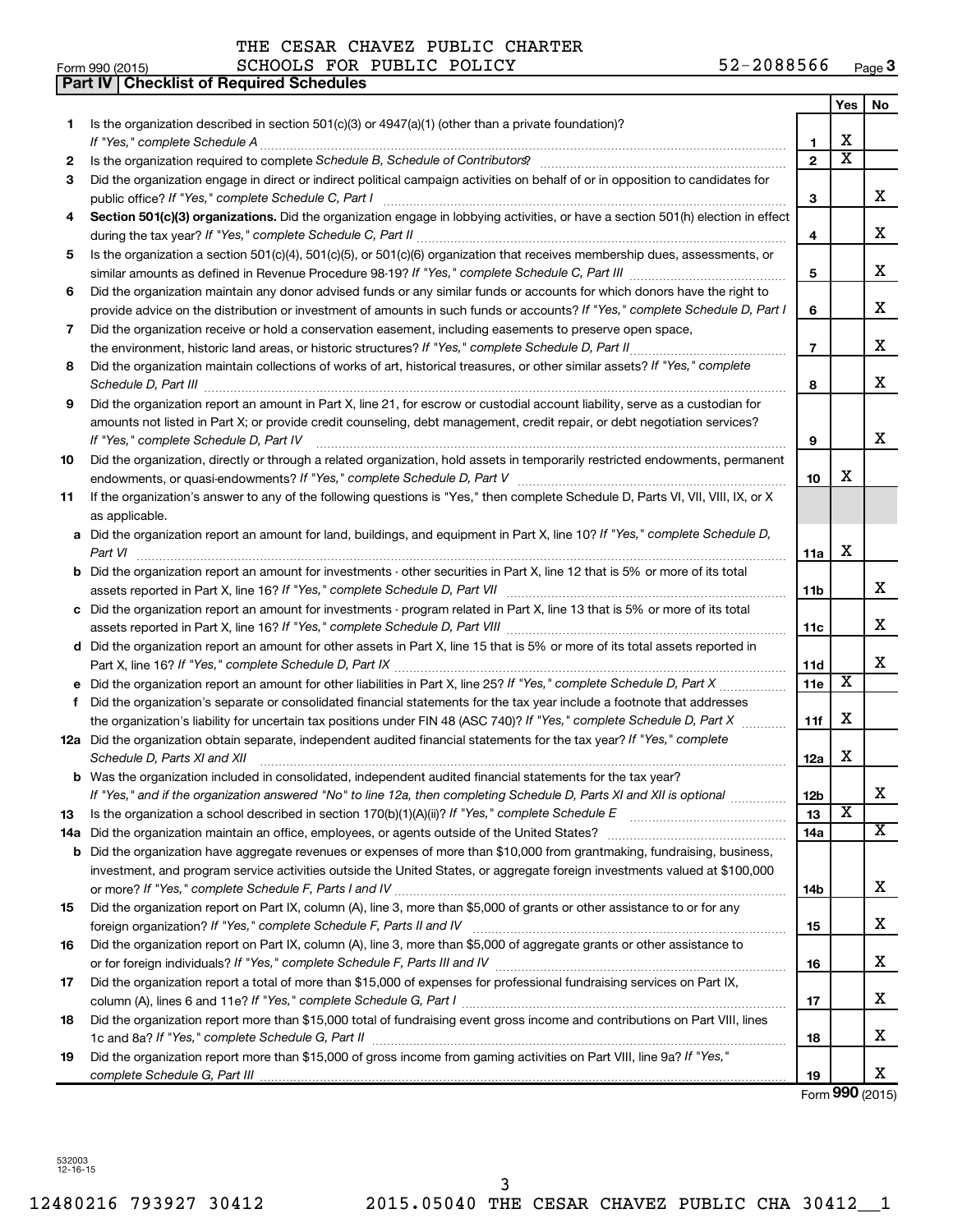| THE CESAR CHAVEZ PUBLIC CHARTER |  |  |  |  |  |
|---------------------------------|--|--|--|--|--|
|---------------------------------|--|--|--|--|--|

| Form 990 (2015) | PUBLIC POLICY<br><b>SCHOOLS</b><br>FOR | 2088566<br>Page <del>4</del><br>ے ت |
|-----------------|----------------------------------------|-------------------------------------|
|-----------------|----------------------------------------|-------------------------------------|

|    | <b>Part IV   Checklist of Required Schedules (continued)</b>                                                                                                                                                                       |                 |     |                         |
|----|------------------------------------------------------------------------------------------------------------------------------------------------------------------------------------------------------------------------------------|-----------------|-----|-------------------------|
|    |                                                                                                                                                                                                                                    |                 | Yes | No                      |
|    | 20a Did the organization operate one or more hospital facilities? If "Yes," complete Schedule H                                                                                                                                    | 20a             |     | x                       |
|    |                                                                                                                                                                                                                                    | 20 <sub>b</sub> |     |                         |
| 21 | Did the organization report more than \$5,000 of grants or other assistance to any domestic organization or                                                                                                                        |                 |     |                         |
|    |                                                                                                                                                                                                                                    | 21              |     | x                       |
| 22 | Did the organization report more than \$5,000 of grants or other assistance to or for domestic individuals on                                                                                                                      |                 |     |                         |
|    |                                                                                                                                                                                                                                    | 22              |     | x                       |
| 23 | Did the organization answer "Yes" to Part VII, Section A, line 3, 4, or 5 about compensation of the organization's current                                                                                                         |                 |     |                         |
|    | and former officers, directors, trustees, key employees, and highest compensated employees? If "Yes," complete                                                                                                                     |                 |     |                         |
|    | Schedule J <b>Example 2 Constant Construction Constant Constant Constant Construction Constant Constant Constant Constant Constant Constant Constant Constant Constant Constant Constant Constant Constant Constant Constant C</b> | 23              | X   |                         |
|    | 24a Did the organization have a tax-exempt bond issue with an outstanding principal amount of more than \$100,000 as of the                                                                                                        |                 |     |                         |
|    | last day of the year, that was issued after December 31, 2002? If "Yes," answer lines 24b through 24d and complete                                                                                                                 |                 |     |                         |
|    | Schedule K. If "No", go to line 25a                                                                                                                                                                                                | 24a             | X   |                         |
|    |                                                                                                                                                                                                                                    | 24 <sub>b</sub> |     | X                       |
|    | c Did the organization maintain an escrow account other than a refunding escrow at any time during the year to defease                                                                                                             |                 |     |                         |
|    |                                                                                                                                                                                                                                    | 24c             |     | х                       |
|    |                                                                                                                                                                                                                                    | 24d             |     | $\overline{\mathtt{x}}$ |
|    | 25a Section 501(c)(3), 501(c)(4), and 501(c)(29) organizations. Did the organization engage in an excess benefit                                                                                                                   |                 |     |                         |
|    |                                                                                                                                                                                                                                    | 25a             |     | x                       |
|    | <b>b</b> Is the organization aware that it engaged in an excess benefit transaction with a disqualified person in a prior year, and                                                                                                |                 |     |                         |
|    | that the transaction has not been reported on any of the organization's prior Forms 990 or 990-EZ? If "Yes," complete                                                                                                              |                 |     |                         |
|    | Schedule L, Part I                                                                                                                                                                                                                 | 25b             |     | x                       |
| 26 | Did the organization report any amount on Part X, line 5, 6, or 22 for receivables from or payables to any current or                                                                                                              |                 |     |                         |
|    | former officers, directors, trustees, key employees, highest compensated employees, or disqualified persons? If "Yes,"                                                                                                             |                 |     |                         |
|    | complete Schedule L, Part II                                                                                                                                                                                                       | 26              |     | X                       |
| 27 | Did the organization provide a grant or other assistance to an officer, director, trustee, key employee, substantial                                                                                                               |                 |     |                         |
|    | contributor or employee thereof, a grant selection committee member, or to a 35% controlled entity or family member                                                                                                                |                 |     |                         |
|    |                                                                                                                                                                                                                                    | 27              |     | х                       |
| 28 | Was the organization a party to a business transaction with one of the following parties (see Schedule L, Part IV                                                                                                                  |                 |     |                         |
|    | instructions for applicable filing thresholds, conditions, and exceptions):                                                                                                                                                        |                 |     |                         |
| а  | A current or former officer, director, trustee, or key employee? If "Yes," complete Schedule L, Part IV                                                                                                                            | 28a             |     | x                       |
| b  | A family member of a current or former officer, director, trustee, or key employee? If "Yes," complete Schedule L, Part IV                                                                                                         | 28b             |     | $\overline{\mathtt{x}}$ |
|    | c An entity of which a current or former officer, director, trustee, or key employee (or a family member thereof) was an officer,                                                                                                  |                 |     |                         |
|    | director, trustee, or direct or indirect owner? If "Yes," complete Schedule L, Part IV                                                                                                                                             | 28c             |     | x                       |
| 29 |                                                                                                                                                                                                                                    | 29              |     | $\overline{\mathtt{x}}$ |
| 30 | Did the organization receive contributions of art, historical treasures, or other similar assets, or qualified conservation                                                                                                        |                 |     |                         |
|    |                                                                                                                                                                                                                                    | 30              |     | Χ                       |
| 31 | Did the organization liquidate, terminate, or dissolve and cease operations?                                                                                                                                                       |                 |     |                         |
|    |                                                                                                                                                                                                                                    | 31              |     | x                       |
| 32 | Did the organization sell, exchange, dispose of, or transfer more than 25% of its net assets? If "Yes," complete                                                                                                                   |                 |     |                         |
|    |                                                                                                                                                                                                                                    | 32              |     | x                       |
| 33 | Did the organization own 100% of an entity disregarded as separate from the organization under Regulations                                                                                                                         |                 |     |                         |
|    |                                                                                                                                                                                                                                    | 33              |     | х                       |
| 34 | Was the organization related to any tax-exempt or taxable entity? If "Yes," complete Schedule R, Part II, III, or IV, and                                                                                                          |                 |     |                         |
|    | Part V, line 1                                                                                                                                                                                                                     | 34              |     | x                       |
|    |                                                                                                                                                                                                                                    | 35a             |     | $\overline{\texttt{X}}$ |
|    | b If "Yes" to line 35a, did the organization receive any payment from or engage in any transaction with a controlled entity                                                                                                        |                 |     |                         |
|    |                                                                                                                                                                                                                                    | 35 <sub>b</sub> |     |                         |
| 36 | Section 501(c)(3) organizations. Did the organization make any transfers to an exempt non-charitable related organization?                                                                                                         |                 |     |                         |
|    |                                                                                                                                                                                                                                    | 36              |     | x                       |
| 37 | Did the organization conduct more than 5% of its activities through an entity that is not a related organization                                                                                                                   |                 |     |                         |
|    |                                                                                                                                                                                                                                    | 37              |     | x                       |
| 38 | Did the organization complete Schedule O and provide explanations in Schedule O for Part VI, lines 11b and 19?                                                                                                                     |                 |     |                         |
|    |                                                                                                                                                                                                                                    | 38              | х   |                         |
|    |                                                                                                                                                                                                                                    |                 |     | Form 990 (2015)         |

532004 12-16-15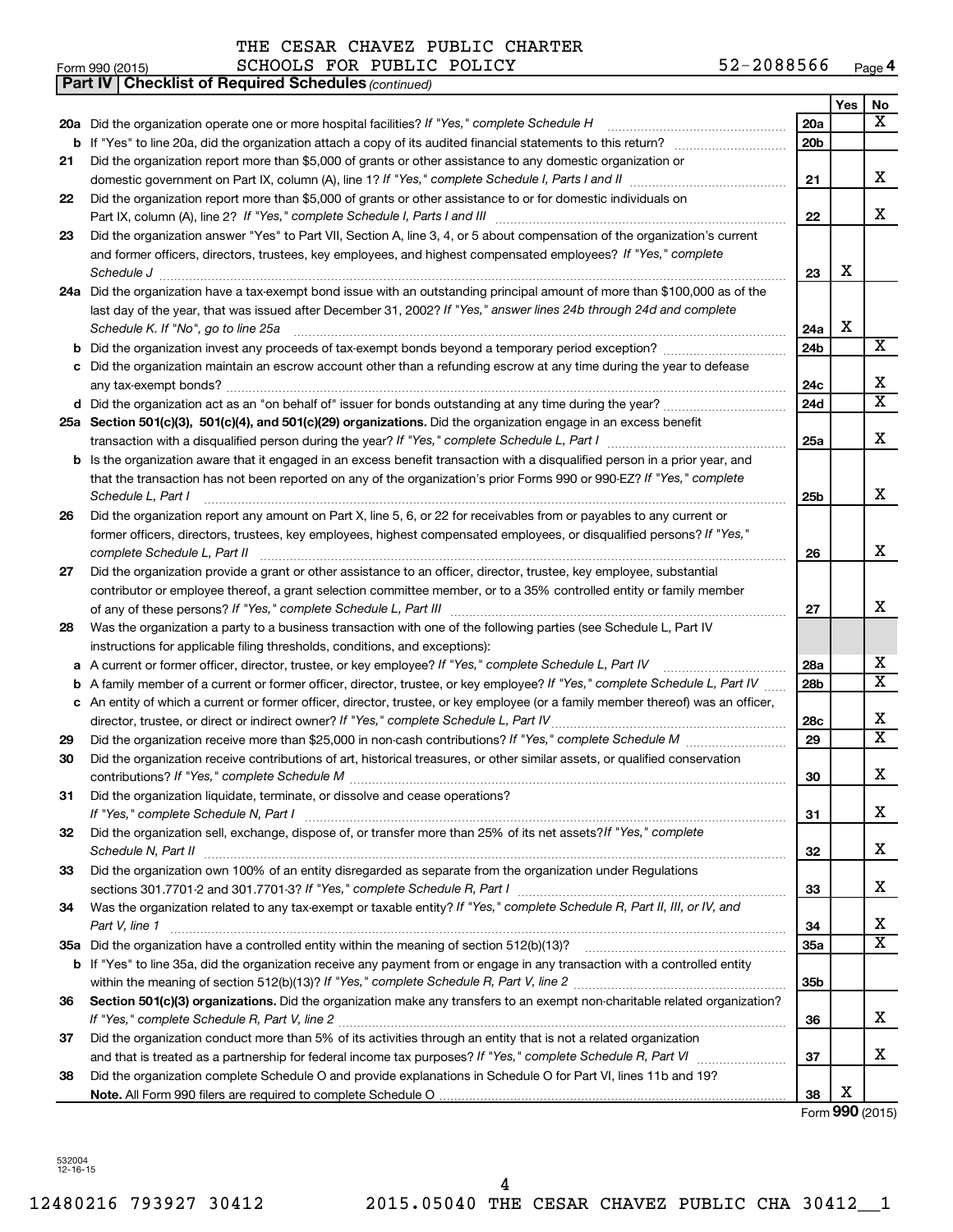|               | THE CESAR CHAVEZ PUBLIC CHARTER<br>SCHOOLS FOR PUBLIC POLICY                                                                                    |     | 52-2088566 |                |     |                              |
|---------------|-------------------------------------------------------------------------------------------------------------------------------------------------|-----|------------|----------------|-----|------------------------------|
| <b>Part V</b> | Form 990 (2015)<br><b>Statements Regarding Other IRS Filings and Tax Compliance</b>                                                             |     |            |                |     | Page                         |
|               | Check if Schedule O contains a response or note to any line in this Part V                                                                      |     |            |                |     |                              |
|               |                                                                                                                                                 |     |            |                | Yes | <b>No</b>                    |
|               |                                                                                                                                                 | 1a  | 68         |                |     |                              |
| b             | Enter the number of Forms W-2G included in line 1a. Enter -0- if not applicable                                                                 | 1b  | 0          |                |     |                              |
| с             | Did the organization comply with backup withholding rules for reportable payments to vendors and reportable gaming                              |     |            |                |     |                              |
|               |                                                                                                                                                 |     |            | 1c             | х   |                              |
|               | 2a Enter the number of employees reported on Form W-3, Transmittal of Wage and Tax Statements,                                                  |     |            |                |     |                              |
|               | filed for the calendar year ending with or within the year covered by this return                                                               | 2a  | 370        |                |     |                              |
|               |                                                                                                                                                 |     |            | 2 <sub>b</sub> | X   |                              |
|               | Note. If the sum of lines 1a and 2a is greater than 250, you may be required to e-file (see instructions) <i>marroummann</i>                    |     |            |                |     |                              |
|               | 3a Did the organization have unrelated business gross income of \$1,000 or more during the year?                                                |     |            |                |     |                              |
|               |                                                                                                                                                 |     |            |                |     |                              |
|               | 4a At any time during the calendar year, did the organization have an interest in, or a signature or other authority over, a                    |     |            |                |     |                              |
|               | financial account in a foreign country (such as a bank account, securities account, or other financial account)?                                |     |            | 4a             |     | X                            |
|               | <b>b</b> If "Yes," enter the name of the foreign country: $\blacktriangleright$                                                                 |     |            |                |     |                              |
|               | See instructions for filing requirements for FinCEN Form 114, Report of Foreign Bank and Financial Accounts (FBAR).                             |     |            |                |     |                              |
|               |                                                                                                                                                 |     |            | 5a             |     | X                            |
|               |                                                                                                                                                 |     |            | 5b             |     | х                            |
|               |                                                                                                                                                 |     |            | 5 <sub>c</sub> |     |                              |
|               | 6a Does the organization have annual gross receipts that are normally greater than \$100,000, and did the organization solicit                  |     |            |                |     |                              |
|               |                                                                                                                                                 |     |            | 6а             |     | X                            |
|               | b If "Yes," did the organization include with every solicitation an express statement that such contributions or gifts                          |     |            |                |     |                              |
|               | were not tax deductible?                                                                                                                        |     |            | 6b             |     |                              |
| 7             | Organizations that may receive deductible contributions under section 170(c).                                                                   |     |            |                |     |                              |
| а             | Did the organization receive a payment in excess of \$75 made partly as a contribution and partly for goods and services provided to the payor? |     |            | 7a             |     | х                            |
|               | <b>b</b> If "Yes," did the organization notify the donor of the value of the goods or services provided?                                        |     |            | 7b             |     |                              |
|               | c Did the organization sell, exchange, or otherwise dispose of tangible personal property for which it was required                             |     |            |                |     |                              |
|               |                                                                                                                                                 |     |            | 7c             |     | х                            |
|               | d If "Yes," indicate the number of Forms 8282 filed during the year <i>manumumumumumumum</i>                                                    | 7d  |            |                |     |                              |
|               | e Did the organization receive any funds, directly or indirectly, to pay premiums on a personal benefit contract?                               |     |            | 7е             |     | X<br>$\overline{\textbf{x}}$ |
|               | f Did the organization, during the year, pay premiums, directly or indirectly, on a personal benefit contract?                                  |     |            | 7f             |     |                              |
| g             | If the organization received a contribution of qualified intellectual property, did the organization file Form 8899 as required?                |     |            | 7g             |     |                              |
|               | h If the organization received a contribution of cars, boats, airplanes, or other vehicles, did the organization file a Form 1098-C?            |     |            | 7h             |     |                              |
| 8             | Sponsoring organizations maintaining donor advised funds. Did a donor advised fund maintained by the                                            |     |            |                |     |                              |
|               | sponsoring organization have excess business holdings at any time during the year?                                                              |     |            | 8              |     |                              |
| 9             | Sponsoring organizations maintaining donor advised funds.                                                                                       |     |            |                |     |                              |
| а             | Did the sponsoring organization make any taxable distributions under section 4966?                                                              |     |            | 9а<br>9b       |     |                              |
| b<br>10       | Section 501(c)(7) organizations. Enter:                                                                                                         |     |            |                |     |                              |
| а             |                                                                                                                                                 | 10a |            |                |     |                              |
| b             | Gross receipts, included on Form 990, Part VIII, line 12, for public use of club facilities                                                     | 10b |            |                |     |                              |
| 11            | Section 501(c)(12) organizations. Enter:                                                                                                        |     |            |                |     |                              |
|               |                                                                                                                                                 |     |            |                |     |                              |

**Yes No**

 $\Box$ 

X

X X

X

**12a** Section 4947(a)(1) non-exempt charitable trusts. Is the organization filing Form 990 in lieu of Form 1041? **13 14a** Did the organization receive any payments for indoor tanning services during the tax year? **a b** Gross income from other sources (Do not net amounts due or paid to other sources against **11a 11b b** If "Yes," enter the amount of tax-exempt interest received or accrued during the year  $\ldots$ ................ | 12b **Section 501(c)(29) qualified nonprofit health insurance issuers. Note.** See the instructions for additional information the organization must report on Schedule O. **a** Is the organization licensed to issue qualified health plans in more than one state? ~~~~~~~~~~~~~~~~~~~~~ **b** Enter the amount of reserves the organization is required to maintain by the states in which the **c** Enter the amount of reserves on hand ~~~~~~~~~~~~~~~~~~~~~~~~~~~~~~ **b** If "Yes," has it filed a Form 720 to report these payments? If "No," provide an explanation in Schedule O **13a 13b 13c 14a 14b** Form (2015) **990** Gross income from members or shareholders ~~~~~~~~~~~~~~~~~~~~~~~~~~ amounts due or received from them.) ~~~~~~~~~~~~~~~~~~~~~~~~~~~~~~ organization is licensed to issue qualified health plans ~~~~~~~~~~~~~~~~~~~~~~ X X X  $\overline{\texttt{x}}$ X

532005 12-16-15

12480216 793927 30412 2015.05040 THE CESAR CHAVEZ PUBLIC CHA 30412\_\_1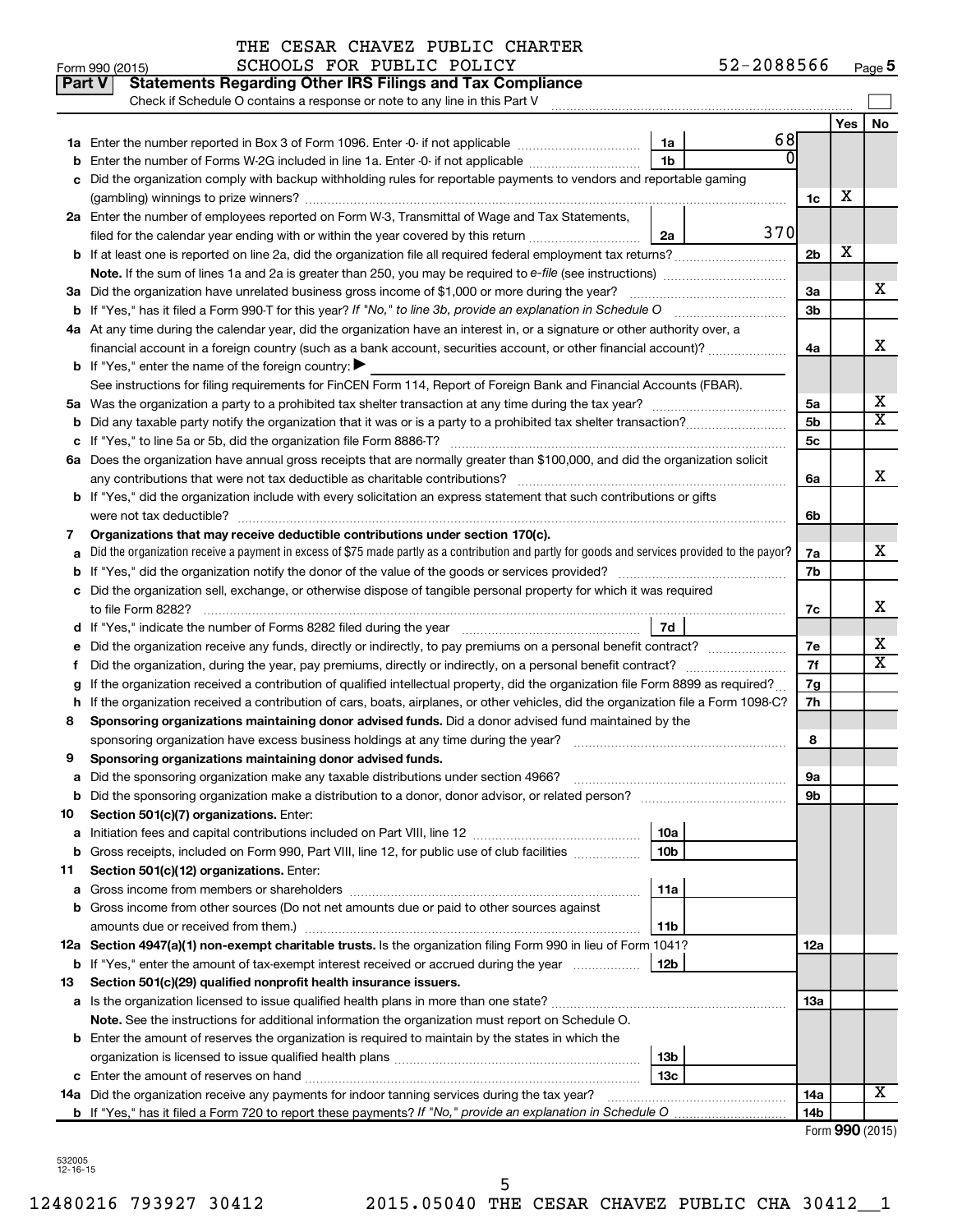# **Porm 990 (2015)**<br>**Part VI Govern**

## THE CESAR CHAVEZ PUBLIC CHARTER

l.

**Yes No**

| <b>Part VI Governance, Management, and Disclosure</b> For each "Yes" response to lines 2 through 7b below, and for a "No" response <b>Caragement</b> |                         |
|------------------------------------------------------------------------------------------------------------------------------------------------------|-------------------------|
| to line 8a, 8b, or 10b below, describe the circumstances, processes, or changes in Schedule O. See instructions.                                     |                         |
| Check if Schedule O contains a response or note to any line in this Part VI                                                                          | $\overline{\mathtt{x}}$ |
| <b>Section A. Governing Body and Management</b>                                                                                                      |                         |

|        | 14<br>1a Enter the number of voting members of the governing body at the end of the tax year<br>1a                                                                                                                             |              |                              |                         |  |  |  |
|--------|--------------------------------------------------------------------------------------------------------------------------------------------------------------------------------------------------------------------------------|--------------|------------------------------|-------------------------|--|--|--|
|        | If there are material differences in voting rights among members of the governing body, or if the governing                                                                                                                    |              |                              |                         |  |  |  |
|        | body delegated broad authority to an executive committee or similar committee, explain in Schedule O.                                                                                                                          |              |                              |                         |  |  |  |
| b      | 14<br>Enter the number of voting members included in line 1a, above, who are independent<br>1b                                                                                                                                 |              |                              |                         |  |  |  |
| 2      | Did any officer, director, trustee, or key employee have a family relationship or a business relationship with any other                                                                                                       |              |                              |                         |  |  |  |
|        | officer, director, trustee, or key employee?                                                                                                                                                                                   | $\mathbf{2}$ |                              | х                       |  |  |  |
| З      | Did the organization delegate control over management duties customarily performed by or under the direct supervision                                                                                                          |              |                              |                         |  |  |  |
|        |                                                                                                                                                                                                                                | 3            |                              | X                       |  |  |  |
| 4      | Did the organization make any significant changes to its governing documents since the prior Form 990 was filed?                                                                                                               | 4            |                              | $\overline{\mathbf{X}}$ |  |  |  |
| 5      |                                                                                                                                                                                                                                | 5            |                              | $\overline{\mathbf{x}}$ |  |  |  |
| 6      |                                                                                                                                                                                                                                | 6            |                              | х                       |  |  |  |
| 7a     | Did the organization have members, stockholders, or other persons who had the power to elect or appoint one or                                                                                                                 |              |                              |                         |  |  |  |
|        |                                                                                                                                                                                                                                | 7a           |                              | X                       |  |  |  |
|        | <b>b</b> Are any governance decisions of the organization reserved to (or subject to approval by) members, stockholders, or                                                                                                    |              |                              |                         |  |  |  |
|        |                                                                                                                                                                                                                                | 7b           |                              | х                       |  |  |  |
| 8      | Did the organization contemporaneously document the meetings held or written actions undertaken during the year by the following:                                                                                              |              |                              |                         |  |  |  |
|        | а                                                                                                                                                                                                                              |              |                              |                         |  |  |  |
|        |                                                                                                                                                                                                                                | 8а<br>8b     | х<br>$\overline{\mathbf{x}}$ |                         |  |  |  |
| b<br>9 | Is there any officer, director, trustee, or key employee listed in Part VII, Section A, who cannot be reached at the                                                                                                           |              |                              |                         |  |  |  |
|        |                                                                                                                                                                                                                                | 9            |                              | x                       |  |  |  |
|        | Section B. Policies (This Section B requests information about policies not required by the Internal Revenue Code.)                                                                                                            |              |                              |                         |  |  |  |
|        |                                                                                                                                                                                                                                |              | Yes                          | No                      |  |  |  |
|        |                                                                                                                                                                                                                                | 10a          |                              | x                       |  |  |  |
|        | <b>b</b> If "Yes," did the organization have written policies and procedures governing the activities of such chapters, affiliates,                                                                                            |              |                              |                         |  |  |  |
|        |                                                                                                                                                                                                                                | 10b          |                              |                         |  |  |  |
|        | 11a Has the organization provided a complete copy of this Form 990 to all members of its governing body before filing the form?                                                                                                |              |                              |                         |  |  |  |
|        | <b>b</b> Describe in Schedule O the process, if any, used by the organization to review this Form 990.                                                                                                                         |              |                              |                         |  |  |  |
|        | 12a Did the organization have a written conflict of interest policy? If "No," go to line 13                                                                                                                                    |              |                              |                         |  |  |  |
|        | Were officers, directors, or trustees, and key employees required to disclose annually interests that could give rise to conflicts?<br>b                                                                                       |              |                              |                         |  |  |  |
|        | c Did the organization regularly and consistently monitor and enforce compliance with the policy? If "Yes," describe                                                                                                           |              |                              |                         |  |  |  |
|        | in Schedule O how this was done manufactured and continuum and control of the state of the state of the state o                                                                                                                | 12c          | х                            |                         |  |  |  |
| 13     |                                                                                                                                                                                                                                | 13           | $\overline{\textbf{x}}$      |                         |  |  |  |
| 14     | Did the organization have a written document retention and destruction policy? [11] manufaction manufaction in                                                                                                                 | 14           | $\overline{\textbf{x}}$      |                         |  |  |  |
| 15     | Did the process for determining compensation of the following persons include a review and approval by independent                                                                                                             |              |                              |                         |  |  |  |
|        | persons, comparability data, and contemporaneous substantiation of the deliberation and decision?                                                                                                                              |              |                              |                         |  |  |  |
|        | The organization's CEO, Executive Director, or top management official manufactured content of the organization's CEO, Executive Director, or top management official manufactured content of the organization's CEO, Executiv | 15a          | х                            |                         |  |  |  |
|        |                                                                                                                                                                                                                                | 15b          | $\overline{\textbf{x}}$      |                         |  |  |  |
|        | If "Yes" to line 15a or 15b, describe the process in Schedule O (see instructions).                                                                                                                                            |              |                              |                         |  |  |  |
|        | <b>16a</b> Did the organization invest in, contribute assets to, or participate in a joint venture or similar arrangement with a                                                                                               |              |                              |                         |  |  |  |
|        | taxable entity during the year?                                                                                                                                                                                                | 16a          |                              | х                       |  |  |  |
|        | b If "Yes," did the organization follow a written policy or procedure requiring the organization to evaluate its participation                                                                                                 |              |                              |                         |  |  |  |
|        | in joint venture arrangements under applicable federal tax law, and take steps to safeguard the organization's                                                                                                                 |              |                              |                         |  |  |  |
|        | exempt status with respect to such arrangements?                                                                                                                                                                               | 16b          |                              |                         |  |  |  |
|        | <b>Section C. Disclosure</b>                                                                                                                                                                                                   |              |                              |                         |  |  |  |
| 17     | <b>NONE</b><br>List the states with which a copy of this Form 990 is required to be filed $\blacktriangleright$                                                                                                                |              |                              |                         |  |  |  |
| 18     | Section 6104 requires an organization to make its Forms 1023 (or 1024 if applicable), 990, and 990-T (Section 501(c)(3)s only) available                                                                                       |              |                              |                         |  |  |  |
|        | for public inspection. Indicate how you made these available. Check all that apply.                                                                                                                                            |              |                              |                         |  |  |  |
|        | $\lfloor x \rfloor$ Upon request<br>Own website<br>Another's website<br>Other (explain in Schedule O)                                                                                                                          |              |                              |                         |  |  |  |
| 19     | Describe in Schedule O whether (and if so, how) the organization made its governing documents, conflict of interest policy, and financial                                                                                      |              |                              |                         |  |  |  |
|        | statements available to the public during the tax year.                                                                                                                                                                        |              |                              |                         |  |  |  |
| 20     | State the name, address, and telephone number of the person who possesses the organization's books and records:                                                                                                                |              |                              |                         |  |  |  |
|        | THE ORGANIZATION - 202-547-3975                                                                                                                                                                                                |              |                              |                         |  |  |  |
|        | 20003<br>709 12TH STREET SE,<br>WASHINGTON,<br>DC                                                                                                                                                                              |              |                              |                         |  |  |  |
|        | 532006 12-16-15                                                                                                                                                                                                                |              | Form 990 (2015)              |                         |  |  |  |
|        | 6                                                                                                                                                                                                                              |              |                              |                         |  |  |  |

12480216 793927 30412 2015.05040 THE CESAR CHAVEZ PUBLIC CHA 30412\_\_1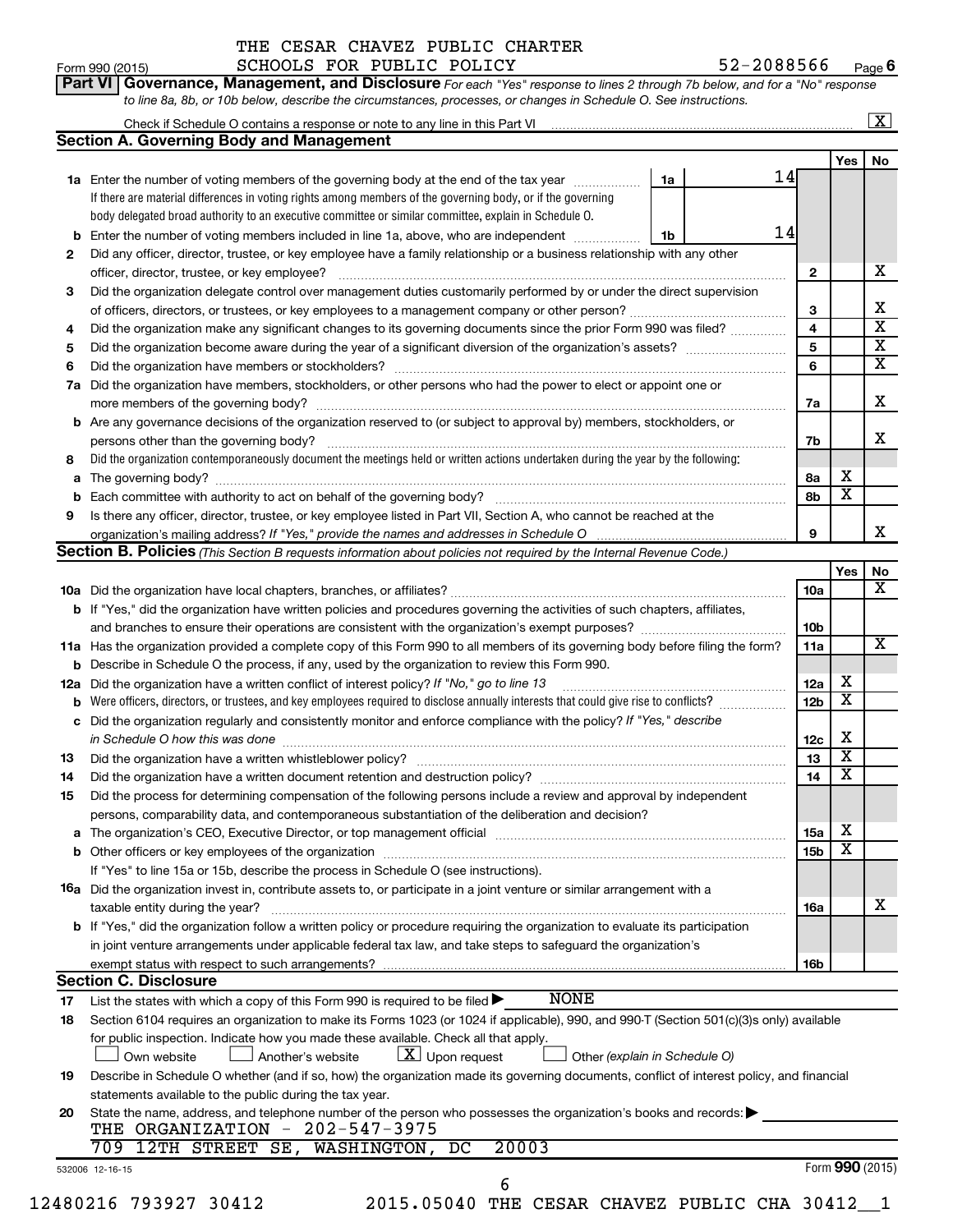| THE CESAR CHAVEZ PUBLIC CHARTER |  |
|---------------------------------|--|
|---------------------------------|--|

 $\Box$ 

| Form 990 (2015) | SCHOOLS FOR PUBLIC POLICY | 52-2088566                                                                                 | Page |
|-----------------|---------------------------|--------------------------------------------------------------------------------------------|------|
|                 |                           | Part VII Compensation of Officers, Directors, Trustees, Key Employees, Highest Compensated |      |

## **Employees, and Independent Contractors**

Check if Schedule O contains a response or note to any line in this Part VII

**Section A. Officers, Directors, Trustees, Key Employees, and Highest Compensated Employees**

**1a**  Complete this table for all persons required to be listed. Report compensation for the calendar year ending with or within the organization's tax year.

**•** List all of the organization's current officers, directors, trustees (whether individuals or organizations), regardless of amount of compensation. Enter -0- in columns  $(D)$ ,  $(E)$ , and  $(F)$  if no compensation was paid.

**•** List all of the organization's **current** key employees, if any. See instructions for definition of "key employee."

**•** List the organization's five current highest compensated employees (other than an officer, director, trustee, or key employee) who received reportable compensation (Box 5 of Form W-2 and/or Box 7 of Form 1099-MISC) of more than \$100,000 from the organization and any related organizations.

**•** List all of the organization's former officers, key employees, and highest compensated employees who received more than \$100,000 of reportable compensation from the organization and any related organizations.

**•** List all of the organization's former directors or trustees that received, in the capacity as a former director or trustee of the organization, more than \$10,000 of reportable compensation from the organization and any related organizations.

List persons in the following order: individual trustees or directors; institutional trustees; officers; key employees; highest compensated employees; and former such persons.

Check this box if neither the organization nor any related organization compensated any current officer, director, or trustee.  $\Box$ 

| (A)                                  | (B)               |                                                                          |                 | (C)         |              |                                   |        | (D)                  | (E)                          | (F)                |
|--------------------------------------|-------------------|--------------------------------------------------------------------------|-----------------|-------------|--------------|-----------------------------------|--------|----------------------|------------------------------|--------------------|
| Name and Title                       | Average           | Position<br>(do not check more than one<br>box, unless person is both an |                 |             |              |                                   |        | Reportable           | Reportable                   | Estimated          |
|                                      | hours per<br>week |                                                                          |                 |             |              | officer and a director/trustee)   |        | compensation<br>from | compensation<br>from related | amount of<br>other |
|                                      | (list any         |                                                                          |                 |             |              |                                   |        | the                  | organizations                | compensation       |
|                                      | hours for         |                                                                          |                 |             |              |                                   |        | organization         | (W-2/1099-MISC)              | from the           |
|                                      | related           |                                                                          | trustee         |             |              |                                   |        | (W-2/1099-MISC)      |                              | organization       |
|                                      | organizations     |                                                                          |                 |             |              |                                   |        |                      |                              | and related        |
|                                      | below             | Individual trustee or director                                           | Institutional t | Officer     | Key employee | Highest compensated<br>  employee | Former |                      |                              | organizations      |
| KATHERINE BIHR, ED.D.<br>(1)         | line)<br>1.00     |                                                                          |                 |             |              |                                   |        |                      |                              |                    |
| <b>BOARD CHAIR</b>                   |                   | X                                                                        |                 | $\mathbf X$ |              |                                   |        | $\mathbf 0$ .        | $\mathbf 0$ .                | 0.                 |
| ANDRE BHATIA<br>(2)                  | 1.00              |                                                                          |                 |             |              |                                   |        |                      |                              |                    |
| BOARD MEMBER                         |                   | X                                                                        |                 |             |              |                                   |        | 0                    | $\mathbf 0$                  | $\mathbf 0$ .      |
| KATHRYN CLAY<br>(3)                  | 1.00              |                                                                          |                 |             |              |                                   |        |                      |                              |                    |
| <b>BOARD MEMBER</b>                  |                   | X                                                                        |                 |             |              |                                   |        | $\mathbf 0$ .        | $\mathbf 0$                  | $\mathbf 0$ .      |
| SULEE STINSON CLAY<br>(4)            | 1.00              |                                                                          |                 |             |              |                                   |        |                      |                              |                    |
| <b>BOARD MEMBER</b>                  |                   | $\mathbf X$                                                              |                 |             |              |                                   |        | 2,450                | $\mathbf 0$                  | $\mathbf 0$ .      |
| DEBRA DRUMHELLER<br>(5)              | 1.00              |                                                                          |                 |             |              |                                   |        |                      |                              |                    |
| <b>BOARD MEMBER</b>                  |                   | X                                                                        |                 |             |              |                                   |        | 0                    | $\mathbf 0$ .                | $\mathbf 0$ .      |
| KEN JOINER<br>(6)                    | 1.00              |                                                                          |                 |             |              |                                   |        |                      |                              |                    |
| BOARD MEMBER                         |                   | X                                                                        |                 |             |              |                                   |        | 0                    | 0.                           | $\mathbf 0$ .      |
| CRAIGRICK IRVING<br>(7)              | 1.00              |                                                                          |                 |             |              |                                   |        |                      |                              |                    |
| <b>BOARD MEMBER</b>                  |                   | X                                                                        |                 |             |              |                                   |        | 0                    | $\mathbf 0$ .                | $\mathbf 0$ .      |
| BETHANY LITTLE<br>(8)                | 1.00              |                                                                          |                 |             |              |                                   |        |                      |                              |                    |
| <b>BOARD MEMBER</b>                  |                   | X                                                                        |                 |             |              |                                   |        | $\mathbf 0$ .        | $\mathbf 0$ .                | $\mathbf 0$ .      |
| BETTY MORGAN, PHD<br>(9)             | 1.00              |                                                                          |                 |             |              |                                   |        |                      |                              |                    |
| <b>BOARD MEMBER</b>                  |                   | X                                                                        |                 |             |              |                                   |        | $\mathbf 0$ .        | О.                           | 0.                 |
| (10) LAURA OLLE                      | 1.00              |                                                                          |                 |             |              |                                   |        |                      |                              |                    |
| BOARD MEMBER                         |                   | X                                                                        |                 |             |              |                                   |        | $\mathbf 0$          | $\mathbf 0$                  | $\mathbf 0$ .      |
| (11) MARGARET SIMMS, PHD             | 1.00              |                                                                          |                 |             |              |                                   |        |                      |                              |                    |
| BOARD MEMBER                         |                   | X                                                                        |                 |             |              |                                   |        | $\mathbf 0$          | 0.                           | $\mathbf 0$ .      |
| (12) RICK TORRES                     | 1.00              |                                                                          |                 |             |              |                                   |        |                      |                              |                    |
| <b>BOARD MEMBER</b>                  |                   | X                                                                        |                 |             |              |                                   |        | $\mathbf 0$ .        | $\mathbf 0$                  | $\mathbf 0$ .      |
| (13) WENDY WILKINSON                 | 1.00              |                                                                          |                 |             |              |                                   |        |                      |                              |                    |
| <b>BOARD MEMBER</b>                  |                   | X                                                                        |                 |             |              |                                   |        | $\mathbf 0$ .        | $\mathbf 0$                  | $\mathbf 0$ .      |
| (14) ARIANA QUINONES, ESQ.           | 1.00              |                                                                          |                 |             |              |                                   |        |                      |                              |                    |
| BOARD MEMBER                         |                   | $\mathbf X$                                                              |                 |             |              |                                   |        | $\mathbf 0$ .        | 0.                           | $0$ .              |
| (15) FAIDA FULLER                    | 40.00             |                                                                          |                 |             |              |                                   |        |                      |                              |                    |
| CHIEF FINANCIAL OFFICER UNTIL 5/2016 |                   |                                                                          |                 | X           |              |                                   |        | 124,130.             | $\mathbf 0$ .                | 34,716.            |
| (16) JOAN MASSEY                     | 40.00             |                                                                          |                 |             |              |                                   |        |                      |                              |                    |
| CHIEF EXECUTIVE OFFICER              |                   |                                                                          |                 | $\mathbf X$ |              |                                   |        | 199,402.             | $\mathbf 0$ .                | 8,771.             |
| (17) TRACY WRIGHT                    | 40.00             |                                                                          |                 |             |              |                                   |        |                      |                              |                    |
| CHIEF OF STAFF                       |                   |                                                                          |                 |             |              | X                                 |        | 150,511.             | $\mathbf 0$ .                | 35,643.            |

532007 12-16-15

12480216 793927 30412 2015.05040 THE CESAR CHAVEZ PUBLIC CHA 30412\_\_1

7

Form (2015) **990**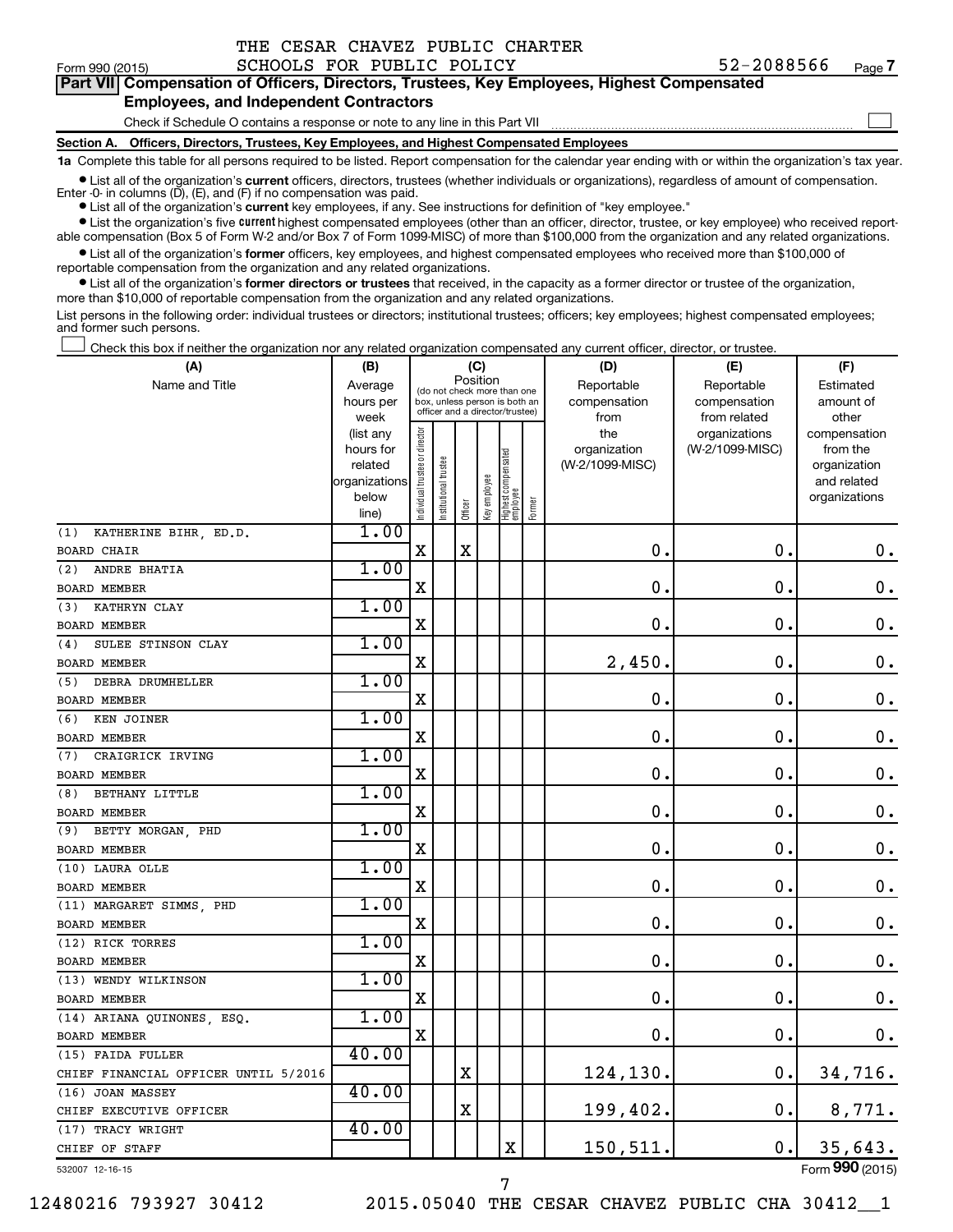|  |  | + + +  |
|--|--|--------|
|  |  | $\sim$ |

52-2088566 Page 8

| SCHOOLS FOR PUBLIC POLICY<br>Form 990 (2015)                                                                                                 |                                                                      |                                |                       |                                                                                                                    |  |                                  |  |                                                                          | 52-2088566                                        |                                      |                     | Page 8                                 |
|----------------------------------------------------------------------------------------------------------------------------------------------|----------------------------------------------------------------------|--------------------------------|-----------------------|--------------------------------------------------------------------------------------------------------------------|--|----------------------------------|--|--------------------------------------------------------------------------|---------------------------------------------------|--------------------------------------|---------------------|----------------------------------------|
| <b>Part VII</b><br>Section A. Officers, Directors, Trustees, Key Employees, and Highest Compensated Employees (continued)                    |                                                                      |                                |                       |                                                                                                                    |  |                                  |  |                                                                          |                                                   |                                      |                     |                                        |
| (A)<br>Name and title                                                                                                                        | (B)<br>Average<br>hours per<br>week                                  |                                |                       | (C)<br>Position<br>(do not check more than one<br>box, unless person is both an<br>officer and a director/trustee) |  |                                  |  | (D)<br>Reportable<br>compensation<br>from                                | (E)<br>Reportable<br>compensation<br>from related |                                      |                     | (F)<br>Estimated<br>amount of<br>other |
|                                                                                                                                              | (list any<br>hours for<br>related<br>organizations<br>below<br>line) | Individual trustee or director | Institutional trustee | the<br>organization<br>  Highest compensated<br>  employee<br>(W-2/1099-MISC)<br>Key employee<br>Former<br>Officer |  | organizations<br>(W-2/1099-MISC) |  | compensation<br>from the<br>organization<br>and related<br>organizations |                                                   |                                      |                     |                                        |
| (18) MARLA DEAN                                                                                                                              | 40.00                                                                |                                |                       |                                                                                                                    |  |                                  |  |                                                                          |                                                   |                                      |                     |                                        |
| EXE. DIRECTOR OF SCHOOLS<br>(19) ROBERT MURPHY                                                                                               | 40.00                                                                |                                |                       |                                                                                                                    |  | X                                |  | 106,218.                                                                 |                                                   | 0.                                   |                     | 224.                                   |
| EXE. DIR. OF TEACHING & LEARNING                                                                                                             |                                                                      |                                |                       |                                                                                                                    |  | X                                |  | 113,675.                                                                 |                                                   | 0.                                   |                     | 24,184.                                |
| (20) TERRI SMYTH-RIDING                                                                                                                      | 40.00                                                                |                                |                       |                                                                                                                    |  |                                  |  |                                                                          |                                                   |                                      |                     |                                        |
| EXECUTIVE DIRECTOR OF HR                                                                                                                     |                                                                      |                                |                       |                                                                                                                    |  | X                                |  | 119,176.                                                                 |                                                   | 0.                                   |                     | 23,607.                                |
|                                                                                                                                              |                                                                      |                                |                       |                                                                                                                    |  |                                  |  |                                                                          |                                                   |                                      |                     |                                        |
|                                                                                                                                              |                                                                      |                                |                       |                                                                                                                    |  |                                  |  |                                                                          |                                                   |                                      |                     |                                        |
|                                                                                                                                              |                                                                      |                                |                       |                                                                                                                    |  |                                  |  |                                                                          |                                                   |                                      |                     |                                        |
|                                                                                                                                              |                                                                      |                                |                       |                                                                                                                    |  |                                  |  |                                                                          |                                                   |                                      |                     |                                        |
|                                                                                                                                              |                                                                      |                                |                       |                                                                                                                    |  |                                  |  |                                                                          |                                                   |                                      |                     |                                        |
|                                                                                                                                              |                                                                      |                                |                       |                                                                                                                    |  |                                  |  |                                                                          |                                                   |                                      |                     |                                        |
|                                                                                                                                              |                                                                      |                                |                       |                                                                                                                    |  |                                  |  |                                                                          |                                                   |                                      |                     |                                        |
| 1b Sub-total                                                                                                                                 |                                                                      |                                |                       |                                                                                                                    |  |                                  |  | 815,562.                                                                 |                                                   | $\overline{0}$ .                     |                     | 127, 145.                              |
| c Total from continuation sheets to Part VII, Section A manuscreen continuum                                                                 |                                                                      |                                |                       |                                                                                                                    |  |                                  |  | σ.<br>815,562.                                                           |                                                   | $\overline{0}$ .<br>$\overline{0}$ . |                     | $\overline{0}$ .<br>127, 145.          |
| Total number of individuals (including but not limited to those listed above) who received more than \$100,000 of reportable<br>$\mathbf{2}$ |                                                                      |                                |                       |                                                                                                                    |  |                                  |  |                                                                          |                                                   |                                      |                     |                                        |
| compensation from the organization $\blacktriangleright$                                                                                     |                                                                      |                                |                       |                                                                                                                    |  |                                  |  |                                                                          |                                                   |                                      |                     | 6                                      |
|                                                                                                                                              |                                                                      |                                |                       |                                                                                                                    |  |                                  |  |                                                                          |                                                   |                                      |                     | No<br>Yes                              |
| Did the organization list any former officer, director, or trustee, key employee, or highest compensated employee on<br>3                    |                                                                      |                                |                       |                                                                                                                    |  |                                  |  |                                                                          |                                                   |                                      | З                   | X                                      |
| For any individual listed on line 1a, is the sum of reportable compensation and other compensation from the organization                     |                                                                      |                                |                       |                                                                                                                    |  |                                  |  |                                                                          |                                                   |                                      |                     |                                        |
| and related organizations greater than \$150,000? If "Yes," complete Schedule J for such individual                                          |                                                                      |                                |                       |                                                                                                                    |  |                                  |  |                                                                          |                                                   |                                      | 4                   | х                                      |
| Did any person listed on line 1a receive or accrue compensation from any unrelated organization or individual for services<br>5              |                                                                      |                                |                       |                                                                                                                    |  |                                  |  |                                                                          |                                                   |                                      |                     | X                                      |
| <b>Section B. Independent Contractors</b>                                                                                                    |                                                                      |                                |                       |                                                                                                                    |  |                                  |  |                                                                          |                                                   |                                      | 5                   |                                        |
| Complete this table for your five highest compensated independent contractors that received more than \$100,000 of compensation from<br>1.   |                                                                      |                                |                       |                                                                                                                    |  |                                  |  |                                                                          |                                                   |                                      |                     |                                        |
| the organization. Report compensation for the calendar year ending with or within the organization's tax year.                               |                                                                      |                                |                       |                                                                                                                    |  |                                  |  |                                                                          |                                                   |                                      |                     |                                        |
| (A)<br>Name and business address                                                                                                             |                                                                      |                                |                       |                                                                                                                    |  |                                  |  | (B)<br>Description of services                                           |                                                   |                                      | (C)<br>Compensation |                                        |
| TOP SPANISH CAFE AND CATERING<br>3451 GEORGIA AVE. NW, WASHINGTON, DC 20010                                                                  |                                                                      |                                |                       |                                                                                                                    |  |                                  |  | <b>FOOD SERVICES</b>                                                     |                                                   |                                      |                     | 843, 274.                              |
| CMA CONSTRUCTION SERVICES, 7305 ALLENTOWN<br>ROAD, FT. WASHINGTON, MD 20744                                                                  |                                                                      |                                |                       |                                                                                                                    |  |                                  |  | <b>MAINTENANCE SERVICES</b>                                              |                                                   |                                      |                     |                                        |
| SMART CLEANING SOLUTIONS, 8121 HADDINGTON                                                                                                    |                                                                      |                                |                       |                                                                                                                    |  |                                  |  |                                                                          |                                                   | 326, 454.                            |                     |                                        |
| CT., FAIRFAX STATION, VA 22039<br>ALIGN STAFFING, 7474 GREENWAY CENTER DR.                                                                   |                                                                      |                                |                       |                                                                                                                    |  |                                  |  | CLEANING SERVICES                                                        |                                                   |                                      |                     | 305, 307.                              |
| SUITE 620, GREENBELT, MD 20770                                                                                                               |                                                                      |                                |                       |                                                                                                                    |  |                                  |  | STAFFING SERVICES                                                        |                                                   |                                      |                     | 286,582.                               |
| ETHAN MITNICK, 1101 L ST. NW, APT. #107,<br>WASHINGTON, DC 20005<br>ACADEMIC CONSULTING                                                      |                                                                      |                                |                       |                                                                                                                    |  |                                  |  |                                                                          |                                                   |                                      | 171,260.            |                                        |
| Total number of independent contractors (including but not limited to those listed above) who received more than<br>$\mathbf{2}$<br>9        |                                                                      |                                |                       |                                                                                                                    |  |                                  |  |                                                                          |                                                   |                                      |                     |                                        |
| \$100,000 of compensation from the organization                                                                                              |                                                                      |                                |                       |                                                                                                                    |  |                                  |  |                                                                          |                                                   |                                      |                     |                                        |

\$100,000 of compensation from the organization

Form (2015) **990**

532008 12-16-15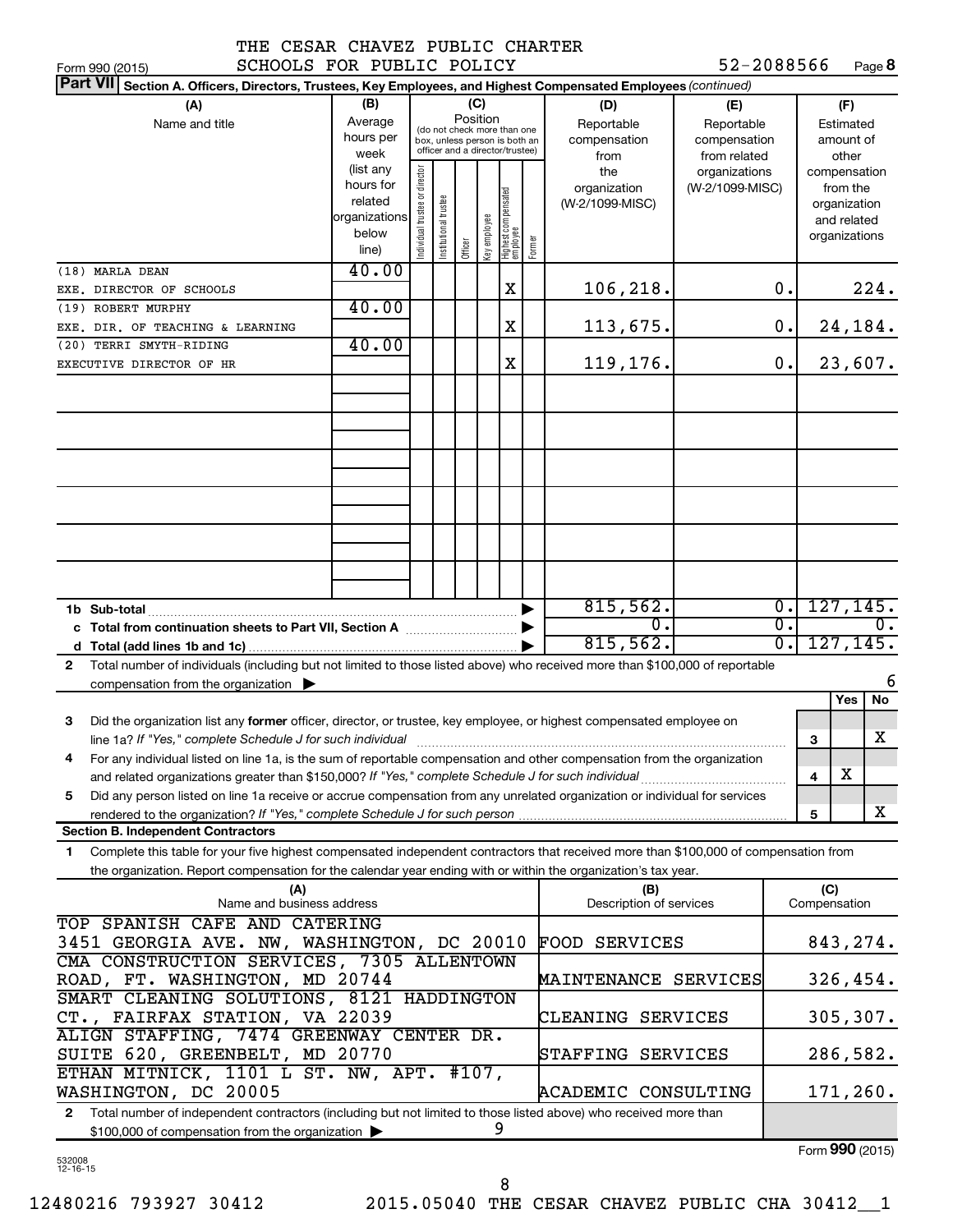|                              | <b>Part VIII</b> | <b>Statement of Revenue</b>                                   |                     |                       |                      |                                                 |                                         |                                                                    |
|------------------------------|------------------|---------------------------------------------------------------|---------------------|-----------------------|----------------------|-------------------------------------------------|-----------------------------------------|--------------------------------------------------------------------|
|                              |                  |                                                               |                     |                       |                      |                                                 |                                         |                                                                    |
|                              |                  |                                                               |                     |                       | (A)<br>Total revenue | (B)<br>Related or<br>exempt function<br>revenue | (C)<br>Unrelated<br>business<br>revenue | (D)<br>Revenue excluded<br>from tax under<br>sections<br>512 - 514 |
|                              |                  | <b>1 a</b> Federated campaigns                                | 1a                  |                       |                      |                                                 |                                         |                                                                    |
|                              |                  | <b>b</b> Membership dues                                      | 1 <sub>b</sub>      |                       |                      |                                                 |                                         |                                                                    |
|                              |                  | c Fundraising events                                          | 1 <sub>c</sub>      |                       |                      |                                                 |                                         |                                                                    |
|                              |                  | d Related organizations                                       | 1 <sub>d</sub><br>. |                       |                      |                                                 |                                         |                                                                    |
|                              |                  | e Government grants (contributions)                           | 1e                  | 2,758,701.            |                      |                                                 |                                         |                                                                    |
|                              |                  | f All other contributions, gifts, grants, and                 |                     |                       |                      |                                                 |                                         |                                                                    |
|                              |                  | similar amounts not included above                            | 1f                  | 194,255.              |                      |                                                 |                                         |                                                                    |
| Contributions, Gifts, Grants |                  | g Noncash contributions included in lines 1a-1f: \$           |                     | 4,516                 |                      |                                                 |                                         |                                                                    |
|                              |                  |                                                               |                     | ▶                     | 2,952,956.           |                                                 |                                         |                                                                    |
|                              |                  |                                                               |                     | <b>Business Code</b>  |                      |                                                 |                                         |                                                                    |
|                              |                  | 2 a PER PUPIL APPROPRIATIONS                                  |                     | 900099                | 21,429,603.          | 21, 429, 603.                                   |                                         |                                                                    |
|                              | b                | PER PUPIL FACILITY ALLOWANCE                                  |                     | 900099                | 4,432,956.           | 4,432,956.                                      |                                         |                                                                    |
| Program Service<br>Revenue   |                  | MATRICULATION FEES                                            |                     | 900099<br>900099      | 45,675.<br>242.      | 45,675.                                         |                                         |                                                                    |
|                              | d                | SCHOOL SALES AND SERVICES                                     |                     |                       |                      | 242.                                            |                                         |                                                                    |
|                              | е                | f All other program service revenue                           |                     |                       |                      |                                                 |                                         |                                                                    |
|                              |                  |                                                               |                     | ▶                     | 25,908,476.          |                                                 |                                         |                                                                    |
|                              | З                | Investment income (including dividends, interest, and         |                     |                       |                      |                                                 |                                         |                                                                    |
|                              |                  |                                                               |                     |                       | 34,845.              |                                                 |                                         | 34,845.                                                            |
|                              | 4                | Income from investment of tax-exempt bond proceeds            |                     |                       |                      |                                                 |                                         |                                                                    |
|                              | 5                |                                                               |                     |                       |                      |                                                 |                                         |                                                                    |
|                              |                  |                                                               | (i) Real            | (ii) Personal         |                      |                                                 |                                         |                                                                    |
|                              |                  | <b>6 a</b> Gross rents                                        |                     |                       |                      |                                                 |                                         |                                                                    |
|                              |                  | <b>b</b> Less: rental expenses                                |                     |                       |                      |                                                 |                                         |                                                                    |
|                              |                  | c Rental income or (loss)                                     |                     |                       |                      |                                                 |                                         |                                                                    |
|                              |                  | <b>d</b> Net rental income or (loss)                          |                     | Þ                     |                      |                                                 |                                         |                                                                    |
|                              |                  | 7 a Gross amount from sales of                                | (i) Securities      | (ii) Other            |                      |                                                 |                                         |                                                                    |
|                              |                  | assets other than inventory                                   |                     |                       |                      |                                                 |                                         |                                                                    |
|                              |                  | <b>b</b> Less: cost or other basis                            |                     |                       |                      |                                                 |                                         |                                                                    |
|                              |                  | and sales expenses                                            |                     | 28,424.               |                      |                                                 |                                         |                                                                    |
|                              |                  |                                                               |                     | $-28,424.$            |                      |                                                 |                                         |                                                                    |
|                              |                  |                                                               |                     | ▶                     | $-28,424.$           |                                                 |                                         | $-28,424.$                                                         |
| <b>Other Revenue</b>         |                  | 8 a Gross income from fundraising events (not<br>including \$ |                     |                       |                      |                                                 |                                         |                                                                    |
|                              |                  | contributions reported on line 1c). See                       |                     |                       |                      |                                                 |                                         |                                                                    |
|                              |                  |                                                               |                     |                       |                      |                                                 |                                         |                                                                    |
|                              |                  | c Net income or (loss) from fundraising events                | b                   | ▶                     |                      |                                                 |                                         |                                                                    |
|                              |                  | 9 a Gross income from gaming activities. See                  |                     |                       |                      |                                                 |                                         |                                                                    |
|                              |                  |                                                               |                     |                       |                      |                                                 |                                         |                                                                    |
|                              |                  |                                                               |                     |                       |                      |                                                 |                                         |                                                                    |
|                              |                  | c Net income or (loss) from gaming activities                 |                     | ▶                     |                      |                                                 |                                         |                                                                    |
|                              |                  | 10 a Gross sales of inventory, less returns                   |                     |                       |                      |                                                 |                                         |                                                                    |
|                              |                  |                                                               |                     |                       |                      |                                                 |                                         |                                                                    |
|                              |                  | <b>b</b> Less: cost of goods sold $\ldots$                    |                     |                       |                      |                                                 |                                         |                                                                    |
|                              |                  | c Net income or (loss) from sales of inventory                |                     | ▶                     |                      |                                                 |                                         |                                                                    |
|                              |                  | Miscellaneous Revenue                                         |                     | <b>Business Code</b>  |                      |                                                 |                                         |                                                                    |
|                              |                  | 11 a REFUNDS AND REBATES                                      |                     | 900099                | 5,831.               |                                                 |                                         | 5,831.                                                             |
|                              |                  | <b>b</b> RECOVERY OF BAD DEBT                                 |                     | 900099                | 1,821.               |                                                 |                                         | 1,821.                                                             |
|                              | с                |                                                               |                     |                       |                      |                                                 |                                         |                                                                    |
|                              |                  |                                                               |                     |                       |                      |                                                 |                                         |                                                                    |
|                              |                  |                                                               |                     | $\blacktriangleright$ | 7,652.               |                                                 |                                         |                                                                    |
|                              | 12               |                                                               |                     |                       | 28,875,505.          | 25,908,476.                                     | 0.                                      | 14,073.                                                            |
|                              | 532009 12-16-15  |                                                               |                     |                       |                      |                                                 |                                         | Form 990 (2015)                                                    |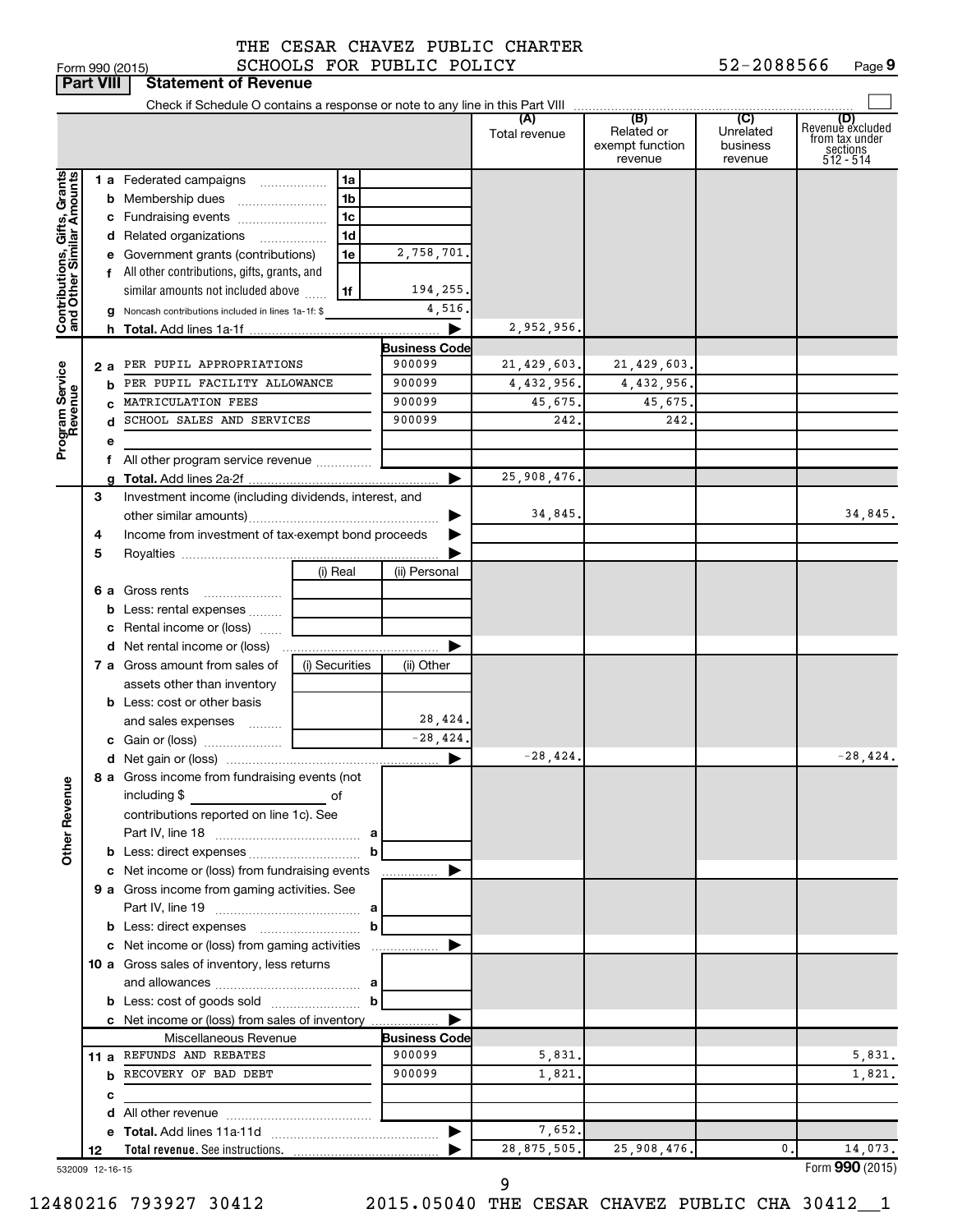## Form 990 (2015)  $SCHOOLS$  FOR PUBLIC POLICY  $52-2088566$  Page THE CESAR CHAVEZ PUBLIC CHARTER

|          | <b>Part IX Statement of Functional Expenses</b>                                                                            |                        |                                    |                                           |                                |  |  |  |  |  |
|----------|----------------------------------------------------------------------------------------------------------------------------|------------------------|------------------------------------|-------------------------------------------|--------------------------------|--|--|--|--|--|
|          | Section 501(c)(3) and 501(c)(4) organizations must complete all columns. All other organizations must complete column (A). |                        |                                    |                                           |                                |  |  |  |  |  |
|          | Check if Schedule O contains a response or note to any line in this Part IX                                                |                        |                                    |                                           |                                |  |  |  |  |  |
|          | Do not include amounts reported on lines 6b,<br>7b, 8b, 9b, and 10b of Part VIII.                                          | (A)<br>Total expenses  | (B)<br>Program service<br>expenses | (C)<br>Management and<br>general expenses | (D)<br>Fundraising<br>expenses |  |  |  |  |  |
| 1.       | Grants and other assistance to domestic organizations                                                                      |                        |                                    |                                           |                                |  |  |  |  |  |
|          | and domestic governments. See Part IV, line 21                                                                             |                        |                                    |                                           |                                |  |  |  |  |  |
| 2        | Grants and other assistance to domestic                                                                                    |                        |                                    |                                           |                                |  |  |  |  |  |
|          | individuals. See Part IV, line 22                                                                                          |                        |                                    |                                           |                                |  |  |  |  |  |
| 3        | Grants and other assistance to foreign                                                                                     |                        |                                    |                                           |                                |  |  |  |  |  |
|          | organizations, foreign governments, and foreign                                                                            |                        |                                    |                                           |                                |  |  |  |  |  |
|          | individuals. See Part IV, lines 15 and 16                                                                                  |                        |                                    |                                           |                                |  |  |  |  |  |
| 4        | Benefits paid to or for members                                                                                            |                        |                                    |                                           |                                |  |  |  |  |  |
| 5        | Compensation of current officers, directors,                                                                               |                        |                                    |                                           |                                |  |  |  |  |  |
|          | trustees, and key employees                                                                                                | 359,467.               | 265,573.                           | 90,283.                                   | 3,611.                         |  |  |  |  |  |
| 6        | Compensation not included above, to disqualified                                                                           |                        |                                    |                                           |                                |  |  |  |  |  |
|          | persons (as defined under section 4958(f)(1)) and                                                                          |                        |                                    |                                           |                                |  |  |  |  |  |
|          | persons described in section 4958(c)(3)(B)                                                                                 | 14,750,172.            |                                    |                                           |                                |  |  |  |  |  |
| 7        |                                                                                                                            |                        | 10,895,087.                        | 3,706,813.                                | 148,272.                       |  |  |  |  |  |
| 8        | Pension plan accruals and contributions (include                                                                           | 180,796.               | 133,789.                           | 45,199.                                   | 1,808.                         |  |  |  |  |  |
|          | section 401(k) and 403(b) employer contributions)                                                                          | 1,184,308.             | 876, 388.                          | 296,077.                                  | 11,843.                        |  |  |  |  |  |
| 9        |                                                                                                                            | 1, 233, 767.           | 912,988.                           | 308,441.                                  | 12,338.                        |  |  |  |  |  |
| 10<br>11 |                                                                                                                            |                        |                                    |                                           |                                |  |  |  |  |  |
| a        | Fees for services (non-employees):                                                                                         |                        |                                    |                                           |                                |  |  |  |  |  |
| b        |                                                                                                                            | 69,324.                |                                    | 69,324.                                   |                                |  |  |  |  |  |
| с        |                                                                                                                            | 173,446.               |                                    | 173,446.                                  |                                |  |  |  |  |  |
| d        |                                                                                                                            |                        |                                    |                                           |                                |  |  |  |  |  |
| e        | Professional fundraising services. See Part IV, line 17                                                                    |                        |                                    |                                           |                                |  |  |  |  |  |
| f        | Investment management fees                                                                                                 |                        |                                    |                                           |                                |  |  |  |  |  |
| a        | Other. (If line 11g amount exceeds 10% of line 25,                                                                         |                        |                                    |                                           |                                |  |  |  |  |  |
|          | column (A) amount, list line 11g expenses on Sch O.)                                                                       | 794,165.               | 710, 540.                          | 71,071.                                   | 12,554.                        |  |  |  |  |  |
| 12       |                                                                                                                            | 123, 270.              | 91,220.                            | 30, 817.                                  | 1,233.                         |  |  |  |  |  |
| 13       |                                                                                                                            | 699,009.               | 516,828.                           | 175, 174.                                 | 7,007.                         |  |  |  |  |  |
| 14       |                                                                                                                            |                        |                                    |                                           |                                |  |  |  |  |  |
| 15       |                                                                                                                            |                        |                                    |                                           |                                |  |  |  |  |  |
| 16       |                                                                                                                            | 2,083,505.             | 1,540,484.                         | 522, 136.                                 | 20,885.                        |  |  |  |  |  |
| 17       | Travel                                                                                                                     | 57,993.                | 42,777.                            | 14,631.                                   | 585.                           |  |  |  |  |  |
| 18       | Payments of travel or entertainment expenses                                                                               |                        |                                    |                                           |                                |  |  |  |  |  |
|          | for any federal, state, or local public officials                                                                          |                        |                                    | 26,891.                                   |                                |  |  |  |  |  |
| 19       | Conferences, conventions, and meetings                                                                                     | 107,566.<br>1,885,061. | 79,599.<br>1,394,945.              | 471, 265.                                 | 1,076.<br>18,851.              |  |  |  |  |  |
| 20       | Interest                                                                                                                   |                        |                                    |                                           |                                |  |  |  |  |  |
| 21       |                                                                                                                            | 1,627,487.             | 1, 202, 152.                       | 408,976.                                  | 16,359.                        |  |  |  |  |  |
| 22<br>23 | Depreciation, depletion, and amortization<br>Insurance                                                                     | 264, 187.              | 195,498.                           | 66,047.                                   | 2,642.                         |  |  |  |  |  |
| 24       | Other expenses. Itemize expenses not covered                                                                               |                        |                                    |                                           |                                |  |  |  |  |  |
|          | above. (List miscellaneous expenses in line 24e. If line<br>24e amount exceeds 10% of line 25, column (A)                  |                        |                                    |                                           |                                |  |  |  |  |  |
| a        | amount, list line 24e expenses on Schedule 0.)<br>DIRECT STUDENT COSTS                                                     | 2,632,324.             | 2,632,324.                         |                                           |                                |  |  |  |  |  |
| b        | CHARTER SCHOOL BOARD AD                                                                                                    | 274, 711.              | 203, 286.                          | 68,678.                                   | 2,747.                         |  |  |  |  |  |
| c        | PROFESSIONAL DEVELOPMEN                                                                                                    | 104, 307.              | 77,187.                            | 26,077.                                   | 1,043.                         |  |  |  |  |  |
| d        | <b>BAD DEBT EXPENSE</b>                                                                                                    | 53,805.                | 39,816.                            | 13,451.                                   | 538.                           |  |  |  |  |  |
| е        | All other expenses                                                                                                         | 68,651.                | 50, 711.                           | 17,250.                                   | 690.                           |  |  |  |  |  |
| 25       | Total functional expenses. Add lines 1 through 24e                                                                         | 28,727,321.            | 21,861,192.                        | 6,602,047.                                | 264,082.                       |  |  |  |  |  |
| 26       | Joint costs. Complete this line only if the organization                                                                   |                        |                                    |                                           |                                |  |  |  |  |  |
|          | reported in column (B) joint costs from a combined                                                                         |                        |                                    |                                           |                                |  |  |  |  |  |
|          | educational campaign and fundraising solicitation.                                                                         |                        |                                    |                                           |                                |  |  |  |  |  |
|          | Check here $\blacktriangleright$<br>if following SOP 98-2 (ASC 958-720)                                                    |                        |                                    |                                           |                                |  |  |  |  |  |

532010 12-16-15

12480216 793927 30412 2015.05040 THE CESAR CHAVEZ PUBLIC CHA 30412\_\_1

10

Form (2015) **990**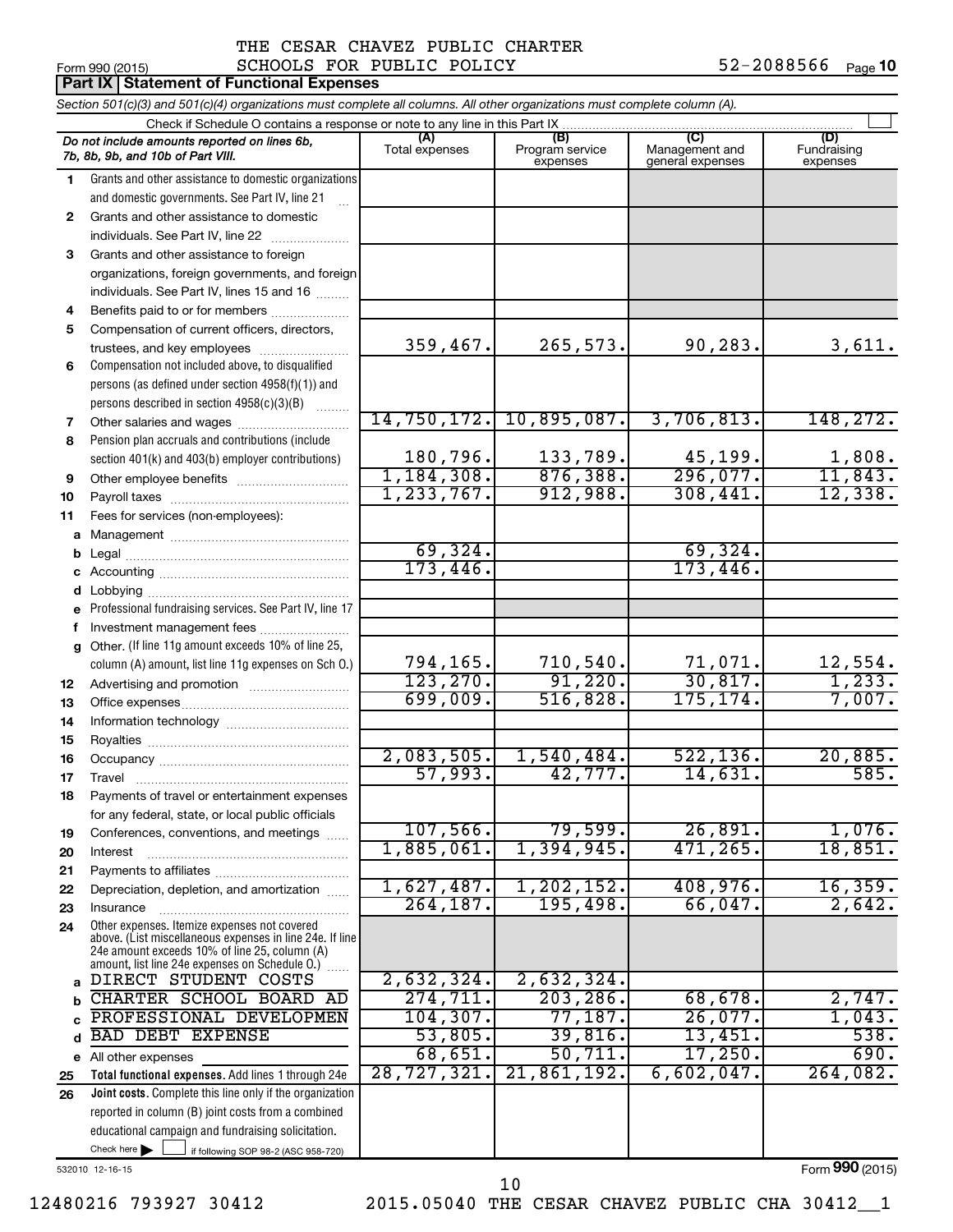| Form 990 (2015) |                               |  |
|-----------------|-------------------------------|--|
|                 | <b>Part X   Balance Sheet</b> |  |

 $\perp$ Check if Schedule O contains a response or note to any line in this Part X **(A) (B)** Beginning of year  $\begin{vmatrix} 1 & 1 \end{vmatrix}$  End of year 500. 500. **1 1** Cash - non-interest-bearing ~~~~~~~~~~~~~~~~~~~~~~~~~  $8,363,207$ .  $2$  10,030,786. **2 2** Savings and temporary cash investments ~~~~~~~~~~~~~~~~~~ 745,181. 796,053. **3 3** Pledges and grants receivable, net ~~~~~~~~~~~~~~~~~~~~~  $546, 468.$   $4$  | 113,810. **4 4** Accounts receivable, net ~~~~~~~~~~~~~~~~~~~~~~~~~~ **5** Loans and other receivables from current and former officers, directors, trustees, key employees, and highest compensated employees. Complete **5** Part II of Schedule L ~~~~~~~~~~~~~~~~~~~~~~~~~~~~ **6** Loans and other receivables from other disqualified persons (as defined under section 4958(f)(1)), persons described in section 4958(c)(3)(B), and contributing employers and sponsoring organizations of section 501(c)(9) voluntary employees' beneficiary organizations (see instr). Complete Part II of Sch L ...... **6 Assets 7 7** Notes and loans receivable, net ~~~~~~~~~~~~~~~~~~~~~~~ **8 8** Inventories for sale or use ~~~~~~~~~~~~~~~~~~~~~~~~~~  $137,617.$  9  $157,992.$ **9 9** Prepaid expenses and deferred charges ~~~~~~~~~~~~~~~~~~ **10 a** Land, buildings, and equipment: cost or other 38,639,407. basis. Complete Part VI of Schedule D  $\frac{1}{10}$  10a  $11,063,188.$  28,594,701.  $10c$  27,576,219. **10c b** Less: accumulated depreciation  $\ldots$  [10b **11 11** Investments - publicly traded securities ~~~~~~~~~~~~~~~~~~~ **12 12** Investments - other securities. See Part IV, line 11 ~~~~~~~~~~~~~~ **13 13** Investments - program-related. See Part IV, line 11 ~~~~~~~~~~~~~ **14 14** Intangible assets ~~~~~~~~~~~~~~~~~~~~~~~~~~~~~~ 759,934. 723,963. Other assets. See Part IV, line 11 ~~~~~~~~~~~~~~~~~~~~~~ **15 15** 39,147,608. 16 39,399,323. **16 16 Total assets.**  Add lines 1 through 15 (must equal line 34)  $1,541,713.$   $\mid 17 \mid 2,162,630.$ **17 17** Accounts payable and accrued expenses ~~~~~~~~~~~~~~~~~~ **18 18** Grants payable ~~~~~~~~~~~~~~~~~~~~~~~~~~~~~~~ 33,897. **19 19** Deferred revenue ~~~~~~~~~~~~~~~~~~~~~~~~~~~~~~ 25,008,728. 24,471,245. **20 20** Tax-exempt bond liabilities ~~~~~~~~~~~~~~~~~~~~~~~~~ **21 21** Escrow or custodial account liability. Complete Part IV of Schedule D ........... **22** Loans and other payables to current and former officers, directors, trustees, **Liabilities** key employees, highest compensated employees, and disqualified persons. Complete Part II of Schedule L ~~~~~~~~~~~~~~~~~~~~~~~ **22**  $41,792.$   $23$   $3,228.$ Secured mortgages and notes payable to unrelated third parties  $\ldots$ ................. **23 23 24** Unsecured notes and loans payable to unrelated third parties ~~~~~~~~ **24 25** Other liabilities (including federal income tax, payables to related third parties, and other liabilities not included on lines 17-24). Complete Part X of  $405,851.$   $25$   $430,615.$ Schedule D ~~~~~~~~~~~~~~~~~~~~~~~~~~~~~~~~ **25** 26,998,084. 27,101,615. **26 26 Total liabilities.**  Add lines 17 through 25 Organizations that follow SFAS 117 (ASC 958), check here  $\blacktriangleright$   $\boxed{X}$  and **complete lines 27 through 29, and lines 33 and 34. Vet Assets or Fund Balances Net Assets or Fund Balances** 12,036,837. 27 12,295,208. **27 27** Unrestricted net assets ~~~~~~~~~~~~~~~~~~~~~~~~~~~  $112,687. |28| 2,500.$ **28 28** Temporarily restricted net assets ~~~~~~~~~~~~~~~~~~~~~~ **29 29** Permanently restricted net assets ~~~~~~~~~~~~~~~~~~~~~ **Organizations that do not follow SFAS 117 (ASC 958), check here** | † **and complete lines 30 through 34. 30 30** Capital stock or trust principal, or current funds ~~~~~~~~~~~~~~~ **31 31** Paid-in or capital surplus, or land, building, or equipment fund ....................... **32 32** Retained earnings, endowment, accumulated income, or other funds ............ 12,149,524. 12,297,708. **33** Total net assets or fund balances ~~~~~~~~~~~~~~~~~~~~~~ **33** 39,147,608. 39,399,323. **34 34** Total liabilities and net assets/fund balances

Form (2015) **990**

532011 12-16-15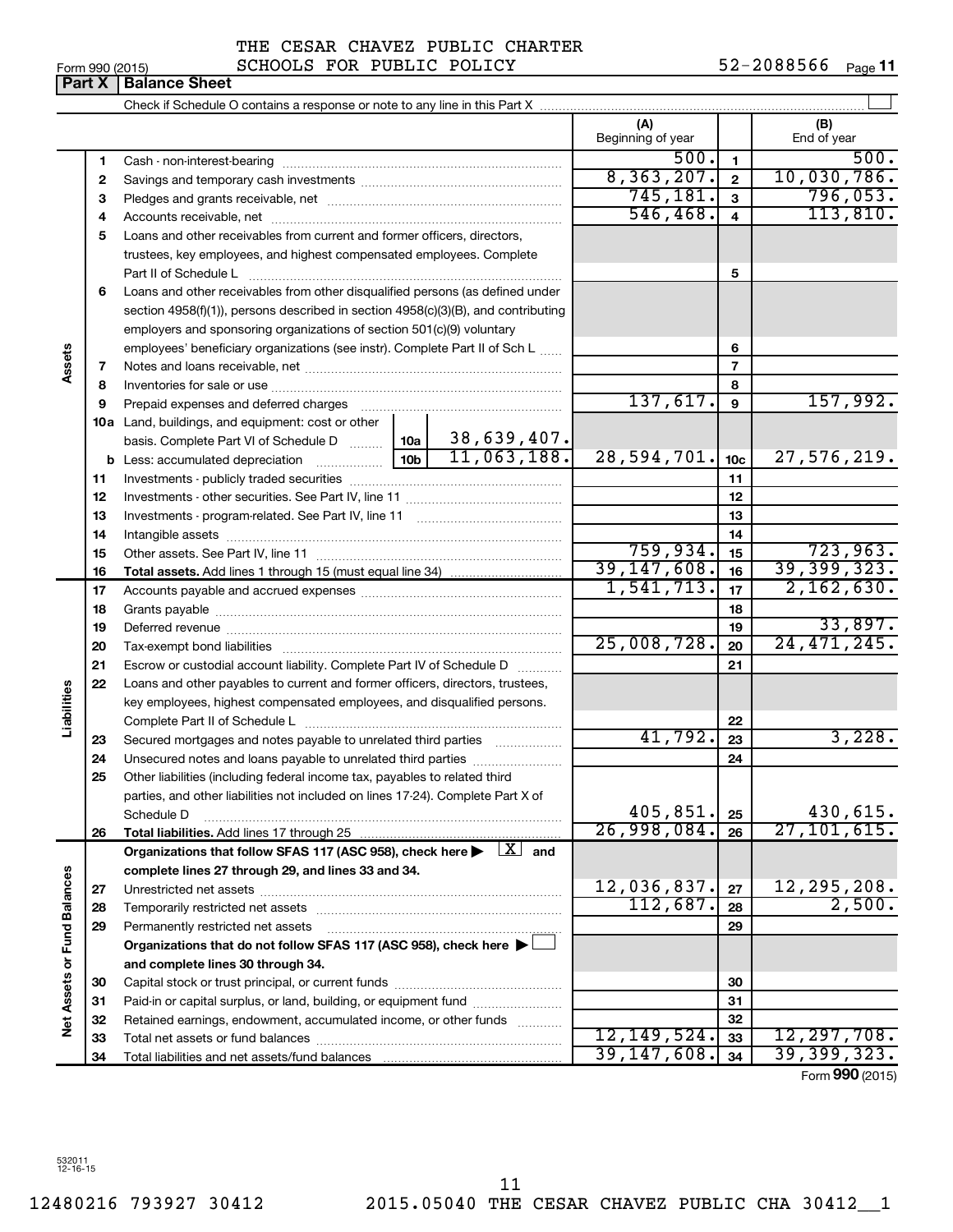|    | THE CESAR CHAVEZ PUBLIC CHARTER                                                                                                                                                                                                |                         |                       |     |                  |
|----|--------------------------------------------------------------------------------------------------------------------------------------------------------------------------------------------------------------------------------|-------------------------|-----------------------|-----|------------------|
|    | SCHOOLS FOR PUBLIC POLICY<br>Form 990 (2015)                                                                                                                                                                                   |                         | 52-2088566            |     | Page 12          |
|    | Part XI<br><b>Reconciliation of Net Assets</b>                                                                                                                                                                                 |                         |                       |     |                  |
|    | Check if Schedule O contains a response or note to any line in this Part XI                                                                                                                                                    |                         |                       |     |                  |
|    |                                                                                                                                                                                                                                |                         |                       |     |                  |
| 1  |                                                                                                                                                                                                                                | $\mathbf{1}$            | 28,875,505.           |     |                  |
| 2  |                                                                                                                                                                                                                                | $\overline{2}$          | 28, 727, 321.         |     |                  |
| З  | Revenue less expenses. Subtract line 2 from line 1                                                                                                                                                                             | 3                       |                       |     | 148, 184.        |
| 4  |                                                                                                                                                                                                                                | $\overline{\mathbf{A}}$ | 12, 149, 524.         |     |                  |
| 5  | Net unrealized gains (losses) on investments [11] matter than the control of the state of the state of the state of the state of the state of the state of the state of the state of the state of the state of the state of th | 5                       |                       |     |                  |
| 6  | Donated services and use of facilities                                                                                                                                                                                         | 6                       |                       |     |                  |
| 7  | Investment expenses                                                                                                                                                                                                            | $\overline{7}$          |                       |     |                  |
| 8  | Prior period adjustments                                                                                                                                                                                                       | 8                       |                       |     |                  |
| 9  |                                                                                                                                                                                                                                | 9                       |                       |     | $\overline{0}$ . |
| 10 | Net assets or fund balances at end of year. Combine lines 3 through 9 (must equal Part X, line 33,                                                                                                                             |                         |                       |     |                  |
|    | column (B))                                                                                                                                                                                                                    | 10                      | 12, 297, 708.         |     |                  |
|    | Part XII Financial Statements and Reporting                                                                                                                                                                                    |                         |                       |     |                  |
|    |                                                                                                                                                                                                                                |                         |                       |     | $\vert x \vert$  |
|    |                                                                                                                                                                                                                                |                         |                       | Yes | <b>No</b>        |
| 1  | $\lfloor x \rfloor$ Accrual<br>Accounting method used to prepare the Form 990: $\Box$ Cash<br>Other                                                                                                                            |                         |                       |     |                  |
|    | If the organization changed its method of accounting from a prior year or checked "Other," explain in Schedule O.                                                                                                              |                         |                       |     |                  |
|    | 2a Were the organization's financial statements compiled or reviewed by an independent accountant?                                                                                                                             |                         | 2a                    |     | х                |
|    | If "Yes," check a box below to indicate whether the financial statements for the year were compiled or reviewed on a                                                                                                           |                         |                       |     |                  |
|    | separate basis, consolidated basis, or both:                                                                                                                                                                                   |                         |                       |     |                  |
|    | Separate basis<br>Consolidated basis<br>Both consolidated and separate basis                                                                                                                                                   |                         |                       |     |                  |
|    |                                                                                                                                                                                                                                |                         | 2 <sub>b</sub>        | х   |                  |
|    | If "Yes," check a box below to indicate whether the financial statements for the year were audited on a separate basis,                                                                                                        |                         |                       |     |                  |
|    | consolidated basis, or both:                                                                                                                                                                                                   |                         |                       |     |                  |
|    | $ \mathbf{X} $ Separate basis<br>Consolidated basis<br>Both consolidated and separate basis                                                                                                                                    |                         |                       |     |                  |
|    | c If "Yes" to line 2a or 2b, does the organization have a committee that assumes responsibility for oversight of the audit,                                                                                                    |                         |                       |     |                  |
|    | review, or compilation of its financial statements and selection of an independent accountant?                                                                                                                                 |                         | 2c                    | X   |                  |
|    | If the organization changed either its oversight process or selection process during the tax year, explain in Schedule O.                                                                                                      |                         |                       |     |                  |
|    | 3a As a result of a federal award, was the organization required to undergo an audit or audits as set forth in the Single Audit                                                                                                |                         |                       |     |                  |
|    |                                                                                                                                                                                                                                |                         | 3a                    | х   |                  |
|    | <b>b</b> If "Yes," did the organization undergo the required audit or audits? If the organization did not undergo the required audit                                                                                           |                         |                       |     |                  |
|    |                                                                                                                                                                                                                                |                         | 3b<br>Form 990 (2015) | х   |                  |
|    |                                                                                                                                                                                                                                |                         |                       |     |                  |

Form (2015) **990**

532012 12-16-15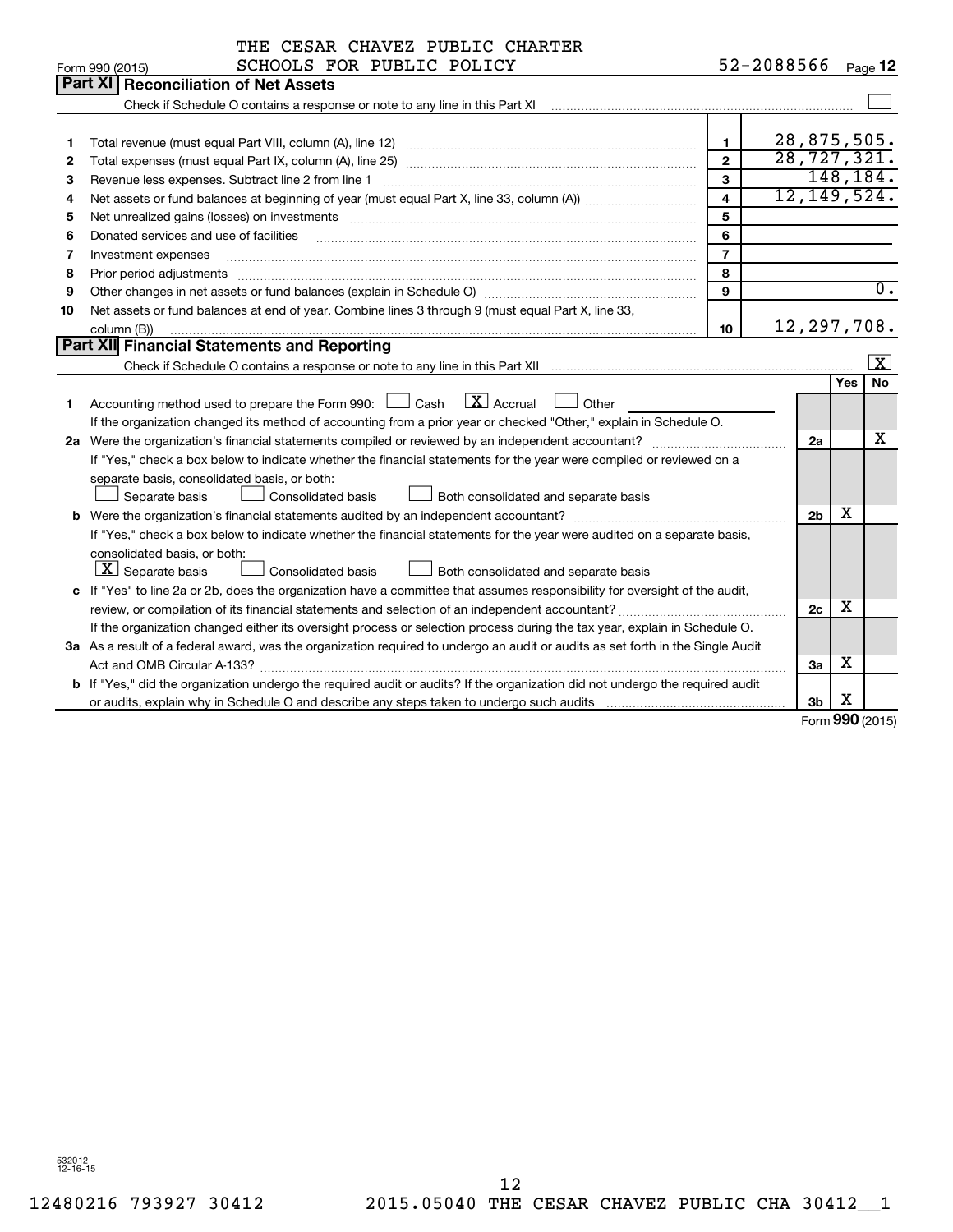| <b>SCHEDULE A</b>                                      |                                             |                                                                          |                                                                                                                                                                                                                                                                |     |                                       |                        | OMB No. 1545-0047                                   |
|--------------------------------------------------------|---------------------------------------------|--------------------------------------------------------------------------|----------------------------------------------------------------------------------------------------------------------------------------------------------------------------------------------------------------------------------------------------------------|-----|---------------------------------------|------------------------|-----------------------------------------------------|
| (Form 990 or 990-EZ)                                   |                                             |                                                                          | <b>Public Charity Status and Public Support</b><br>Complete if the organization is a section 501(c)(3) organization or a section                                                                                                                               |     |                                       |                        |                                                     |
|                                                        |                                             |                                                                          | 4947(a)(1) nonexempt charitable trust.                                                                                                                                                                                                                         |     |                                       |                        |                                                     |
| Department of the Treasury<br>Internal Revenue Service |                                             |                                                                          | Attach to Form 990 or Form 990-EZ.                                                                                                                                                                                                                             |     |                                       |                        | <b>Open to Public</b>                               |
|                                                        |                                             |                                                                          | Information about Schedule A (Form 990 or 990-EZ) and its instructions is at WWW.irs.gov/form990.                                                                                                                                                              |     |                                       |                        | <b>Inspection</b>                                   |
| Name of the organization                               |                                             |                                                                          | THE CESAR CHAVEZ PUBLIC CHARTER<br>SCHOOLS FOR PUBLIC POLICY                                                                                                                                                                                                   |     |                                       |                        | <b>Employer identification number</b><br>52-2088566 |
| Part I                                                 |                                             |                                                                          | Reason for Public Charity Status (All organizations must complete this part.) See instructions.                                                                                                                                                                |     |                                       |                        |                                                     |
|                                                        |                                             |                                                                          | The organization is not a private foundation because it is: (For lines 1 through 11, check only one box.)                                                                                                                                                      |     |                                       |                        |                                                     |
| 1                                                      |                                             |                                                                          | A church, convention of churches, or association of churches described in section 170(b)(1)(A)(i).                                                                                                                                                             |     |                                       |                        |                                                     |
| $\overline{\text{X}}$<br>2                             |                                             |                                                                          | A school described in section 170(b)(1)(A)(ii). (Attach Schedule E (Form 990 or 990-EZ).)                                                                                                                                                                      |     |                                       |                        |                                                     |
| 3                                                      |                                             |                                                                          | A hospital or a cooperative hospital service organization described in section 170(b)(1)(A)(iii).                                                                                                                                                              |     |                                       |                        |                                                     |
| 4                                                      |                                             |                                                                          | A medical research organization operated in conjunction with a hospital described in section 170(b)(1)(A)(iii). Enter the hospital's name,                                                                                                                     |     |                                       |                        |                                                     |
| city, and state:                                       |                                             |                                                                          |                                                                                                                                                                                                                                                                |     |                                       |                        |                                                     |
| 5                                                      |                                             |                                                                          | An organization operated for the benefit of a college or university owned or operated by a governmental unit described in                                                                                                                                      |     |                                       |                        |                                                     |
|                                                        |                                             | section 170(b)(1)(A)(iv). (Complete Part II.)                            |                                                                                                                                                                                                                                                                |     |                                       |                        |                                                     |
| 6                                                      |                                             |                                                                          | A federal, state, or local government or governmental unit described in section 170(b)(1)(A)(v).                                                                                                                                                               |     |                                       |                        |                                                     |
| 7                                                      |                                             |                                                                          | An organization that normally receives a substantial part of its support from a governmental unit or from the general public described in                                                                                                                      |     |                                       |                        |                                                     |
| 8                                                      |                                             | section 170(b)(1)(A)(vi). (Complete Part II.)                            | A community trust described in section 170(b)(1)(A)(vi). (Complete Part II.)                                                                                                                                                                                   |     |                                       |                        |                                                     |
| 9                                                      |                                             |                                                                          | An organization that normally receives: (1) more than 33 1/3% of its support from contributions, membership fees, and gross receipts from                                                                                                                      |     |                                       |                        |                                                     |
|                                                        |                                             |                                                                          | activities related to its exempt functions - subject to certain exceptions, and (2) no more than 33 1/3% of its support from gross investment                                                                                                                  |     |                                       |                        |                                                     |
|                                                        |                                             |                                                                          | income and unrelated business taxable income (less section 511 tax) from businesses acquired by the organization after June 30, 1975.                                                                                                                          |     |                                       |                        |                                                     |
|                                                        | See section 509(a)(2). (Complete Part III.) |                                                                          |                                                                                                                                                                                                                                                                |     |                                       |                        |                                                     |
| 10                                                     |                                             |                                                                          | An organization organized and operated exclusively to test for public safety. See section 509(a)(4).                                                                                                                                                           |     |                                       |                        |                                                     |
| 11                                                     |                                             |                                                                          | An organization organized and operated exclusively for the benefit of, to perform the functions of, or to carry out the purposes of one or                                                                                                                     |     |                                       |                        |                                                     |
|                                                        |                                             |                                                                          | more publicly supported organizations described in section 509(a)(1) or section 509(a)(2). See section 509(a)(3). Check the box in                                                                                                                             |     |                                       |                        |                                                     |
|                                                        |                                             |                                                                          | lines 11a through 11d that describes the type of supporting organization and complete lines 11e, 11f, and 11g.                                                                                                                                                 |     |                                       |                        |                                                     |
| a                                                      |                                             |                                                                          | Type I. A supporting organization operated, supervised, or controlled by its supported organization(s), typically by giving<br>the supported organization(s) the power to regularly appoint or elect a majority of the directors or trustees of the supporting |     |                                       |                        |                                                     |
|                                                        |                                             | organization. You must complete Part IV, Sections A and B.               |                                                                                                                                                                                                                                                                |     |                                       |                        |                                                     |
| b                                                      |                                             |                                                                          | Type II. A supporting organization supervised or controlled in connection with its supported organization(s), by having                                                                                                                                        |     |                                       |                        |                                                     |
|                                                        |                                             |                                                                          | control or management of the supporting organization vested in the same persons that control or manage the supported                                                                                                                                           |     |                                       |                        |                                                     |
|                                                        |                                             | organization(s). You must complete Part IV, Sections A and C.            |                                                                                                                                                                                                                                                                |     |                                       |                        |                                                     |
| c                                                      |                                             |                                                                          | Type III functionally integrated. A supporting organization operated in connection with, and functionally integrated with,                                                                                                                                     |     |                                       |                        |                                                     |
|                                                        |                                             |                                                                          | its supported organization(s) (see instructions). You must complete Part IV, Sections A, D, and E.                                                                                                                                                             |     |                                       |                        |                                                     |
| d                                                      |                                             |                                                                          | Type III non-functionally integrated. A supporting organization operated in connection with its supported organization(s)                                                                                                                                      |     |                                       |                        |                                                     |
|                                                        |                                             |                                                                          | that is not functionally integrated. The organization generally must satisfy a distribution requirement and an attentiveness                                                                                                                                   |     |                                       |                        |                                                     |
|                                                        |                                             |                                                                          | requirement (see instructions). You must complete Part IV, Sections A and D, and Part V.                                                                                                                                                                       |     |                                       |                        |                                                     |
| e                                                      |                                             |                                                                          | Check this box if the organization received a written determination from the IRS that it is a Type I, Type II, Type III<br>functionally integrated, or Type III non-functionally integrated supporting organization.                                           |     |                                       |                        |                                                     |
|                                                        |                                             |                                                                          |                                                                                                                                                                                                                                                                |     |                                       |                        |                                                     |
|                                                        |                                             | g Provide the following information about the supported organization(s). |                                                                                                                                                                                                                                                                |     |                                       |                        |                                                     |
| (i) Name of supported                                  |                                             | (ii) EIN                                                                 | (iii) Type of organization                                                                                                                                                                                                                                     |     | (iv) Is the organization              | (v) Amount of monetary | (vi) Amount of                                      |
| organization                                           |                                             |                                                                          | (described on lines 1-9<br>above (see instructions))                                                                                                                                                                                                           |     | listed in your<br>governing document? | support (see           | other support (see                                  |
|                                                        |                                             |                                                                          |                                                                                                                                                                                                                                                                | Yes | No                                    | instructions)          | instructions)                                       |
|                                                        |                                             |                                                                          |                                                                                                                                                                                                                                                                |     |                                       |                        |                                                     |
|                                                        |                                             |                                                                          |                                                                                                                                                                                                                                                                |     |                                       |                        |                                                     |
|                                                        |                                             |                                                                          |                                                                                                                                                                                                                                                                |     |                                       |                        |                                                     |
|                                                        |                                             |                                                                          |                                                                                                                                                                                                                                                                |     |                                       |                        |                                                     |
|                                                        |                                             |                                                                          |                                                                                                                                                                                                                                                                |     |                                       |                        |                                                     |
|                                                        |                                             |                                                                          |                                                                                                                                                                                                                                                                |     |                                       |                        |                                                     |
|                                                        |                                             |                                                                          |                                                                                                                                                                                                                                                                |     |                                       |                        |                                                     |
|                                                        |                                             |                                                                          |                                                                                                                                                                                                                                                                |     |                                       |                        |                                                     |
|                                                        |                                             |                                                                          |                                                                                                                                                                                                                                                                |     |                                       |                        |                                                     |
|                                                        |                                             |                                                                          |                                                                                                                                                                                                                                                                |     |                                       |                        |                                                     |
| Total                                                  |                                             |                                                                          |                                                                                                                                                                                                                                                                |     |                                       |                        |                                                     |
| Form 990 or 990-EZ. 532021 09-23-15                    |                                             | LHA For Paperwork Reduction Act Notice, see the Instructions for         |                                                                                                                                                                                                                                                                |     |                                       |                        | Schedule A (Form 990 or 990-EZ) 2015                |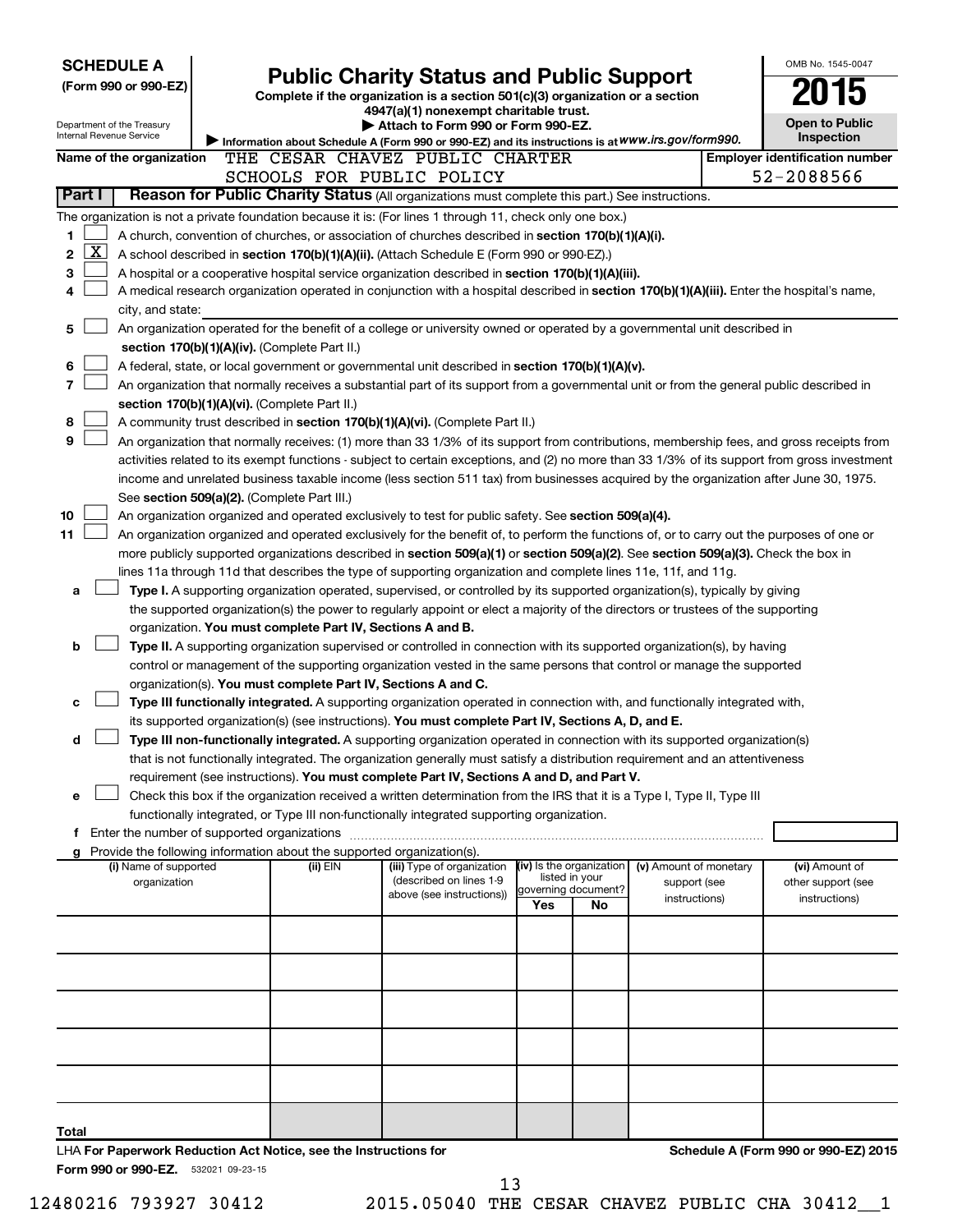## Schedule A (Form 990 or 990-EZ) 2015  $SCHOOLS$  FOR PUBLIC POLICY  $52-2088566$  Page

52-2088566 Page 2

(Complete only if you checked the box on line 5, 7, or 8 of Part I or if the organization failed to qualify under Part III. If the organization fails to qualify under the tests listed below, please complete Part III.) **Part II Support Schedule for Organizations Described in Sections 170(b)(1)(A)(iv) and 170(b)(1)(A)(vi)**

|    | <b>Section A. Public Support</b>                                                                                                                                                                                               |          |          |            |            |                                      |           |
|----|--------------------------------------------------------------------------------------------------------------------------------------------------------------------------------------------------------------------------------|----------|----------|------------|------------|--------------------------------------|-----------|
|    | Calendar year (or fiscal year beginning in) $\blacktriangleright$                                                                                                                                                              | (a) 2011 | (b) 2012 | $(c)$ 2013 | $(d)$ 2014 | (e) 2015                             | (f) Total |
|    | 1 Gifts, grants, contributions, and                                                                                                                                                                                            |          |          |            |            |                                      |           |
|    | membership fees received. (Do not                                                                                                                                                                                              |          |          |            |            |                                      |           |
|    | include any "unusual grants.")                                                                                                                                                                                                 |          |          |            |            |                                      |           |
|    | 2 Tax revenues levied for the organ-                                                                                                                                                                                           |          |          |            |            |                                      |           |
|    | ization's benefit and either paid to                                                                                                                                                                                           |          |          |            |            |                                      |           |
|    | or expended on its behalf                                                                                                                                                                                                      |          |          |            |            |                                      |           |
|    | 3 The value of services or facilities                                                                                                                                                                                          |          |          |            |            |                                      |           |
|    | furnished by a governmental unit to                                                                                                                                                                                            |          |          |            |            |                                      |           |
|    | the organization without charge                                                                                                                                                                                                |          |          |            |            |                                      |           |
|    | 4 Total. Add lines 1 through 3                                                                                                                                                                                                 |          |          |            |            |                                      |           |
| 5. | The portion of total contributions                                                                                                                                                                                             |          |          |            |            |                                      |           |
|    | by each person (other than a                                                                                                                                                                                                   |          |          |            |            |                                      |           |
|    | governmental unit or publicly                                                                                                                                                                                                  |          |          |            |            |                                      |           |
|    | supported organization) included                                                                                                                                                                                               |          |          |            |            |                                      |           |
|    | on line 1 that exceeds 2% of the                                                                                                                                                                                               |          |          |            |            |                                      |           |
|    | amount shown on line 11,                                                                                                                                                                                                       |          |          |            |            |                                      |           |
|    | column (f)                                                                                                                                                                                                                     |          |          |            |            |                                      |           |
|    | 6 Public support. Subtract line 5 from line 4.                                                                                                                                                                                 |          |          |            |            |                                      |           |
|    | <b>Section B. Total Support</b>                                                                                                                                                                                                |          |          |            |            |                                      |           |
|    | Calendar year (or fiscal year beginning in) $\blacktriangleright$                                                                                                                                                              | (a) 2011 | (b) 2012 | $(c)$ 2013 | $(d)$ 2014 | (e) 2015                             | (f) Total |
|    | 7 Amounts from line 4                                                                                                                                                                                                          |          |          |            |            |                                      |           |
| 8  | Gross income from interest.                                                                                                                                                                                                    |          |          |            |            |                                      |           |
|    | dividends, payments received on                                                                                                                                                                                                |          |          |            |            |                                      |           |
|    | securities loans, rents, royalties                                                                                                                                                                                             |          |          |            |            |                                      |           |
|    | and income from similar sources                                                                                                                                                                                                |          |          |            |            |                                      |           |
| 9  | Net income from unrelated business                                                                                                                                                                                             |          |          |            |            |                                      |           |
|    | activities, whether or not the                                                                                                                                                                                                 |          |          |            |            |                                      |           |
|    | business is regularly carried on                                                                                                                                                                                               |          |          |            |            |                                      |           |
|    | <b>10</b> Other income. Do not include gain                                                                                                                                                                                    |          |          |            |            |                                      |           |
|    | or loss from the sale of capital                                                                                                                                                                                               |          |          |            |            |                                      |           |
|    | assets (Explain in Part VI.)                                                                                                                                                                                                   |          |          |            |            |                                      |           |
|    | 11 Total support. Add lines 7 through 10                                                                                                                                                                                       |          |          |            |            |                                      |           |
|    | <b>12</b> Gross receipts from related activities, etc. (see instructions)                                                                                                                                                      |          |          |            |            | 12                                   |           |
|    | 13 First five years. If the Form 990 is for the organization's first, second, third, fourth, or fifth tax year as a section 501(c)(3)                                                                                          |          |          |            |            |                                      |           |
|    | organization, check this box and stop here<br><b>Section C. Computation of Public Support Percentage</b>                                                                                                                       |          |          |            |            |                                      |           |
|    |                                                                                                                                                                                                                                |          |          |            |            |                                      |           |
|    |                                                                                                                                                                                                                                |          |          |            |            | 14<br>15                             | %<br>%    |
|    | 16a 33 1/3% support test - 2015. If the organization did not check the box on line 13, and line 14 is 33 1/3% or more, check this box and                                                                                      |          |          |            |            |                                      |           |
|    | stop here. The organization qualifies as a publicly supported organization manufactured content and the support of the state of the state of the state of the state of the state of the state of the state of the state of the |          |          |            |            |                                      |           |
|    | b 33 1/3% support test - 2014. If the organization did not check a box on line 13 or 16a, and line 15 is 33 1/3% or more, check this box                                                                                       |          |          |            |            |                                      |           |
|    |                                                                                                                                                                                                                                |          |          |            |            |                                      |           |
|    | 17a 10% -facts-and-circumstances test - 2015. If the organization did not check a box on line 13, 16a, or 16b, and line 14 is 10% or more,                                                                                     |          |          |            |            |                                      |           |
|    | and if the organization meets the "facts-and-circumstances" test, check this box and stop here. Explain in Part VI how the organization                                                                                        |          |          |            |            |                                      |           |
|    | meets the "facts-and-circumstances" test. The organization qualifies as a publicly supported organization <i>manumumumum</i>                                                                                                   |          |          |            |            |                                      |           |
|    | b 10% -facts-and-circumstances test - 2014. If the organization did not check a box on line 13, 16a, 16b, or 17a, and line 15 is 10% or                                                                                        |          |          |            |            |                                      |           |
|    | more, and if the organization meets the "facts-and-circumstances" test, check this box and stop here. Explain in Part VI how the                                                                                               |          |          |            |            |                                      |           |
|    | organization meets the "facts-and-circumstances" test. The organization qualifies as a publicly supported organization                                                                                                         |          |          |            |            |                                      |           |
| 18 | Private foundation. If the organization did not check a box on line 13, 16a, 16b, 17a, or 17b, check this box and see instructions                                                                                             |          |          |            |            |                                      |           |
|    |                                                                                                                                                                                                                                |          |          |            |            | Schedule A (Form 990 or 990-EZ) 2015 |           |

532022 09-23-15

12480216 793927 30412 2015.05040 THE CESAR CHAVEZ PUBLIC CHA 30412\_\_1 14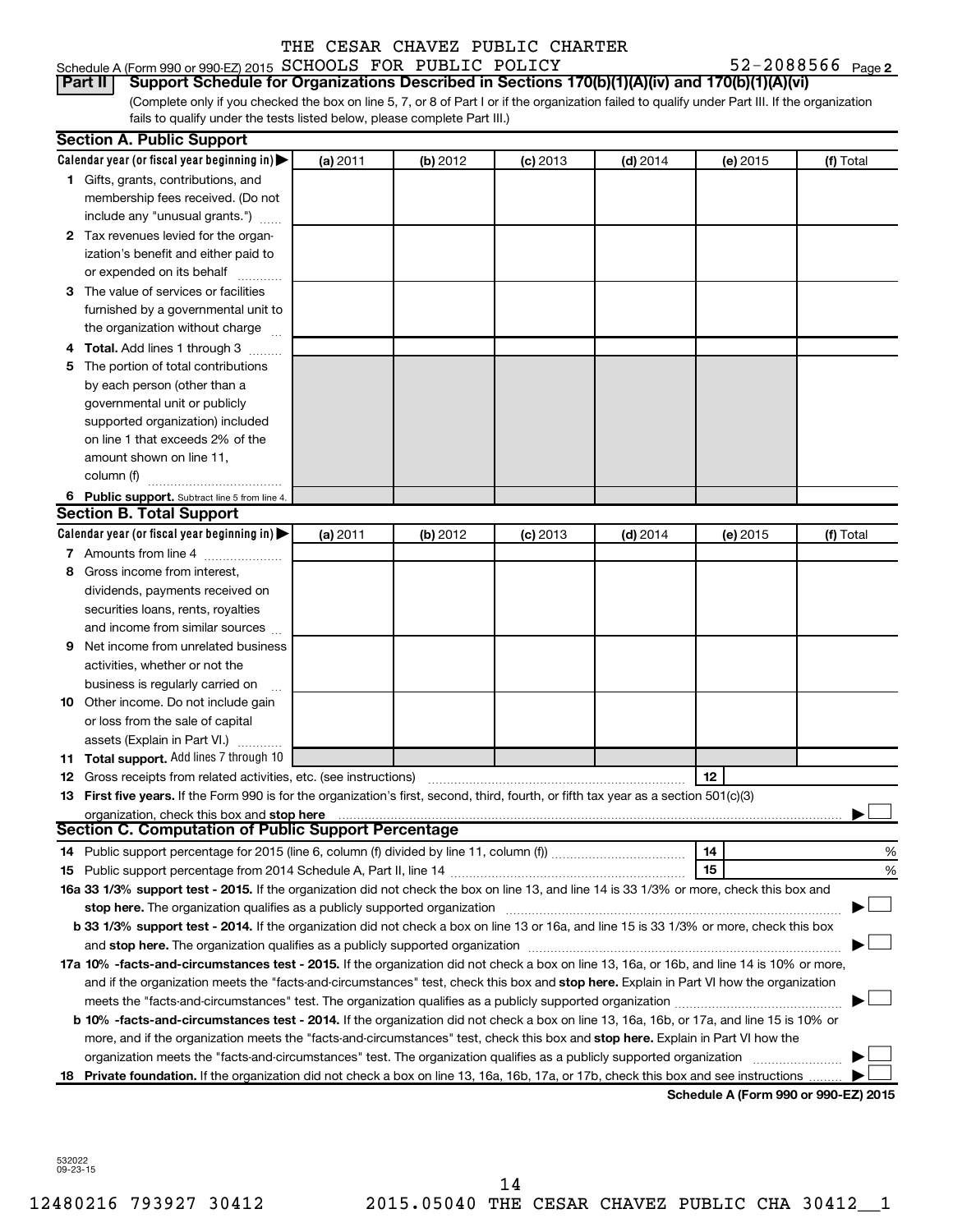## Schedule A (Form 990 or 990-EZ) 2015  $SCHOOLS$  FOR PUBLIC POLICY  $52-2088566$  Page **Part III Support Schedule for Organizations Described in Section 509(a)(2)**

(Complete only if you checked the box on line 9 of Part I or if the organization failed to qualify under Part II. If the organization fails to qualify under the tests listed below, please complete Part II.)

| Calendar year (or fiscal year beginning in)                                                                                                                                                                                                                              | (a) 2011 | (b) 2012 | $(c)$ 2013 | $(d)$ 2014 | (e) 2015 | (f) Total                            |
|--------------------------------------------------------------------------------------------------------------------------------------------------------------------------------------------------------------------------------------------------------------------------|----------|----------|------------|------------|----------|--------------------------------------|
| 1 Gifts, grants, contributions, and                                                                                                                                                                                                                                      |          |          |            |            |          |                                      |
| membership fees received. (Do not                                                                                                                                                                                                                                        |          |          |            |            |          |                                      |
| include any "unusual grants.")                                                                                                                                                                                                                                           |          |          |            |            |          |                                      |
| Gross receipts from admissions,<br>$\mathbf{2}$<br>merchandise sold or services per-<br>formed, or facilities furnished in<br>any activity that is related to the<br>organization's tax-exempt purpose                                                                   |          |          |            |            |          |                                      |
| Gross receipts from activities that<br>3.                                                                                                                                                                                                                                |          |          |            |            |          |                                      |
| are not an unrelated trade or bus-                                                                                                                                                                                                                                       |          |          |            |            |          |                                      |
| iness under section 513                                                                                                                                                                                                                                                  |          |          |            |            |          |                                      |
| Tax revenues levied for the organ-<br>4                                                                                                                                                                                                                                  |          |          |            |            |          |                                      |
| ization's benefit and either paid to<br>or expended on its behalf                                                                                                                                                                                                        | .        |          |            |            |          |                                      |
| The value of services or facilities<br>5                                                                                                                                                                                                                                 |          |          |            |            |          |                                      |
| furnished by a governmental unit to                                                                                                                                                                                                                                      |          |          |            |            |          |                                      |
| the organization without charge                                                                                                                                                                                                                                          |          |          |            |            |          |                                      |
| Total. Add lines 1 through 5<br>6                                                                                                                                                                                                                                        |          |          |            |            |          |                                      |
| 7a Amounts included on lines 1, 2, and                                                                                                                                                                                                                                   |          |          |            |            |          |                                      |
| 3 received from disqualified persons                                                                                                                                                                                                                                     |          |          |            |            |          |                                      |
| <b>b</b> Amounts included on lines 2 and 3 received<br>from other than disqualified persons that<br>exceed the greater of \$5,000 or 1% of the<br>amount on line 13 for the year                                                                                         |          |          |            |            |          |                                      |
| c Add lines 7a and 7b                                                                                                                                                                                                                                                    |          |          |            |            |          |                                      |
| 8 Public support. (Subtract line 7c from line 6.)                                                                                                                                                                                                                        |          |          |            |            |          |                                      |
| <b>Section B. Total Support</b>                                                                                                                                                                                                                                          |          |          |            |            |          |                                      |
| Calendar year (or fiscal year beginning in)                                                                                                                                                                                                                              | (a) 2011 | (b) 2012 | $(c)$ 2013 | $(d)$ 2014 | (e) 2015 | (f) Total                            |
| 9 Amounts from line 6                                                                                                                                                                                                                                                    |          |          |            |            |          |                                      |
| <b>10a</b> Gross income from interest,<br>dividends, payments received on<br>securities loans, rents, royalties<br>and income from similar sources                                                                                                                       |          |          |            |            |          |                                      |
| <b>b</b> Unrelated business taxable income                                                                                                                                                                                                                               |          |          |            |            |          |                                      |
| (less section 511 taxes) from businesses<br>acquired after June 30, 1975                                                                                                                                                                                                 |          |          |            |            |          |                                      |
| c Add lines 10a and 10b                                                                                                                                                                                                                                                  |          |          |            |            |          |                                      |
| Net income from unrelated business<br>11<br>activities not included in line 10b.<br>whether or not the business is<br>regularly carried on                                                                                                                               |          |          |            |            |          |                                      |
| 12 Other income. Do not include gain<br>or loss from the sale of capital<br>assets (Explain in Part VI.)                                                                                                                                                                 |          |          |            |            |          |                                      |
| 13 Total support. (Add lines 9, 10c, 11, and 12.)                                                                                                                                                                                                                        |          |          |            |            |          |                                      |
| 14 First five years. If the Form 990 is for the organization's first, second, third, fourth, or fifth tax year as a section 501(c)(3) organization,                                                                                                                      |          |          |            |            |          |                                      |
|                                                                                                                                                                                                                                                                          |          |          |            |            |          |                                      |
| Section C. Computation of Public Support Percentage                                                                                                                                                                                                                      |          |          |            |            |          |                                      |
|                                                                                                                                                                                                                                                                          |          |          |            |            | 15       | %                                    |
|                                                                                                                                                                                                                                                                          |          |          |            |            | 16       | %                                    |
| Section D. Computation of Investment Income Percentage                                                                                                                                                                                                                   |          |          |            |            |          |                                      |
|                                                                                                                                                                                                                                                                          |          |          |            |            | 17       | %                                    |
|                                                                                                                                                                                                                                                                          |          |          |            |            | 18       | %                                    |
| 19a 33 1/3% support tests - 2015. If the organization did not check the box on line 14, and line 15 is more than 33 1/3%, and line 17 is not                                                                                                                             |          |          |            |            |          |                                      |
| more than 33 1/3%, check this box and stop here. The organization qualifies as a publicly supported organization                                                                                                                                                         |          |          |            |            |          |                                      |
| b 33 1/3% support tests - 2014. If the organization did not check a box on line 14 or line 19a, and line 16 is more than 33 1/3%, and<br>line 18 is not more than 33 1/3%, check this box and stop here. The organization qualifies as a publicly supported organization |          |          |            |            |          |                                      |
|                                                                                                                                                                                                                                                                          |          |          |            |            |          |                                      |
|                                                                                                                                                                                                                                                                          |          |          |            |            |          |                                      |
|                                                                                                                                                                                                                                                                          |          |          |            |            |          |                                      |
| 532023 09-23-15                                                                                                                                                                                                                                                          |          |          | 15         |            |          | Schedule A (Form 990 or 990-EZ) 2015 |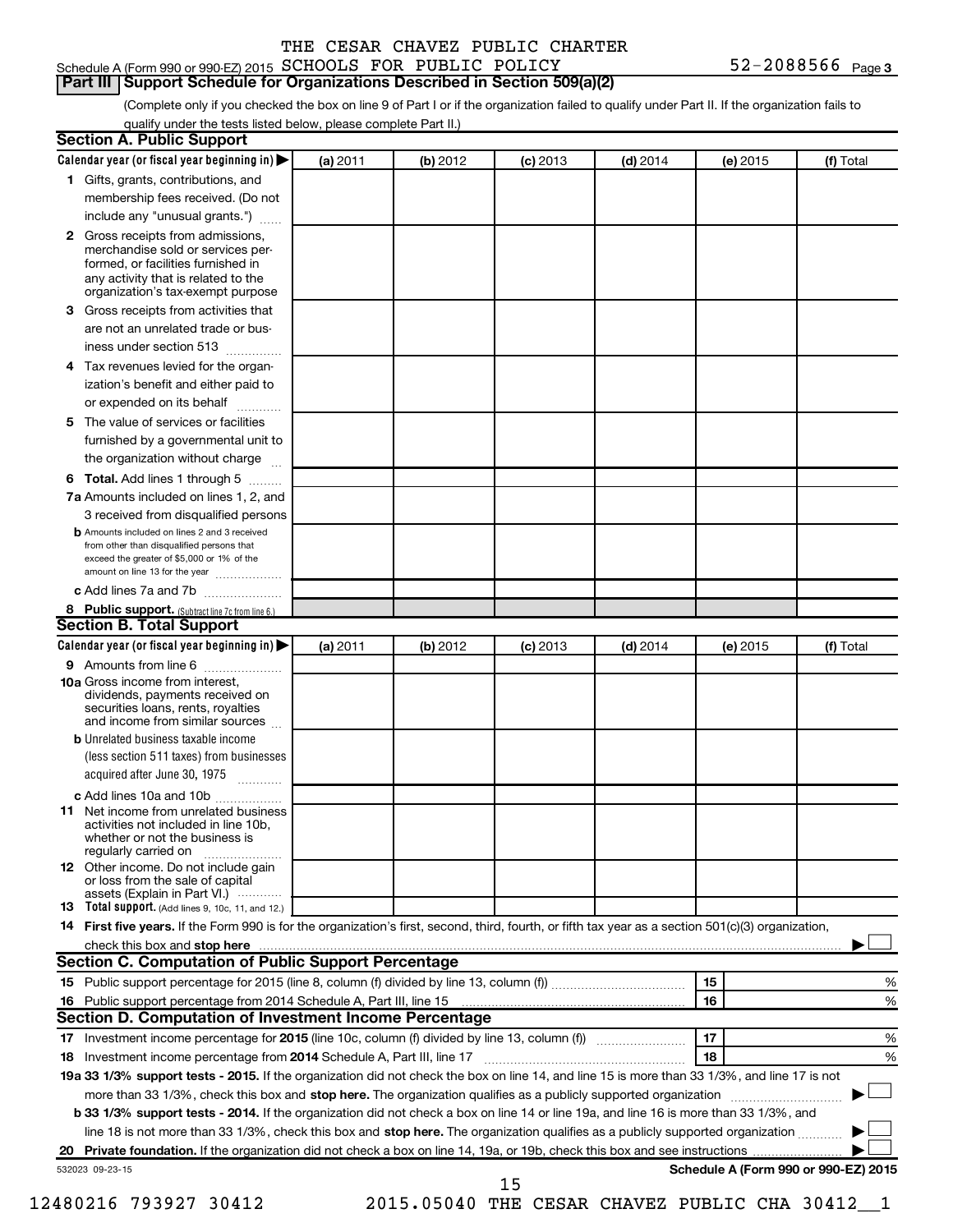## Schedule A (Form 990 or 990-EZ) 2015  $SCHOOLS$  FOR PUBLIC POLICY  $52-2088566$  Page

## **Part IV Supporting Organizations**

(Complete only if you checked a box in line 11 on Part I. If you checked 11a of Part I, complete Sections A and B. If you checked 11b of Part I, complete Sections A and C. If you checked 11c of Part I, complete Sections A, D, and E. If you checked 11d of Part I, complete Sections A and D, and complete Part V.)

## **Section A. All Supporting Organizations**

- **1** Are all of the organization's supported organizations listed by name in the organization's governing documents? If "No" describe in Part VI how the supported organizations are designated. If designated by *class or purpose, describe the designation. If historic and continuing relationship, explain.*
- **2** Did the organization have any supported organization that does not have an IRS determination of status under section 509(a)(1) or (2)? If "Yes," explain in Part VI how the organization determined that the supported *organization was described in section 509(a)(1) or (2).*
- **3a** Did the organization have a supported organization described in section 501(c)(4), (5), or (6)? If "Yes," answer *(b) and (c) below.*
- **b** Did the organization confirm that each supported organization qualified under section 501(c)(4), (5), or (6) and satisfied the public support tests under section 509(a)(2)? If "Yes," describe in Part VI when and how the *organization made the determination.*
- **c** Did the organization ensure that all support to such organizations was used exclusively for section 170(c)(2)(B) purposes? If "Yes," explain in Part VI what controls the organization put in place to ensure such use.
- **4 a** *If* Was any supported organization not organized in the United States ("foreign supported organization")? *"Yes," and if you checked 11a or 11b in Part I, answer (b) and (c) below.*
- **b** Did the organization have ultimate control and discretion in deciding whether to make grants to the foreign supported organization? If "Yes," describe in Part VI how the organization had such control and discretion *despite being controlled or supervised by or in connection with its supported organizations.*
- **c** Did the organization support any foreign supported organization that does not have an IRS determination under sections 501(c)(3) and 509(a)(1) or (2)? If "Yes," explain in Part VI what controls the organization used *to ensure that all support to the foreign supported organization was used exclusively for section 170(c)(2)(B) purposes.*
- **5a** Did the organization add, substitute, or remove any supported organizations during the tax year? If "Yes," answer (b) and (c) below (if applicable). Also, provide detail in Part VI, including (i) the names and EIN *numbers of the supported organizations added, substituted, or removed; (ii) the reasons for each such action; (iii) the authority under the organization's organizing document authorizing such action; and (iv) how the action was accomplished (such as by amendment to the organizing document).*
- **b Type I or Type II only.** Was any added or substituted supported organization part of a class already designated in the organization's organizing document?
- **c Substitutions only.**  Was the substitution the result of an event beyond the organization's control?
- **6** Did the organization provide support (whether in the form of grants or the provision of services or facilities) to support or benefit one or more of the filing organization's supported organizations? If "Yes," provide detail in anyone other than (i) its supported organizations, (ii) individuals that are part of the charitable class benefited by one or more of its supported organizations, or (iii) other supporting organizations that also *Part VI.*
- **7** Did the organization provide a grant, loan, compensation, or other similar payment to a substantial contributor regard to a substantial contributor? If "Yes," complete Part I of Schedule L (Form 990 or 990-EZ). (defined in section 4958(c)(3)(C)), a family member of a substantial contributor, or a 35% controlled entity with
- **8** Did the organization make a loan to a disqualified person (as defined in section 4958) not described in line 7? *If "Yes," complete Part I of Schedule L (Form 990 or 990-EZ).*
- **9 a** Was the organization controlled directly or indirectly at any time during the tax year by one or more in section 509(a)(1) or (2))? If "Yes," provide detail in Part VI. disqualified persons as defined in section 4946 (other than foundation managers and organizations described
- **b** Did one or more disqualified persons (as defined in line 9a) hold a controlling interest in any entity in which the supporting organization had an interest? If "Yes," provide detail in Part VI.
- **c** Did a disqualified person (as defined in line 9a) have an ownership interest in, or derive any personal benefit from, assets in which the supporting organization also had an interest? If "Yes," provide detail in Part VI.
- **10 a** Was the organization subject to the excess business holdings rules of section 4943 because of section supporting organizations)? If "Yes," answer 10b below. 4943(f) (regarding certain Type II supporting organizations, and all Type III non-functionally integrated
	- **b** Did the organization have any excess business holdings in the tax year? (Use Schedule C, Form 4720, to *determine whether the organization had excess business holdings.)*

532024 09-23-15



**1**

**2**

**3a**

**3b**

**3c**

**4a**

**4b**

**4c**

**5a**

**5b 5c**

**6**

**7**

**8**

**9a**

**9b**

**9c**

**10a**

**10b**

**Yes No**

**Schedule A (Form 990 or 990-EZ) 2015**

16

12480216 793927 30412 2015.05040 THE CESAR CHAVEZ PUBLIC CHA 30412\_\_1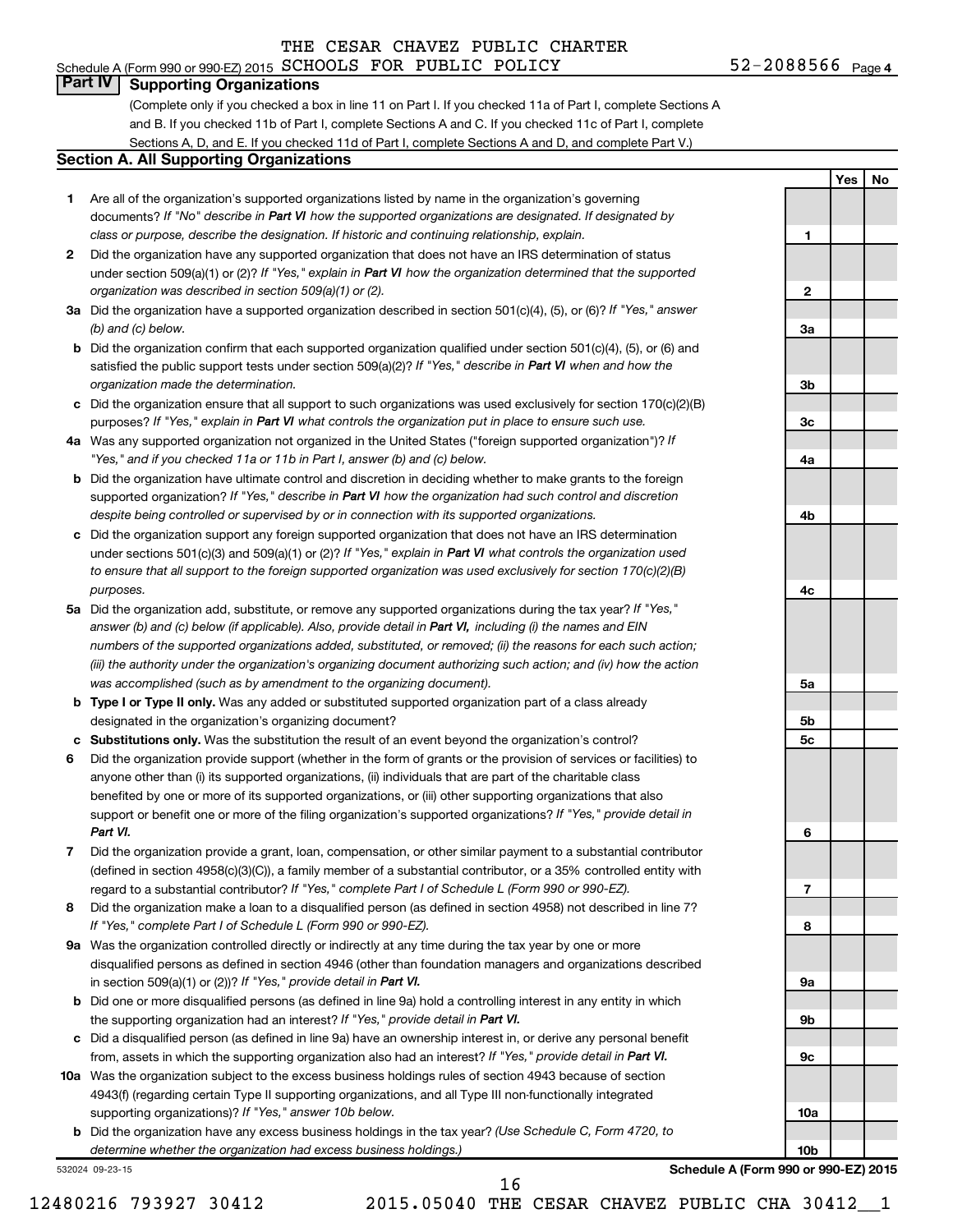#### Schedule A (Form 990 or 990-EZ) 2015 SCHOOLS FOR PUBLIC POLICY 5Z-ZU88566 Page SCHOOLS FOR PUBLIC POLICY 52-2088566

52-2088566 Page 5

|    | Part IV<br><b>Supporting Organizations (continued)</b>                                                                          |                 |     |    |
|----|---------------------------------------------------------------------------------------------------------------------------------|-----------------|-----|----|
|    |                                                                                                                                 |                 | Yes | No |
| 11 | Has the organization accepted a gift or contribution from any of the following persons?                                         |                 |     |    |
|    | a A person who directly or indirectly controls, either alone or together with persons described in (b) and (c)                  |                 |     |    |
|    | below, the governing body of a supported organization?                                                                          | 11a             |     |    |
|    | <b>b</b> A family member of a person described in (a) above?                                                                    | 11 <sub>b</sub> |     |    |
|    | c A 35% controlled entity of a person described in (a) or (b) above? If "Yes" to a, b, or c, provide detail in Part VI.         | 11c             |     |    |
|    | <b>Section B. Type I Supporting Organizations</b>                                                                               |                 |     |    |
|    |                                                                                                                                 |                 | Yes | No |
| 1. | Did the directors, trustees, or membership of one or more supported organizations have the power to                             |                 |     |    |
|    | regularly appoint or elect at least a majority of the organization's directors or trustees at all times during the              |                 |     |    |
|    | tax year? If "No," describe in Part VI how the supported organization(s) effectively operated, supervised, or                   |                 |     |    |
|    | controlled the organization's activities. If the organization had more than one supported organization,                         |                 |     |    |
|    | describe how the powers to appoint and/or remove directors or trustees were allocated among the supported                       |                 |     |    |
|    | organizations and what conditions or restrictions, if any, applied to such powers during the tax year.                          | 1               |     |    |
| 2  | Did the organization operate for the benefit of any supported organization other than the supported                             |                 |     |    |
|    | organization(s) that operated, supervised, or controlled the supporting organization? If "Yes," explain in                      |                 |     |    |
|    | Part VI how providing such benefit carried out the purposes of the supported organization(s) that operated,                     |                 |     |    |
|    | supervised, or controlled the supporting organization.                                                                          | 2               |     |    |
|    | <b>Section C. Type II Supporting Organizations</b>                                                                              |                 |     |    |
|    |                                                                                                                                 |                 | Yes | No |
| 1. | Were a majority of the organization's directors or trustees during the tax year also a majority of the directors                |                 |     |    |
|    | or trustees of each of the organization's supported organization(s)? If "No," describe in Part VI how control                   |                 |     |    |
|    | or management of the supporting organization was vested in the same persons that controlled or managed                          |                 |     |    |
|    | the supported organization(s).                                                                                                  | 1               |     |    |
|    | <b>Section D. All Type III Supporting Organizations</b>                                                                         |                 |     |    |
|    |                                                                                                                                 |                 | Yes | No |
| 1  | Did the organization provide to each of its supported organizations, by the last day of the fifth month of the                  |                 |     |    |
|    | organization's tax year, (i) a written notice describing the type and amount of support provided during the prior tax           |                 |     |    |
|    | year, (ii) a copy of the Form 990 that was most recently filed as of the date of notification, and (iii) copies of the          |                 |     |    |
|    | organization's governing documents in effect on the date of notification, to the extent not previously provided?                | 1               |     |    |
| 2  | Were any of the organization's officers, directors, or trustees either (i) appointed or elected by the supported                |                 |     |    |
|    | organization(s) or (ii) serving on the governing body of a supported organization? If "No," explain in Part VI how              |                 |     |    |
|    | the organization maintained a close and continuous working relationship with the supported organization(s).                     | $\mathbf{2}$    |     |    |
| 3  | By reason of the relationship described in (2), did the organization's supported organizations have a                           |                 |     |    |
|    | significant voice in the organization's investment policies and in directing the use of the organization's                      |                 |     |    |
|    | income or assets at all times during the tax year? If "Yes," describe in Part VI the role the organization's                    |                 |     |    |
|    | supported organizations played in this regard.                                                                                  | з               |     |    |
|    | Section E. Type III Functionally-Integrated Supporting Organizations                                                            |                 |     |    |
| 1  | Check the box next to the method that the organization used to satisfy the Integral Part Test during the yeafsee instructions): |                 |     |    |
| a  | The organization satisfied the Activities Test. Complete line 2 below.                                                          |                 |     |    |
| b  | The organization is the parent of each of its supported organizations. Complete line 3 below.                                   |                 |     |    |
| c  | The organization supported a governmental entity. Describe in Part VI how you supported a government entity (see instructions). |                 |     |    |
| 2  | Activities Test. Answer (a) and (b) below.                                                                                      |                 | Yes | No |
| а  | Did substantially all of the organization's activities during the tax year directly further the exempt purposes of              |                 |     |    |
|    | the supported organization(s) to which the organization was responsive? If "Yes," then in Part VI identify                      |                 |     |    |
|    | those supported organizations and explain<br>how these activities directly furthered their exempt purposes,                     |                 |     |    |
|    | how the organization was responsive to those supported organizations, and how the organization determined                       |                 |     |    |
|    | that these activities constituted substantially all of its activities.                                                          | 2a              |     |    |
|    | b Did the activities described in (a) constitute activities that, but for the organization's involvement, one or more           |                 |     |    |
|    | of the organization's supported organization(s) would have been engaged in? If "Yes," explain in Part VI the                    |                 |     |    |
|    | reasons for the organization's position that its supported organization(s) would have engaged in these                          |                 |     |    |
|    | activities but for the organization's involvement.                                                                              | 2b              |     |    |
| з  | Parent of Supported Organizations. Answer (a) and (b) below.                                                                    |                 |     |    |
| а  | Did the organization have the power to regularly appoint or elect a majority of the officers, directors, or                     |                 |     |    |
|    | trustees of each of the supported organizations? Provide details in Part VI.                                                    | За              |     |    |
|    | <b>b</b> Did the organization exercise a substantial degree of direction over the policies, programs, and activities of each    |                 |     |    |
|    | of its supported organizations? If "Yes," describe in Part VI the role played by the organization in this regard.               | 3b              |     |    |
|    | Schedule A (Form 990 or 990-EZ) 2015<br>532025 09-23-15                                                                         |                 |     |    |

12480216 793927 30412 2015.05040 THE CESAR CHAVEZ PUBLIC CHA 30412\_\_1 17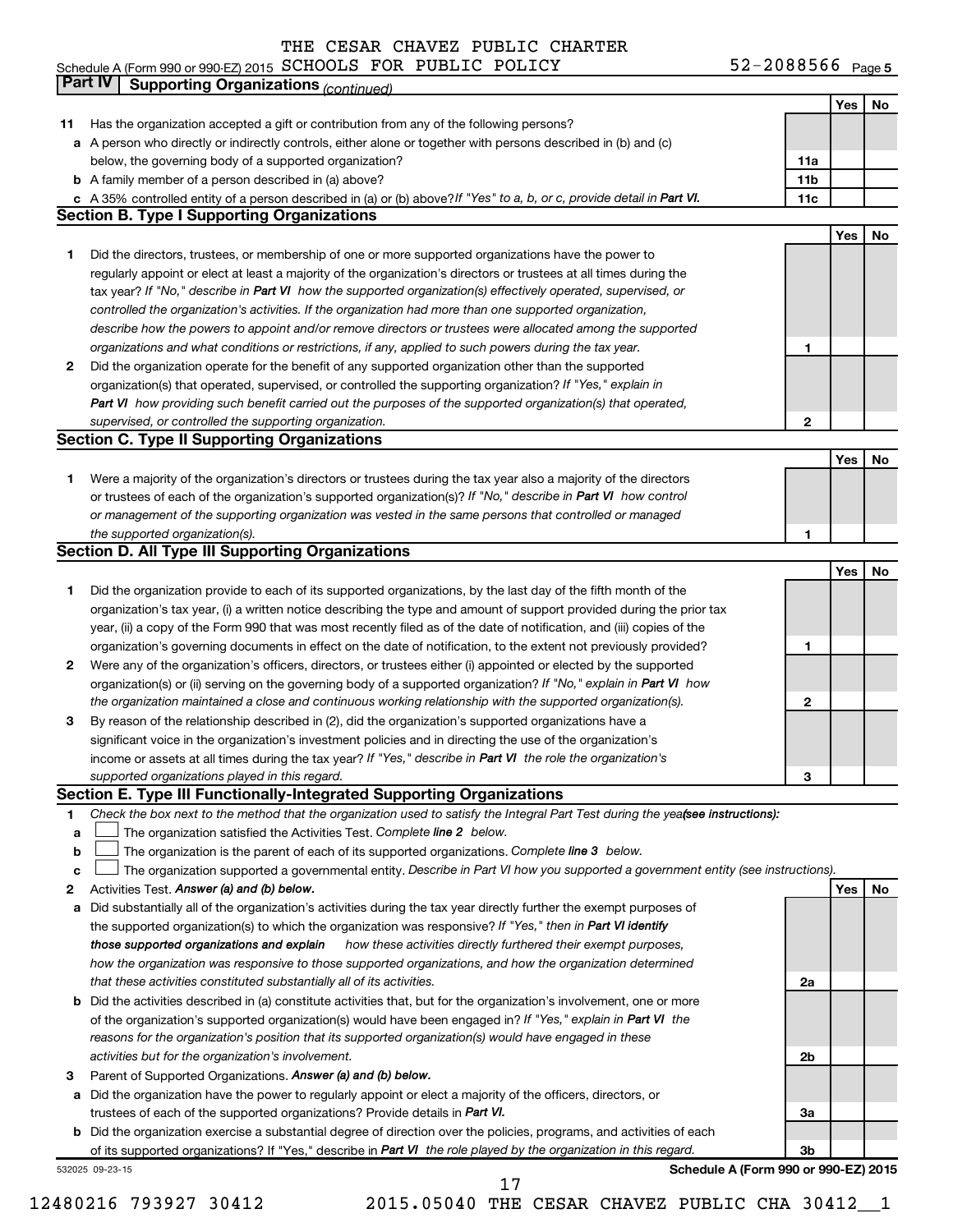## **Part V Type III Non-Functionally Integrated 509(a)(3) Supporting Organizations**

1 **Letter on Reck here if the organization satisfied the Integral Part Test as a qualifying trust on Nov. 20, 1970. See instructions. All** other Type III non-functionally integrated supporting organizations must complete Sections A through E.

|              | Section A - Adjusted Net Income                                              |                | (A) Prior Year | (B) Current Year<br>(optional) |
|--------------|------------------------------------------------------------------------------|----------------|----------------|--------------------------------|
| 1            | Net short-term capital gain                                                  | 1              |                |                                |
| 2            | Recoveries of prior-year distributions                                       | $\mathbf{2}$   |                |                                |
| З            | Other gross income (see instructions)                                        | 3              |                |                                |
| 4            | Add lines 1 through 3                                                        | 4              |                |                                |
| 5            | Depreciation and depletion                                                   | 5              |                |                                |
| 6            | Portion of operating expenses paid or incurred for production or             |                |                |                                |
|              | collection of gross income or for management, conservation, or               |                |                |                                |
|              | maintenance of property held for production of income (see instructions)     | 6              |                |                                |
| 7            | Other expenses (see instructions)                                            | $\overline{7}$ |                |                                |
| 8            | <b>Adjusted Net Income</b> (subtract lines 5, 6 and 7 from line 4)           | 8              |                |                                |
|              | <b>Section B - Minimum Asset Amount</b>                                      |                | (A) Prior Year | (B) Current Year<br>(optional) |
| 1            | Aggregate fair market value of all non-exempt-use assets (see                |                |                |                                |
|              | instructions for short tax year or assets held for part of year):            |                |                |                                |
|              | <b>a</b> Average monthly value of securities                                 | 1a             |                |                                |
|              | <b>b</b> Average monthly cash balances                                       | 1 <sub>b</sub> |                |                                |
|              | <b>c</b> Fair market value of other non-exempt-use assets                    | 1c             |                |                                |
|              | <b>d</b> Total (add lines 1a, 1b, and 1c)                                    | 1d             |                |                                |
|              | e Discount claimed for blockage or other                                     |                |                |                                |
|              | factors (explain in detail in <b>Part VI</b> ):                              |                |                |                                |
| 2            | Acquisition indebtedness applicable to non-exempt-use assets                 | $\mathbf{2}$   |                |                                |
| 3            | Subtract line 2 from line 1d                                                 | 3              |                |                                |
| 4            | Cash deemed held for exempt use. Enter 1-1/2% of line 3 (for greater amount, |                |                |                                |
|              | see instructions).                                                           | 4              |                |                                |
| 5            | Net value of non-exempt-use assets (subtract line 4 from line 3)             | 5              |                |                                |
| 6            | Multiply line 5 by .035                                                      | 6              |                |                                |
| 7            | Recoveries of prior-year distributions                                       | $\overline{7}$ |                |                                |
| 8            | Minimum Asset Amount (add line 7 to line 6)                                  | 8              |                |                                |
|              | <b>Section C - Distributable Amount</b>                                      |                |                | <b>Current Year</b>            |
| 1            | Adjusted net income for prior year (from Section A, line 8, Column A)        | 1              |                |                                |
| $\mathbf{2}$ | Enter 85% of line 1                                                          | $\mathbf{2}$   |                |                                |
| З            | Minimum asset amount for prior year (from Section B, line 8, Column A)       | 3              |                |                                |
| 4            | Enter greater of line 2 or line 3                                            | 4              |                |                                |
| 5            | Income tax imposed in prior year                                             | 5              |                |                                |
| 6            | <b>Distributable Amount.</b> Subtract line 5 from line 4, unless subject to  |                |                |                                |
|              | emergency temporary reduction (see instructions)                             | 6              |                |                                |
|              |                                                                              |                |                |                                |

**7** Check here if the current year is the organization's first as a non-functionally-integrated Type III supporting organization (see † instructions).

**Schedule A (Form 990 or 990-EZ) 2015**

532026 09-23-15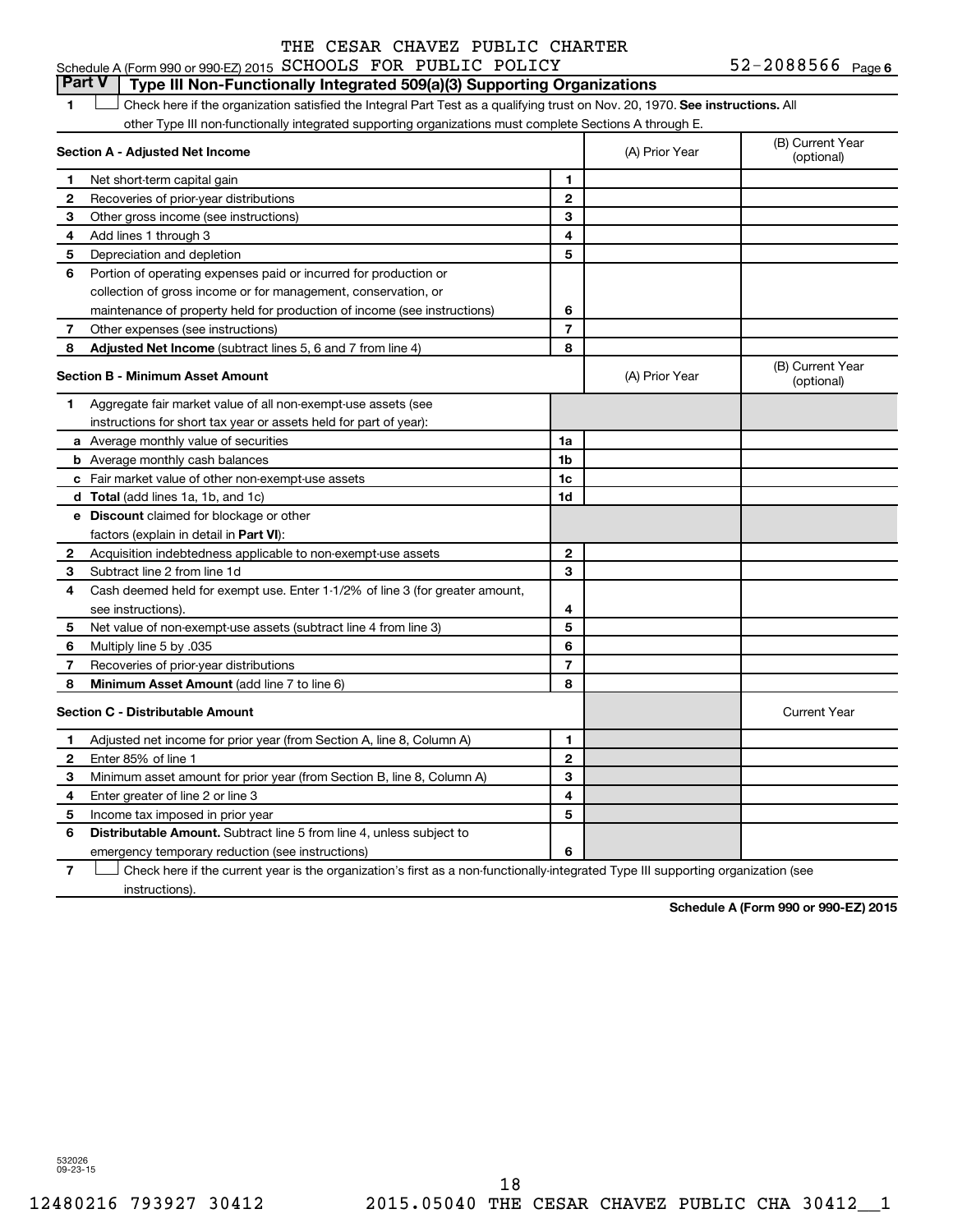| <b>Part V</b> | Type III Non-Functionally Integrated 509(a)(3) Supporting Organizations (continued)        |                             |                                       |                                                |
|---------------|--------------------------------------------------------------------------------------------|-----------------------------|---------------------------------------|------------------------------------------------|
|               | Section D - Distributions                                                                  |                             |                                       | <b>Current Year</b>                            |
| 1.            | Amounts paid to supported organizations to accomplish exempt purposes                      |                             |                                       |                                                |
| 2             | Amounts paid to perform activity that directly furthers exempt purposes of supported       |                             |                                       |                                                |
|               | organizations, in excess of income from activity                                           |                             |                                       |                                                |
| 3             | Administrative expenses paid to accomplish exempt purposes of supported organizations      |                             |                                       |                                                |
| 4             | Amounts paid to acquire exempt-use assets                                                  |                             |                                       |                                                |
| 5             | Qualified set-aside amounts (prior IRS approval required)                                  |                             |                                       |                                                |
| 6             | Other distributions (describe in Part VI). See instructions.                               |                             |                                       |                                                |
| 7             | Total annual distributions. Add lines 1 through 6.                                         |                             |                                       |                                                |
| 8             | Distributions to attentive supported organizations to which the organization is responsive |                             |                                       |                                                |
|               | (provide details in Part VI). See instructions.                                            |                             |                                       |                                                |
| 9             | Distributable amount for 2015 from Section C, line 6                                       |                             |                                       |                                                |
| 10            | Line 8 amount divided by Line 9 amount                                                     |                             |                                       |                                                |
|               |                                                                                            | (i)                         | (ii)                                  | (iii)                                          |
|               | Section E - Distribution Allocations (see instructions)                                    | <b>Excess Distributions</b> | <b>Underdistributions</b><br>Pre-2015 | <b>Distributable</b><br><b>Amount for 2015</b> |
| 1.            | Distributable amount for 2015 from Section C, line 6                                       |                             |                                       |                                                |
| 2             | Underdistributions, if any, for years prior to 2015                                        |                             |                                       |                                                |
|               | (reasonable cause required-see instructions)                                               |                             |                                       |                                                |
| З             | Excess distributions carryover, if any, to 2015:                                           |                             |                                       |                                                |
| а             |                                                                                            |                             |                                       |                                                |
| b             |                                                                                            |                             |                                       |                                                |
| c             |                                                                                            |                             |                                       |                                                |
|               | <b>d</b> From 2013                                                                         |                             |                                       |                                                |
|               | e From 2014                                                                                |                             |                                       |                                                |
|               | f Total of lines 3a through e                                                              |                             |                                       |                                                |
|               | g Applied to underdistributions of prior years                                             |                             |                                       |                                                |
|               | h Applied to 2015 distributable amount                                                     |                             |                                       |                                                |
| j.            | Carryover from 2010 not applied (see instructions)                                         |                             |                                       |                                                |
|               | Remainder. Subtract lines 3g, 3h, and 3i from 3f.                                          |                             |                                       |                                                |
| 4             | Distributions for 2015 from Section D,                                                     |                             |                                       |                                                |
|               | \$<br>line $7:$                                                                            |                             |                                       |                                                |
|               | a Applied to underdistributions of prior years                                             |                             |                                       |                                                |
|               | <b>b</b> Applied to 2015 distributable amount                                              |                             |                                       |                                                |
|               | c Remainder. Subtract lines 4a and 4b from 4.                                              |                             |                                       |                                                |
| 5             | Remaining underdistributions for years prior to 2015, if                                   |                             |                                       |                                                |
|               | any. Subtract lines 3g and 4a from line 2 (if amount                                       |                             |                                       |                                                |
|               | greater than zero, see instructions).                                                      |                             |                                       |                                                |
| 6             | Remaining underdistributions for 2015. Subtract lines 3h                                   |                             |                                       |                                                |
|               | and 4b from line 1 (if amount greater than zero, see                                       |                             |                                       |                                                |
|               | instructions).                                                                             |                             |                                       |                                                |
| 7             | Excess distributions carryover to 2016. Add lines 3j                                       |                             |                                       |                                                |
|               | and 4c.                                                                                    |                             |                                       |                                                |
| 8             | Breakdown of line 7:                                                                       |                             |                                       |                                                |
| а             |                                                                                            |                             |                                       |                                                |
| b             |                                                                                            |                             |                                       |                                                |
|               | c Excess from 2013                                                                         |                             |                                       |                                                |
|               | d Excess from 2014                                                                         |                             |                                       |                                                |
|               | e Excess from 2015                                                                         |                             |                                       |                                                |

**Schedule A (Form 990 or 990-EZ) 2015**

532027 09-23-15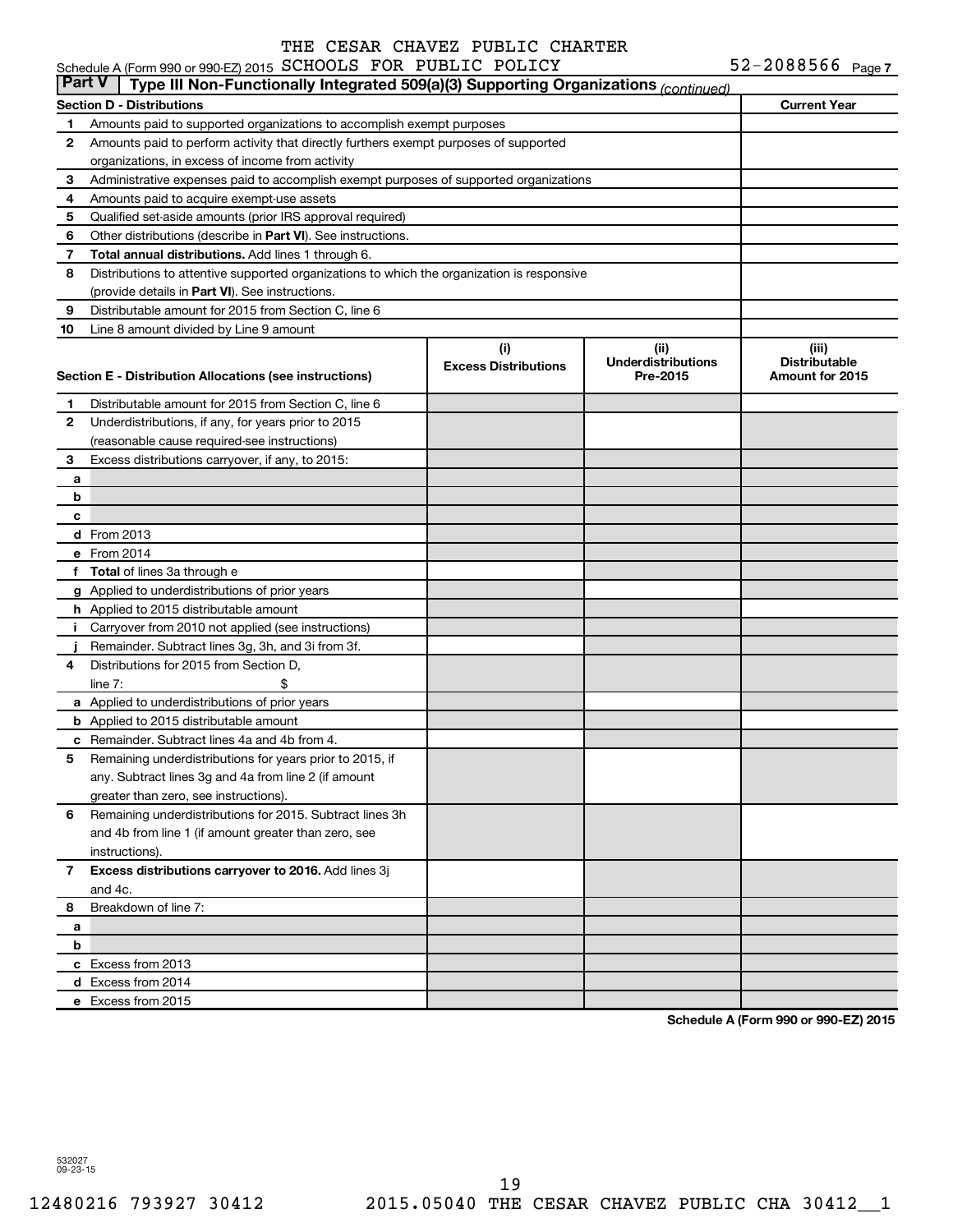| Schedule A (Form 990 or 990-EZ) 2015 SCHOOLS FOR PUBLIC POLICY                                                                                                                                                                                                                                                                                                                                                                                                                                                                                                                                               | THE CESAR CHAVEZ PUBLIC CHARTER                      | 52-2088566 Page 8                    |
|--------------------------------------------------------------------------------------------------------------------------------------------------------------------------------------------------------------------------------------------------------------------------------------------------------------------------------------------------------------------------------------------------------------------------------------------------------------------------------------------------------------------------------------------------------------------------------------------------------------|------------------------------------------------------|--------------------------------------|
| <b>Part VI</b><br>Supplemental Information. Provide the explanations required by Part II, line 10; Part II, line 17a or 17b; Part III, line 12;<br>Part IV, Section A, lines 1, 2, 3b, 3c, 4b, 4c, 5a, 6, 9a, 9b, 9c, 11a, 11b, and 11c; Part IV, Section B, lines 1 and 2; Part IV, Section C,<br>line 1; Part IV, Section D, lines 2 and 3; Part IV, Section E, lines 1c, 2a, 2b, 3a and 3b; Part V, line 1; Part V, Section B, line 1e; Part V,<br>Section D, lines 5, 6, and 8; and Part V, Section E, lines 2, 5, and 6. Also complete this part for any additional information.<br>(See instructions.) |                                                      |                                      |
|                                                                                                                                                                                                                                                                                                                                                                                                                                                                                                                                                                                                              |                                                      |                                      |
|                                                                                                                                                                                                                                                                                                                                                                                                                                                                                                                                                                                                              |                                                      |                                      |
|                                                                                                                                                                                                                                                                                                                                                                                                                                                                                                                                                                                                              |                                                      |                                      |
|                                                                                                                                                                                                                                                                                                                                                                                                                                                                                                                                                                                                              |                                                      |                                      |
|                                                                                                                                                                                                                                                                                                                                                                                                                                                                                                                                                                                                              |                                                      |                                      |
|                                                                                                                                                                                                                                                                                                                                                                                                                                                                                                                                                                                                              |                                                      |                                      |
|                                                                                                                                                                                                                                                                                                                                                                                                                                                                                                                                                                                                              |                                                      |                                      |
|                                                                                                                                                                                                                                                                                                                                                                                                                                                                                                                                                                                                              |                                                      |                                      |
|                                                                                                                                                                                                                                                                                                                                                                                                                                                                                                                                                                                                              |                                                      |                                      |
|                                                                                                                                                                                                                                                                                                                                                                                                                                                                                                                                                                                                              |                                                      |                                      |
|                                                                                                                                                                                                                                                                                                                                                                                                                                                                                                                                                                                                              |                                                      |                                      |
|                                                                                                                                                                                                                                                                                                                                                                                                                                                                                                                                                                                                              |                                                      |                                      |
|                                                                                                                                                                                                                                                                                                                                                                                                                                                                                                                                                                                                              |                                                      |                                      |
|                                                                                                                                                                                                                                                                                                                                                                                                                                                                                                                                                                                                              |                                                      |                                      |
|                                                                                                                                                                                                                                                                                                                                                                                                                                                                                                                                                                                                              |                                                      |                                      |
|                                                                                                                                                                                                                                                                                                                                                                                                                                                                                                                                                                                                              |                                                      |                                      |
|                                                                                                                                                                                                                                                                                                                                                                                                                                                                                                                                                                                                              |                                                      |                                      |
|                                                                                                                                                                                                                                                                                                                                                                                                                                                                                                                                                                                                              |                                                      |                                      |
|                                                                                                                                                                                                                                                                                                                                                                                                                                                                                                                                                                                                              |                                                      |                                      |
|                                                                                                                                                                                                                                                                                                                                                                                                                                                                                                                                                                                                              |                                                      |                                      |
|                                                                                                                                                                                                                                                                                                                                                                                                                                                                                                                                                                                                              |                                                      |                                      |
|                                                                                                                                                                                                                                                                                                                                                                                                                                                                                                                                                                                                              |                                                      |                                      |
|                                                                                                                                                                                                                                                                                                                                                                                                                                                                                                                                                                                                              |                                                      |                                      |
|                                                                                                                                                                                                                                                                                                                                                                                                                                                                                                                                                                                                              |                                                      |                                      |
|                                                                                                                                                                                                                                                                                                                                                                                                                                                                                                                                                                                                              |                                                      |                                      |
|                                                                                                                                                                                                                                                                                                                                                                                                                                                                                                                                                                                                              |                                                      |                                      |
|                                                                                                                                                                                                                                                                                                                                                                                                                                                                                                                                                                                                              |                                                      |                                      |
|                                                                                                                                                                                                                                                                                                                                                                                                                                                                                                                                                                                                              |                                                      |                                      |
|                                                                                                                                                                                                                                                                                                                                                                                                                                                                                                                                                                                                              |                                                      |                                      |
|                                                                                                                                                                                                                                                                                                                                                                                                                                                                                                                                                                                                              |                                                      |                                      |
|                                                                                                                                                                                                                                                                                                                                                                                                                                                                                                                                                                                                              |                                                      |                                      |
|                                                                                                                                                                                                                                                                                                                                                                                                                                                                                                                                                                                                              |                                                      |                                      |
| 532028 09-23-15                                                                                                                                                                                                                                                                                                                                                                                                                                                                                                                                                                                              |                                                      | Schedule A (Form 990 or 990-EZ) 2015 |
| 12480216 793927 30412                                                                                                                                                                                                                                                                                                                                                                                                                                                                                                                                                                                        | 20<br>2015.05040 THE CESAR CHAVEZ PUBLIC CHA 30412_1 |                                      |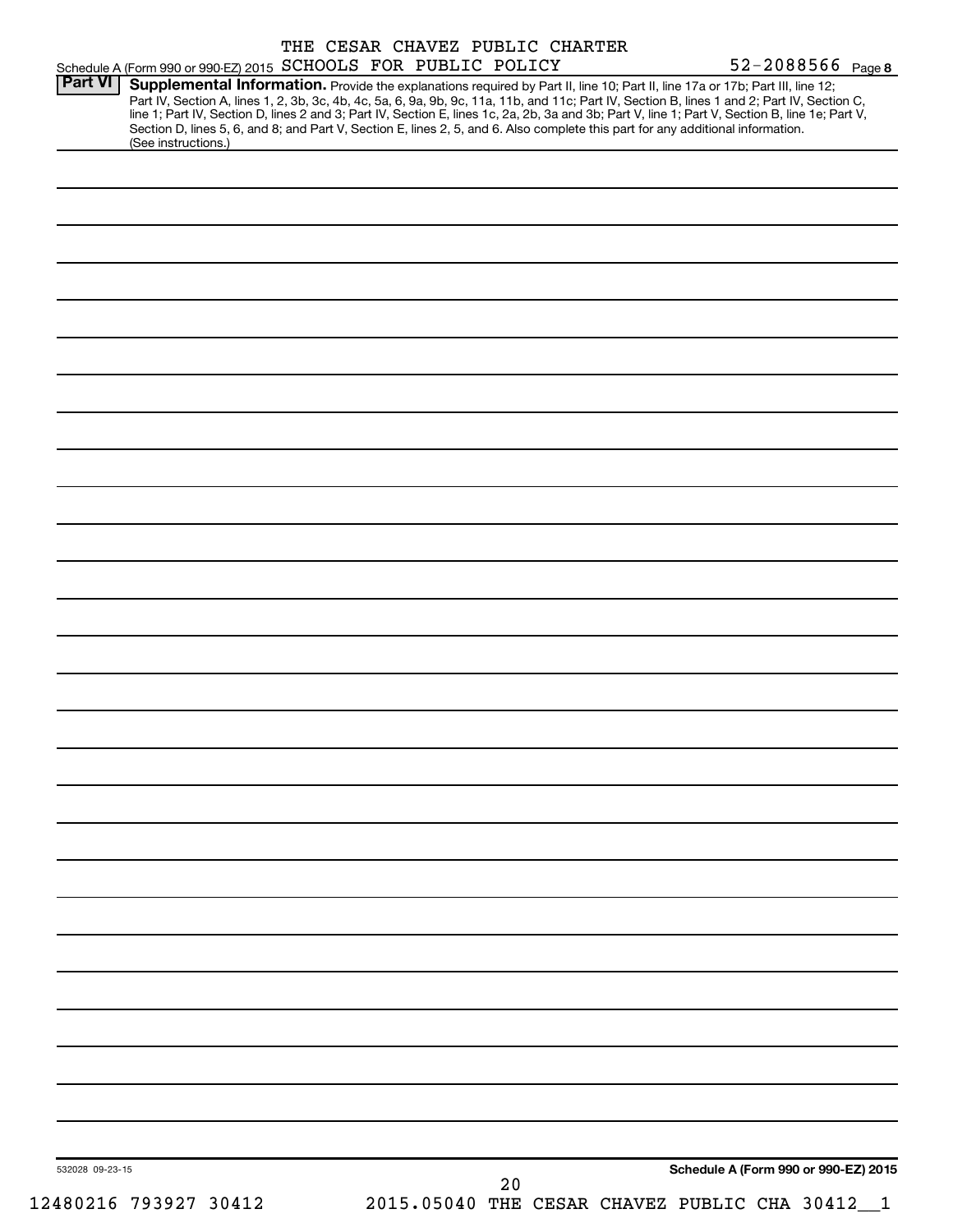Department of the Treasury Internal Revenue Service **(Form 990, 990-EZ,**

\*\* PUBLIC DISCLOSURE COPY \*\*

## **Schedule B Schedule of Contributors**

**or 990-PF) | Attach to Form 990, Form 990-EZ, or Form 990-PF. | Information about Schedule B (Form 990, 990-EZ, or 990-PF) and** its instructions is at www.irs.gov/form990.

OMB No. 1545-0047

**2015**

**Name of the organization Employer identification number**

|  | THE CESAR CHAVEZ PUBLIC CHARTER |            |
|--|---------------------------------|------------|
|  | SCHOOLS FOR PUBLIC POLICY       | 52-2088566 |

| Filers of:         | Section:                                                                  |
|--------------------|---------------------------------------------------------------------------|
| Form 990 or 990-EZ | $ \mathbf{X} $ 501(c)( 3) (enter number) organization                     |
|                    | 4947(a)(1) nonexempt charitable trust not treated as a private foundation |
|                    | 527 political organization                                                |
| Form 990-PF        | 501(c)(3) exempt private foundation                                       |
|                    | 4947(a)(1) nonexempt charitable trust treated as a private foundation     |
|                    | 501(c)(3) taxable private foundation                                      |

Check if your organization is covered by the General Rule or a Special Rule.

**Note.**  Only a section 501(c)(7), (8), or (10) organization can check boxes for both the General Rule and a Special Rule. See instructions.

#### **General Rule**

**K** For an organization filing Form 990, 990-EZ, or 990-PF that received, during the year, contributions totaling \$5,000 or more (in money or property) from any one contributor. Complete Parts I and II. See instructions for determining a contributor's total contributions.

#### **Special Rules**

 $\Box$ 

any one contributor, during the year, total contributions of the greater of **(1)** \$5,000 or **(2)** 2% of the amount on (i) Form 990, Part VIII, line 1h, For an organization described in section 501(c)(3) filing Form 990 or 990-EZ that met the 33 1/3% support test of the regulations under sections 509(a)(1) and 170(b)(1)(A)(vi), that checked Schedule A (Form 990 or 990-EZ), Part II, line 13, 16a, or 16b, and that received from or (ii) Form 990-EZ, line 1. Complete Parts I and II.  $\Box$ 

year, total contributions of more than \$1,000 *exclusively* for religious, charitable, scientific, literary, or educational purposes, or for For an organization described in section 501(c)(7), (8), or (10) filing Form 990 or 990-EZ that received from any one contributor, during the the prevention of cruelty to children or animals. Complete Parts I, II, and III.  $\Box$ 

purpose. Do not complete any of the parts unless the General Rule applies to this organization because it received nonexclusively year, contributions exclusively for religious, charitable, etc., purposes, but no such contributions totaled more than \$1,000. If this box is checked, enter here the total contributions that were received during the year for an exclusively religious, charitable, etc., For an organization described in section 501(c)(7), (8), or (10) filing Form 990 or 990-EZ that received from any one contributor, during the religious, charitable, etc., contributions totaling \$5,000 or more during the year  $\ldots$  $\ldots$  $\ldots$  $\ldots$  $\ldots$  $\ldots$ 

**Caution.** An organization that is not covered by the General Rule and/or the Special Rules does not file Schedule B (Form 990, 990-EZ, or 990-PF),  **must** but it answer "No" on Part IV, line 2, of its Form 990; or check the box on line H of its Form 990-EZ or on its Form 990-PF, Part I, line 2, to certify that it does not meet the filing requirements of Schedule B (Form 990, 990-EZ, or 990-PF).

LHA For Paperwork Reduction Act Notice, see the Instructions for Form 990, 990-EZ, or 990-PF. Schedule B (Form 990, 990-EZ, or 990-PF) (2015)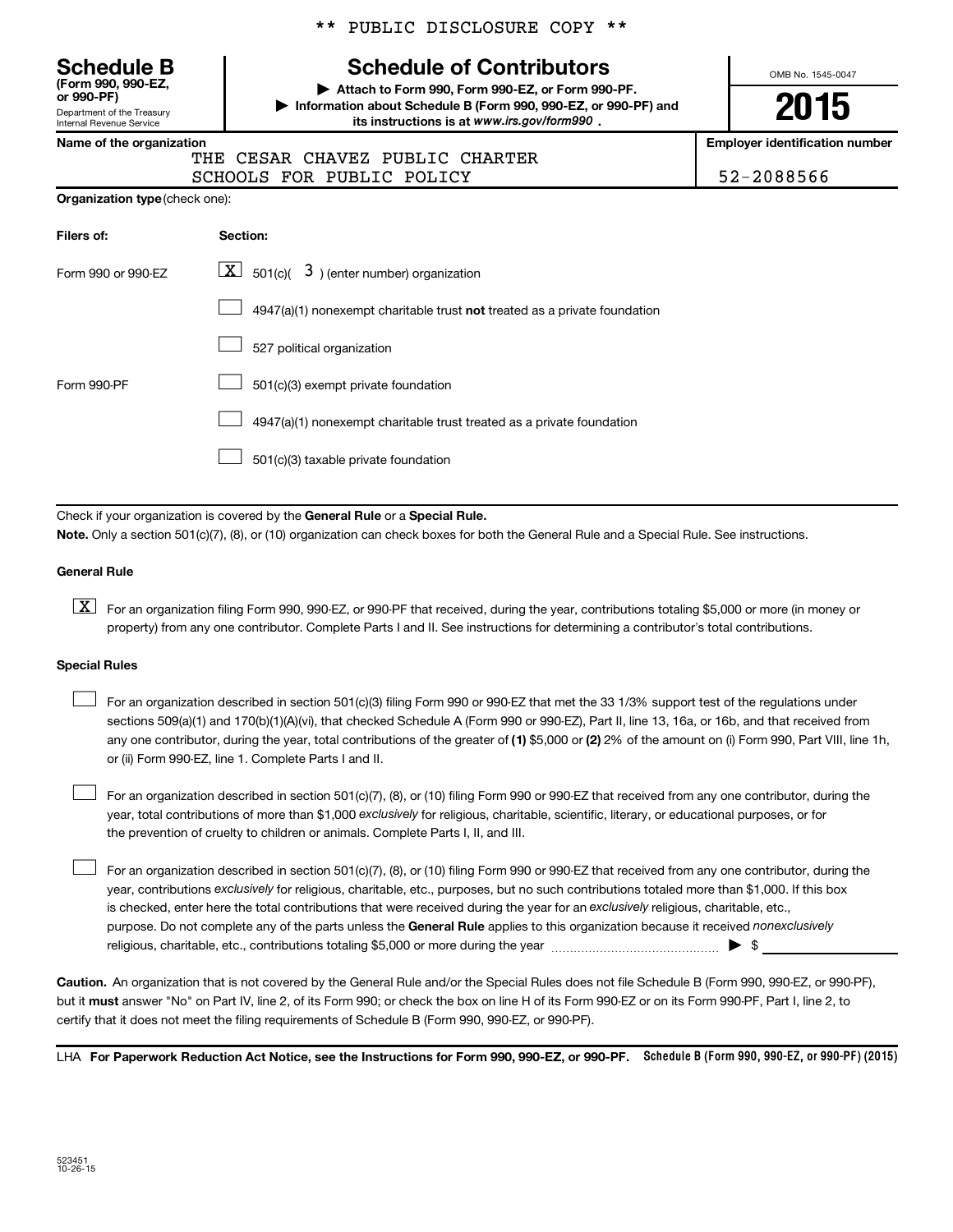## Schedule B (Form 990, 990-EZ, or 990-PF) (2015)

**Name of organization Employer identification number** THE CESAR CHAVEZ PUBLIC CHARTER SCHOOLS FOR PUBLIC POLICY 3CHOOLS 52-2088566

| (a) | (b)                        | (c)                        | (d)                                                                                                                |
|-----|----------------------------|----------------------------|--------------------------------------------------------------------------------------------------------------------|
| No. | Name, address, and ZIP + 4 | <b>Total contributions</b> | Type of contribution                                                                                               |
| 1   |                            | 2,098,625.<br>\$           | $\overline{\mathbf{X}}$<br>Person<br>Payroll<br><b>Noncash</b><br>(Complete Part II for<br>noncash contributions.) |
| (a) | (b)                        | (c)                        | (d)                                                                                                                |
| No. | Name, address, and ZIP + 4 | <b>Total contributions</b> | Type of contribution                                                                                               |
| 2   |                            | 536,041.<br>\$             | $\mathbf{X}$<br>Person<br>Payroll<br><b>Noncash</b><br>(Complete Part II for<br>noncash contributions.)            |
| (a) | (b)                        | (c)                        | (d)                                                                                                                |
| No. | Name, address, and ZIP + 4 | <b>Total contributions</b> | Type of contribution                                                                                               |
| 3   |                            | 83,557.<br>\$              | $\overline{\mathbf{X}}$<br>Person<br>Payroll<br><b>Noncash</b><br>(Complete Part II for<br>noncash contributions.) |
| (a) | (b)                        | (c)                        | (d)                                                                                                                |
| No. | Name, address, and ZIP + 4 | <b>Total contributions</b> | Type of contribution                                                                                               |
| 4   |                            | 20,000.<br>\$              | $\mathbf{X}$<br>Person<br>Payroll<br><b>Noncash</b><br>(Complete Part II for<br>noncash contributions.)            |
| (a) | (b)                        | (c)                        | (d)                                                                                                                |
| No. | Name, address, and ZIP + 4 | <b>Total contributions</b> | Type of contribution                                                                                               |
| 5   |                            | 45,000.<br>\$              | $\mathbf{X}$<br>Person<br>Payroll<br><b>Noncash</b><br>(Complete Part II for<br>noncash contributions.)            |
| (a) | (b)                        | (c)                        | (d)                                                                                                                |
| No. | Name, address, and ZIP + 4 | <b>Total contributions</b> | Type of contribution                                                                                               |
| 6   |                            | 31,446.<br>\$              | $\boxed{\text{X}}$<br>Person<br>Payroll<br><b>Noncash</b><br>(Complete Part II for<br>noncash contributions.)      |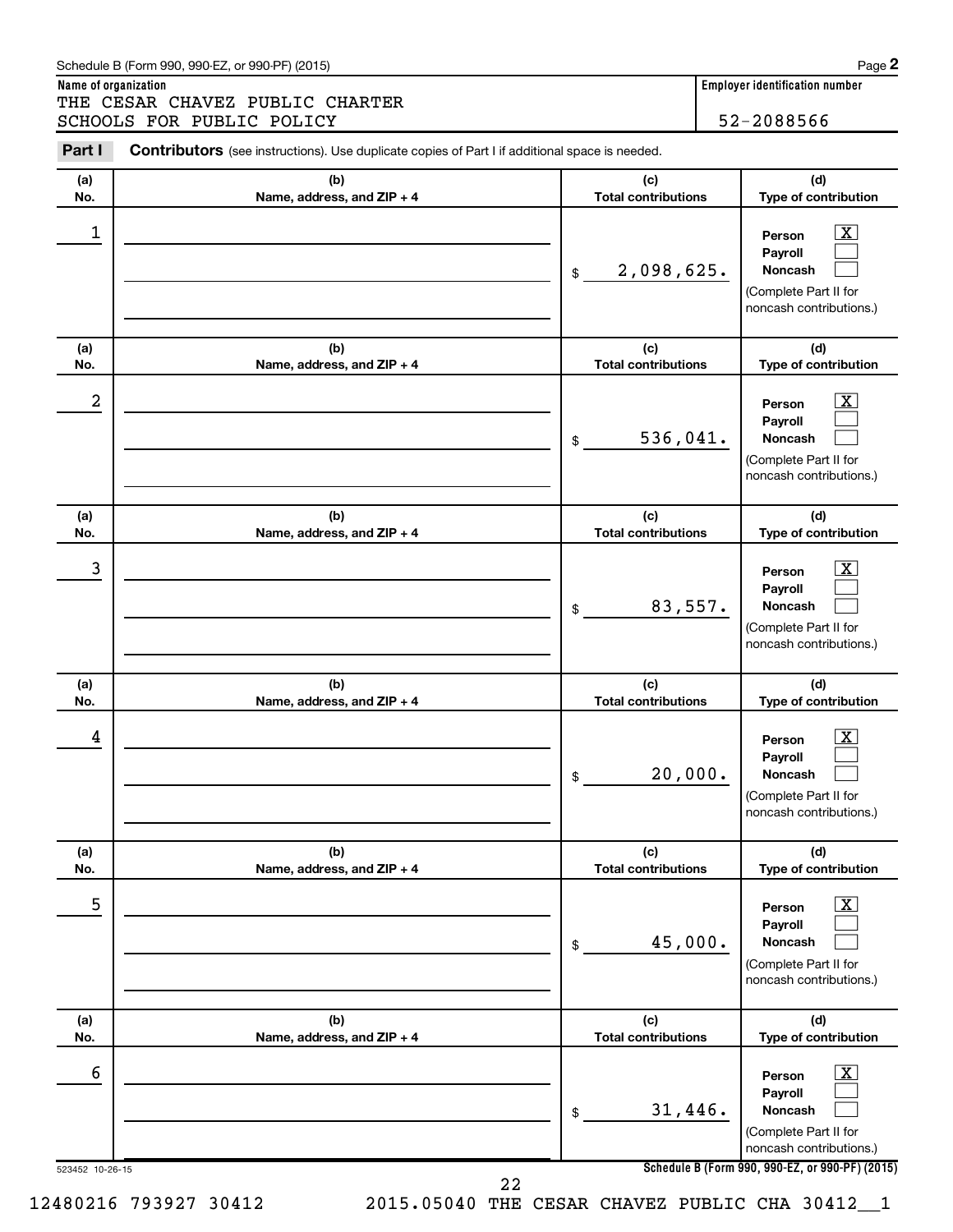## Schedule B (Form 990, 990-EZ, or 990-PF) (2015)

**Name of organization Employer identification number** THE CESAR CHAVEZ PUBLIC CHARTER SCHOOLS FOR PUBLIC POLICY 52-2088566

| (a) | (b)                        | (c)                        | (d)                                                                                                         |
|-----|----------------------------|----------------------------|-------------------------------------------------------------------------------------------------------------|
| No. | Name, address, and ZIP + 4 | <b>Total contributions</b> | Type of contribution                                                                                        |
| 7   |                            | 27,500.<br>\$              | $\overline{\mathbf{X}}$<br>Person<br>Payroll<br>Noncash<br>(Complete Part II for<br>noncash contributions.) |
| (a) | (b)                        | (c)                        | (d)                                                                                                         |
| No. | Name, address, and ZIP + 4 | <b>Total contributions</b> | Type of contribution                                                                                        |
| 8   |                            | 33,000.<br>\$              | $\overline{\text{X}}$<br>Person<br>Payroll<br>Noncash<br>(Complete Part II for<br>noncash contributions.)   |
| (a) | (b)                        | (c)                        | (d)                                                                                                         |
| No. | Name, address, and ZIP + 4 | <b>Total contributions</b> | Type of contribution                                                                                        |
|     |                            | \$                         | Person<br>Payroll<br>Noncash<br>(Complete Part II for<br>noncash contributions.)                            |
| (a) | (b)                        | (c)                        | (d)                                                                                                         |
| No. | Name, address, and ZIP + 4 | <b>Total contributions</b> | Type of contribution                                                                                        |
|     |                            | \$                         | Person<br>Payroll<br><b>Noncash</b><br>(Complete Part II for<br>noncash contributions.)                     |
| (a) | (b)                        | (c)                        | (d)                                                                                                         |
| No. | Name, address, and ZIP + 4 | <b>Total contributions</b> | Type of contribution                                                                                        |
|     |                            | \$                         | Person<br>Payroll<br>Noncash<br>(Complete Part II for<br>noncash contributions.)                            |
| (a) | (b)                        | (c)                        | (d)                                                                                                         |
| No. | Name, address, and ZIP + 4 | <b>Total contributions</b> | Type of contribution                                                                                        |
|     |                            | \$                         | Person<br>Payroll<br><b>Noncash</b><br>(Complete Part II for<br>noncash contributions.)                     |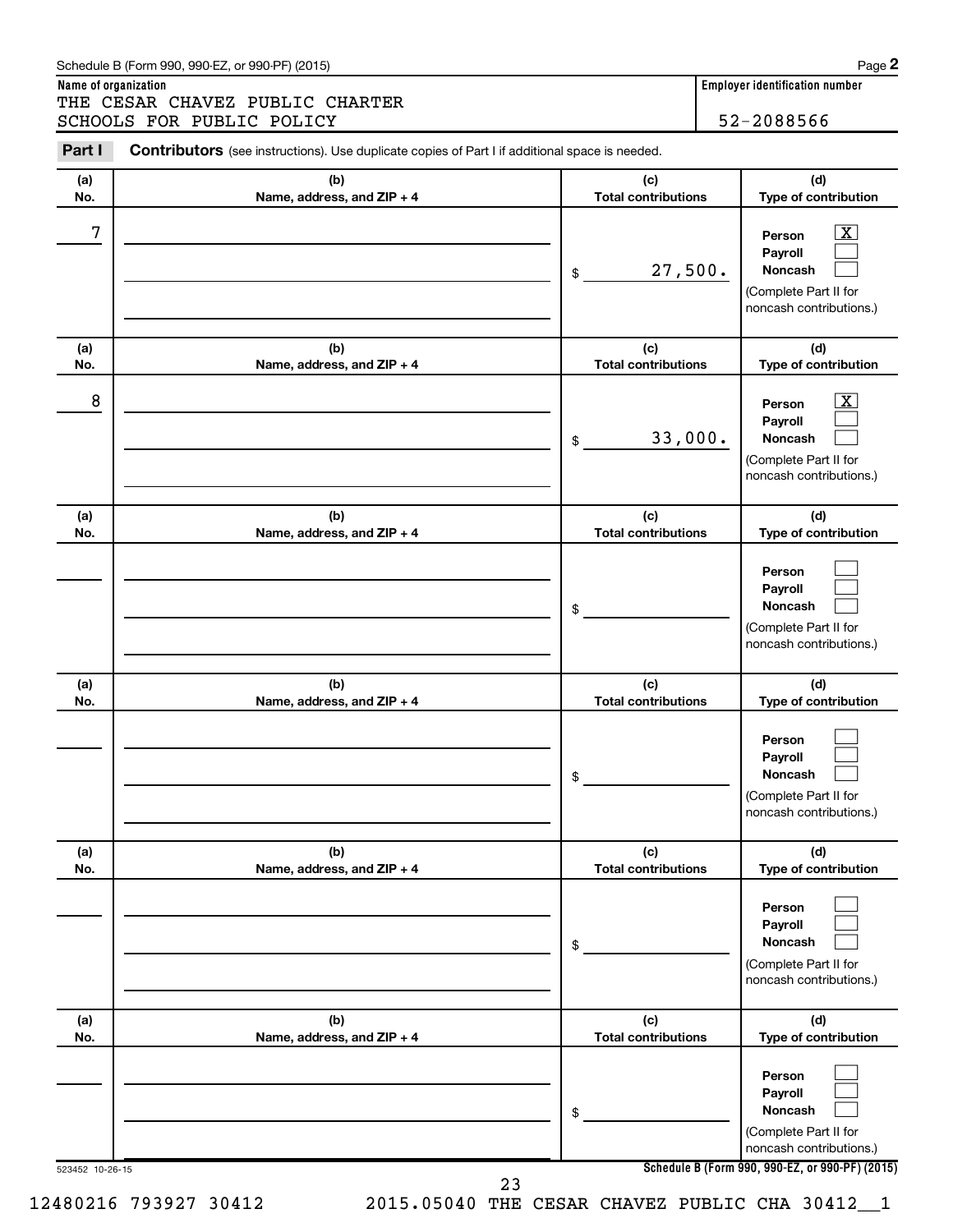| Schedule B (Form 990, 990-EZ, or 990-PF) (2015) | Page |
|-------------------------------------------------|------|
|                                                 |      |

THE CESAR CHAVEZ PUBLIC CHARTER SCHOOLS FOR PUBLIC POLICY | 52-2088566

**Name of organization Employer identification number**

523453 10-26-15 **Schedule B (Form 990, 990-EZ, or 990-PF) (2015) (a) No. from Part I (c) FMV (or estimate) (see instructions) (b) Description of noncash property given (d) Date received (a) No. from Part I (c) FMV (or estimate) (see instructions) (b) Description of noncash property given (d) Date received (a) No. from Part I (c) FMV (or estimate) (see instructions) (b) Description of noncash property given (d) Date received (a) No. from Part I (c) FMV (or estimate) (see instructions) (b) Description of noncash property given (d) Date received (a) No. from Part I (c) FMV (or estimate) (see instructions) (b) Description of noncash property given (d) Date received (a) No. from Part I (c) FMV (or estimate) (see instructions) (b) Description of noncash property given (d) Date received** Part II Noncash Property (see instructions). Use duplicate copies of Part II if additional space is needed. \$ \$ \$ \$ \$ \$ 24

12480216 793927 30412 2015.05040 THE CESAR CHAVEZ PUBLIC CHA 30412\_\_1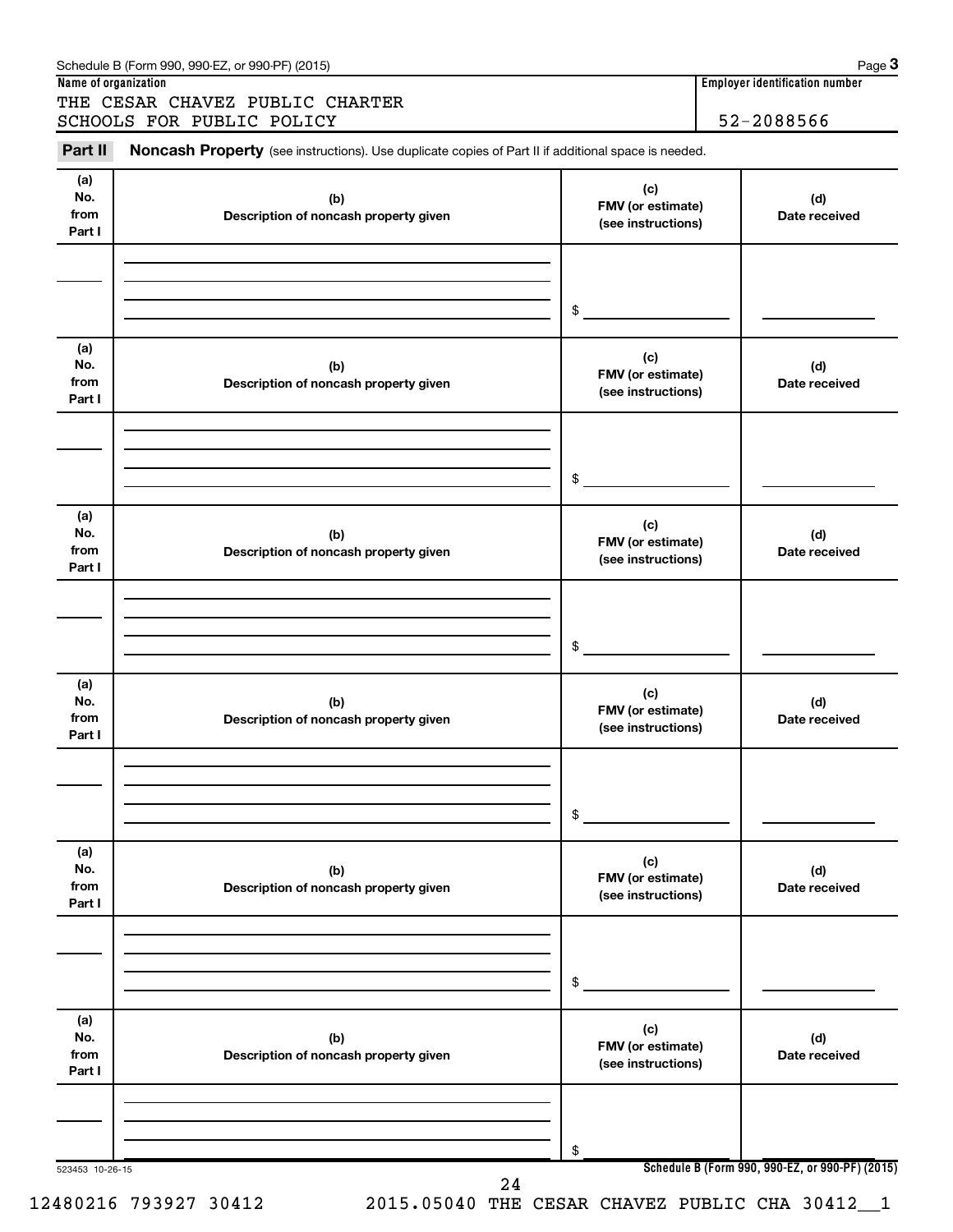| Name of organization       | THE CESAR CHAVEZ PUBLIC CHARTER                                                                                                                                                                                             |                                          | <b>Employer identification number</b>                                                                                                                    |  |  |  |  |  |
|----------------------------|-----------------------------------------------------------------------------------------------------------------------------------------------------------------------------------------------------------------------------|------------------------------------------|----------------------------------------------------------------------------------------------------------------------------------------------------------|--|--|--|--|--|
|                            | SCHOOLS FOR PUBLIC POLICY                                                                                                                                                                                                   |                                          | 52-2088566                                                                                                                                               |  |  |  |  |  |
| Part III                   | the year from any one contributor. Complete columns (a) through (e) and the following line entry. For organizations                                                                                                         |                                          | Exclusively religious, charitable, etc., contributions to organizations described in section $501(c)(7)$ , (8), or (10) that total more than \$1,000 for |  |  |  |  |  |
|                            | completing Part III, enter the total of exclusively religious, charitable, etc., contributions of \$1,000 or less for the year. (Enter this info. once.)<br>Use duplicate copies of Part III if additional space is needed. |                                          | $\blacktriangleright$ \$                                                                                                                                 |  |  |  |  |  |
| (a) No.<br>`from           |                                                                                                                                                                                                                             |                                          |                                                                                                                                                          |  |  |  |  |  |
| Part I                     | (b) Purpose of gift                                                                                                                                                                                                         | (c) Use of gift                          | (d) Description of how gift is held                                                                                                                      |  |  |  |  |  |
|                            |                                                                                                                                                                                                                             |                                          |                                                                                                                                                          |  |  |  |  |  |
|                            |                                                                                                                                                                                                                             |                                          |                                                                                                                                                          |  |  |  |  |  |
|                            |                                                                                                                                                                                                                             |                                          |                                                                                                                                                          |  |  |  |  |  |
|                            |                                                                                                                                                                                                                             | (e) Transfer of gift                     |                                                                                                                                                          |  |  |  |  |  |
|                            | Transferee's name, address, and ZIP + 4                                                                                                                                                                                     |                                          | Relationship of transferor to transferee                                                                                                                 |  |  |  |  |  |
|                            |                                                                                                                                                                                                                             |                                          |                                                                                                                                                          |  |  |  |  |  |
|                            |                                                                                                                                                                                                                             |                                          |                                                                                                                                                          |  |  |  |  |  |
| (a) No.                    |                                                                                                                                                                                                                             |                                          |                                                                                                                                                          |  |  |  |  |  |
| `from<br>Part I            | (b) Purpose of gift                                                                                                                                                                                                         | (c) Use of gift                          | (d) Description of how gift is held                                                                                                                      |  |  |  |  |  |
|                            |                                                                                                                                                                                                                             |                                          |                                                                                                                                                          |  |  |  |  |  |
|                            |                                                                                                                                                                                                                             |                                          |                                                                                                                                                          |  |  |  |  |  |
|                            |                                                                                                                                                                                                                             |                                          |                                                                                                                                                          |  |  |  |  |  |
|                            | (e) Transfer of gift                                                                                                                                                                                                        |                                          |                                                                                                                                                          |  |  |  |  |  |
|                            | Transferee's name, address, and ZIP + 4                                                                                                                                                                                     | Relationship of transferor to transferee |                                                                                                                                                          |  |  |  |  |  |
|                            |                                                                                                                                                                                                                             |                                          |                                                                                                                                                          |  |  |  |  |  |
|                            |                                                                                                                                                                                                                             |                                          |                                                                                                                                                          |  |  |  |  |  |
|                            |                                                                                                                                                                                                                             |                                          |                                                                                                                                                          |  |  |  |  |  |
| (a) No.<br>`from<br>Part I | (b) Purpose of gift                                                                                                                                                                                                         | (c) Use of gift                          | (d) Description of how gift is held                                                                                                                      |  |  |  |  |  |
|                            |                                                                                                                                                                                                                             |                                          |                                                                                                                                                          |  |  |  |  |  |
|                            |                                                                                                                                                                                                                             |                                          |                                                                                                                                                          |  |  |  |  |  |
|                            |                                                                                                                                                                                                                             |                                          |                                                                                                                                                          |  |  |  |  |  |
|                            | (e) Transfer of gift                                                                                                                                                                                                        |                                          |                                                                                                                                                          |  |  |  |  |  |
|                            | Transferee's name, address, and ZIP + 4                                                                                                                                                                                     |                                          | Relationship of transferor to transferee                                                                                                                 |  |  |  |  |  |
|                            |                                                                                                                                                                                                                             |                                          |                                                                                                                                                          |  |  |  |  |  |
|                            |                                                                                                                                                                                                                             |                                          |                                                                                                                                                          |  |  |  |  |  |
|                            |                                                                                                                                                                                                                             |                                          |                                                                                                                                                          |  |  |  |  |  |
| (a) No.<br>from<br>Part I  | (b) Purpose of gift                                                                                                                                                                                                         | (c) Use of gift                          | (d) Description of how gift is held                                                                                                                      |  |  |  |  |  |
|                            |                                                                                                                                                                                                                             |                                          |                                                                                                                                                          |  |  |  |  |  |
|                            |                                                                                                                                                                                                                             |                                          |                                                                                                                                                          |  |  |  |  |  |
|                            |                                                                                                                                                                                                                             |                                          |                                                                                                                                                          |  |  |  |  |  |
|                            |                                                                                                                                                                                                                             | (e) Transfer of gift                     |                                                                                                                                                          |  |  |  |  |  |
|                            | Transferee's name, address, and ZIP + 4                                                                                                                                                                                     | Relationship of transferor to transferee |                                                                                                                                                          |  |  |  |  |  |
|                            |                                                                                                                                                                                                                             |                                          |                                                                                                                                                          |  |  |  |  |  |
|                            |                                                                                                                                                                                                                             |                                          |                                                                                                                                                          |  |  |  |  |  |
|                            |                                                                                                                                                                                                                             |                                          |                                                                                                                                                          |  |  |  |  |  |
|                            |                                                                                                                                                                                                                             |                                          |                                                                                                                                                          |  |  |  |  |  |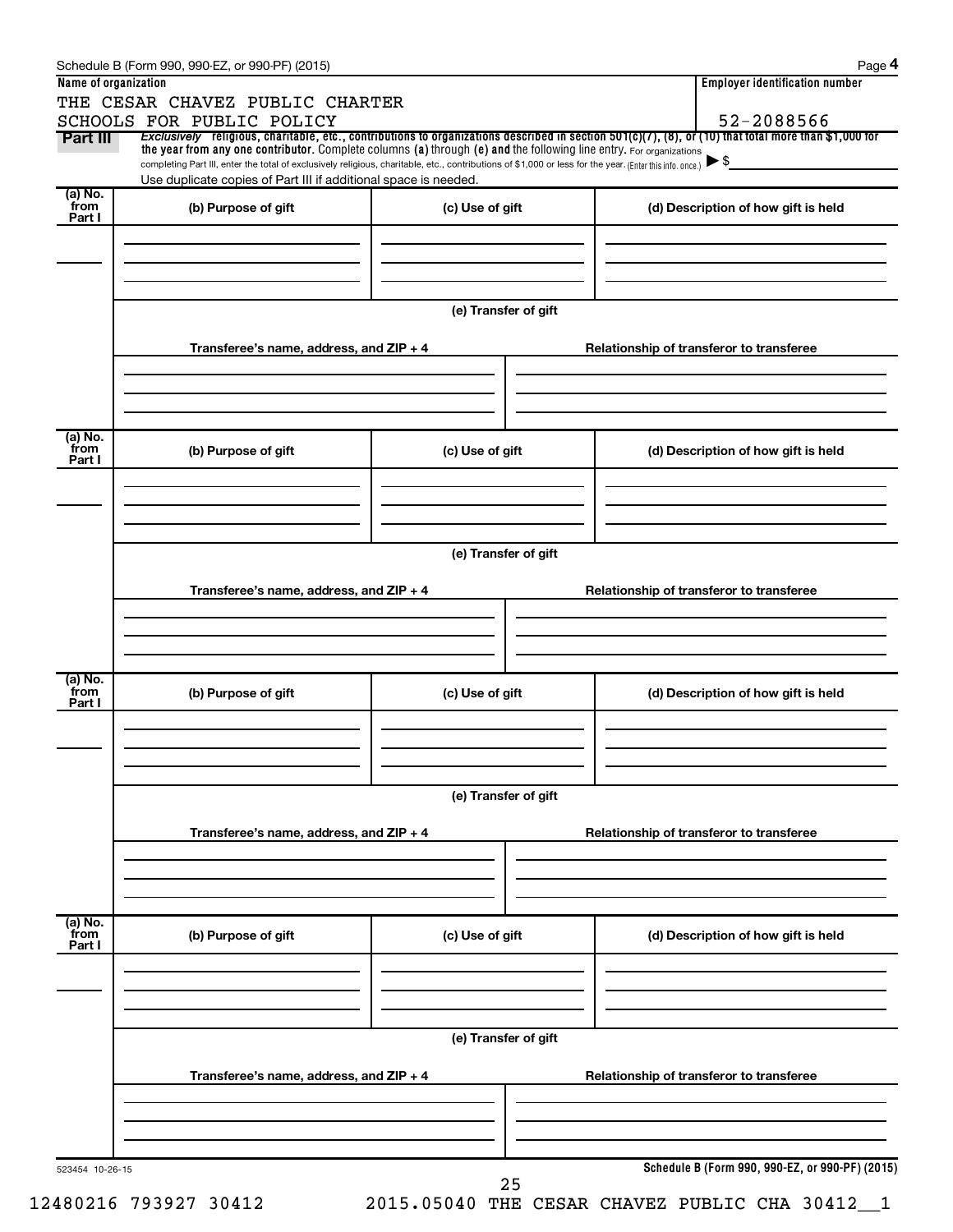|          | <b>SCHEDULE D</b>                                                                                                            |                                                                                                        | <b>Supplemental Financial Statements</b>                                                                                                                                                                                       | OMB No. 1545-0047                                   |  |  |  |  |
|----------|------------------------------------------------------------------------------------------------------------------------------|--------------------------------------------------------------------------------------------------------|--------------------------------------------------------------------------------------------------------------------------------------------------------------------------------------------------------------------------------|-----------------------------------------------------|--|--|--|--|
|          | (Form 990)                                                                                                                   |                                                                                                        | Complete if the organization answered "Yes" on Form 990,<br>Part IV, line 6, 7, 8, 9, 10, 11a, 11b, 11c, 11d, 11e, 11f, 12a, or 12b.                                                                                           |                                                     |  |  |  |  |
|          | Department of the Treasury                                                                                                   |                                                                                                        | Attach to Form 990.                                                                                                                                                                                                            | <b>Open to Public</b><br><b>Inspection</b>          |  |  |  |  |
|          | Internal Revenue Service                                                                                                     | THE CESAR CHAVEZ PUBLIC CHARTER                                                                        | Information about Schedule D (Form 990) and its instructions is at www.irs.gov/form990.                                                                                                                                        |                                                     |  |  |  |  |
|          | Name of the organization                                                                                                     | SCHOOLS FOR PUBLIC POLICY                                                                              |                                                                                                                                                                                                                                | <b>Employer identification number</b><br>52-2088566 |  |  |  |  |
| Part I   |                                                                                                                              |                                                                                                        | Organizations Maintaining Donor Advised Funds or Other Similar Funds or Accounts. Complete if the                                                                                                                              |                                                     |  |  |  |  |
|          |                                                                                                                              | organization answered "Yes" on Form 990, Part IV, line 6.                                              |                                                                                                                                                                                                                                |                                                     |  |  |  |  |
|          |                                                                                                                              |                                                                                                        | (a) Donor advised funds                                                                                                                                                                                                        | (b) Funds and other accounts                        |  |  |  |  |
|          |                                                                                                                              |                                                                                                        |                                                                                                                                                                                                                                |                                                     |  |  |  |  |
| 1        |                                                                                                                              |                                                                                                        |                                                                                                                                                                                                                                |                                                     |  |  |  |  |
| 2        |                                                                                                                              | Aggregate value of contributions to (during year)                                                      |                                                                                                                                                                                                                                |                                                     |  |  |  |  |
| З        |                                                                                                                              |                                                                                                        |                                                                                                                                                                                                                                |                                                     |  |  |  |  |
| 4        |                                                                                                                              |                                                                                                        |                                                                                                                                                                                                                                |                                                     |  |  |  |  |
| 5        | Did the organization inform all donors and donor advisors in writing that the assets held in donor advised funds             |                                                                                                        |                                                                                                                                                                                                                                |                                                     |  |  |  |  |
|          |                                                                                                                              |                                                                                                        |                                                                                                                                                                                                                                | Yes<br><b>No</b>                                    |  |  |  |  |
| 6        |                                                                                                                              |                                                                                                        | Did the organization inform all grantees, donors, and donor advisors in writing that grant funds can be used only                                                                                                              |                                                     |  |  |  |  |
|          |                                                                                                                              |                                                                                                        | for charitable purposes and not for the benefit of the donor or donor advisor, or for any other purpose conferring                                                                                                             |                                                     |  |  |  |  |
|          |                                                                                                                              |                                                                                                        |                                                                                                                                                                                                                                | Yes<br>No                                           |  |  |  |  |
| Part II  |                                                                                                                              |                                                                                                        | Conservation Easements. Complete if the organization answered "Yes" on Form 990, Part IV, line 7.                                                                                                                              |                                                     |  |  |  |  |
| 1.       |                                                                                                                              | Purpose(s) of conservation easements held by the organization (check all that apply).                  |                                                                                                                                                                                                                                |                                                     |  |  |  |  |
|          |                                                                                                                              | Preservation of land for public use (e.g., recreation or education)                                    |                                                                                                                                                                                                                                | Preservation of a historically important land area  |  |  |  |  |
|          |                                                                                                                              | Protection of natural habitat                                                                          | Preservation of a certified historic structure                                                                                                                                                                                 |                                                     |  |  |  |  |
|          |                                                                                                                              | Preservation of open space                                                                             |                                                                                                                                                                                                                                |                                                     |  |  |  |  |
| 2        |                                                                                                                              |                                                                                                        | Complete lines 2a through 2d if the organization held a qualified conservation contribution in the form of a conservation easement on the last                                                                                 |                                                     |  |  |  |  |
|          | day of the tax year.                                                                                                         |                                                                                                        |                                                                                                                                                                                                                                | Held at the End of the Tax Year                     |  |  |  |  |
| а        |                                                                                                                              |                                                                                                        |                                                                                                                                                                                                                                | 2a                                                  |  |  |  |  |
| b        |                                                                                                                              |                                                                                                        | Total acreage restricted by conservation easements [11] matter conservation conservation of the set of the set of the set of the set of the set of the set of the set of the set of the set of the set of the set of the set o | 2 <sub>b</sub>                                      |  |  |  |  |
| с        |                                                                                                                              |                                                                                                        |                                                                                                                                                                                                                                | 2c                                                  |  |  |  |  |
| d        |                                                                                                                              |                                                                                                        | Number of conservation easements included in (c) acquired after 8/17/06, and not on a historic structure                                                                                                                       |                                                     |  |  |  |  |
|          |                                                                                                                              |                                                                                                        | listed in the National Register [111] [12] and the National Register [11] [12] and the National Register [11] [12] and the National Register [11] [12] and the National Register [11] [12] and the Management Register [12] [1 | 2d                                                  |  |  |  |  |
| 3        |                                                                                                                              |                                                                                                        | Number of conservation easements modified, transferred, released, extinguished, or terminated by the organization during the tax                                                                                               |                                                     |  |  |  |  |
|          | year                                                                                                                         |                                                                                                        |                                                                                                                                                                                                                                |                                                     |  |  |  |  |
| 4        |                                                                                                                              | Number of states where property subject to conservation easement is located $\blacktriangleright$      |                                                                                                                                                                                                                                |                                                     |  |  |  |  |
| 5        |                                                                                                                              | Does the organization have a written policy regarding the periodic monitoring, inspection, handling of |                                                                                                                                                                                                                                |                                                     |  |  |  |  |
|          |                                                                                                                              |                                                                                                        |                                                                                                                                                                                                                                | Yes<br>No                                           |  |  |  |  |
| 6        |                                                                                                                              |                                                                                                        | Staff and volunteer hours devoted to monitoring, inspecting, handling of violations, and enforcing conservation easements during the year                                                                                      |                                                     |  |  |  |  |
|          |                                                                                                                              |                                                                                                        |                                                                                                                                                                                                                                |                                                     |  |  |  |  |
| 7        |                                                                                                                              |                                                                                                        | Amount of expenses incurred in monitoring, inspecting, handling of violations, and enforcing conservation easements during the year                                                                                            |                                                     |  |  |  |  |
|          | $\blacktriangleright$ \$                                                                                                     |                                                                                                        |                                                                                                                                                                                                                                |                                                     |  |  |  |  |
| 8        |                                                                                                                              |                                                                                                        | Does each conservation easement reported on line 2(d) above satisfy the requirements of section 170(h)(4)(B)(i)                                                                                                                |                                                     |  |  |  |  |
|          |                                                                                                                              |                                                                                                        |                                                                                                                                                                                                                                | Yes<br>No                                           |  |  |  |  |
| 9        |                                                                                                                              |                                                                                                        | In Part XIII, describe how the organization reports conservation easements in its revenue and expense statement, and balance sheet, and                                                                                        |                                                     |  |  |  |  |
|          |                                                                                                                              |                                                                                                        | include, if applicable, the text of the footnote to the organization's financial statements that describes the organization's accounting for                                                                                   |                                                     |  |  |  |  |
|          | conservation easements.                                                                                                      |                                                                                                        |                                                                                                                                                                                                                                |                                                     |  |  |  |  |
|          | Part III                                                                                                                     |                                                                                                        | Organizations Maintaining Collections of Art, Historical Treasures, or Other Similar Assets.                                                                                                                                   |                                                     |  |  |  |  |
|          |                                                                                                                              | Complete if the organization answered "Yes" on Form 990, Part IV, line 8.                              |                                                                                                                                                                                                                                |                                                     |  |  |  |  |
|          |                                                                                                                              |                                                                                                        | 1a If the organization elected, as permitted under SFAS 116 (ASC 958), not to report in its revenue statement and balance sheet works of art,                                                                                  |                                                     |  |  |  |  |
|          |                                                                                                                              |                                                                                                        |                                                                                                                                                                                                                                |                                                     |  |  |  |  |
|          |                                                                                                                              |                                                                                                        | historical treasures, or other similar assets held for public exhibition, education, or research in furtherance of public service, provide, in Part XIII,                                                                      |                                                     |  |  |  |  |
|          |                                                                                                                              | the text of the footnote to its financial statements that describes these items.                       |                                                                                                                                                                                                                                |                                                     |  |  |  |  |
| b        |                                                                                                                              |                                                                                                        | If the organization elected, as permitted under SFAS 116 (ASC 958), to report in its revenue statement and balance sheet works of art, historical                                                                              |                                                     |  |  |  |  |
|          |                                                                                                                              |                                                                                                        | treasures, or other similar assets held for public exhibition, education, or research in furtherance of public service, provide the following amounts                                                                          |                                                     |  |  |  |  |
|          | relating to these items:                                                                                                     |                                                                                                        |                                                                                                                                                                                                                                |                                                     |  |  |  |  |
|          |                                                                                                                              |                                                                                                        |                                                                                                                                                                                                                                |                                                     |  |  |  |  |
|          |                                                                                                                              |                                                                                                        | (ii) Assets included in Form 990, Part X [Content in the content of the set of the set of the set of the set of the set of the set of the set of the set of the set of the set of the set of the set of the set of the set of  | $\blacktriangleright$ \$                            |  |  |  |  |
| 2        | If the organization received or held works of art, historical treasures, or other similar assets for financial gain, provide |                                                                                                        |                                                                                                                                                                                                                                |                                                     |  |  |  |  |
|          |                                                                                                                              | the following amounts required to be reported under SFAS 116 (ASC 958) relating to these items:        |                                                                                                                                                                                                                                |                                                     |  |  |  |  |
| а        |                                                                                                                              |                                                                                                        |                                                                                                                                                                                                                                | $\blacktriangleright$ s                             |  |  |  |  |
|          |                                                                                                                              |                                                                                                        |                                                                                                                                                                                                                                | $\blacktriangleright$ \$                            |  |  |  |  |
| 532051   |                                                                                                                              | LHA For Paperwork Reduction Act Notice, see the Instructions for Form 990.                             |                                                                                                                                                                                                                                | Schedule D (Form 990) 2015                          |  |  |  |  |
| 11-02-15 |                                                                                                                              |                                                                                                        |                                                                                                                                                                                                                                |                                                     |  |  |  |  |
|          |                                                                                                                              | $\overline{a}$                                                                                         | 26                                                                                                                                                                                                                             | $\overline{a}$                                      |  |  |  |  |

12480216 793927 30412 2015.05040 THE CESAR CHAVEZ PUBLIC CHA 30412\_\_1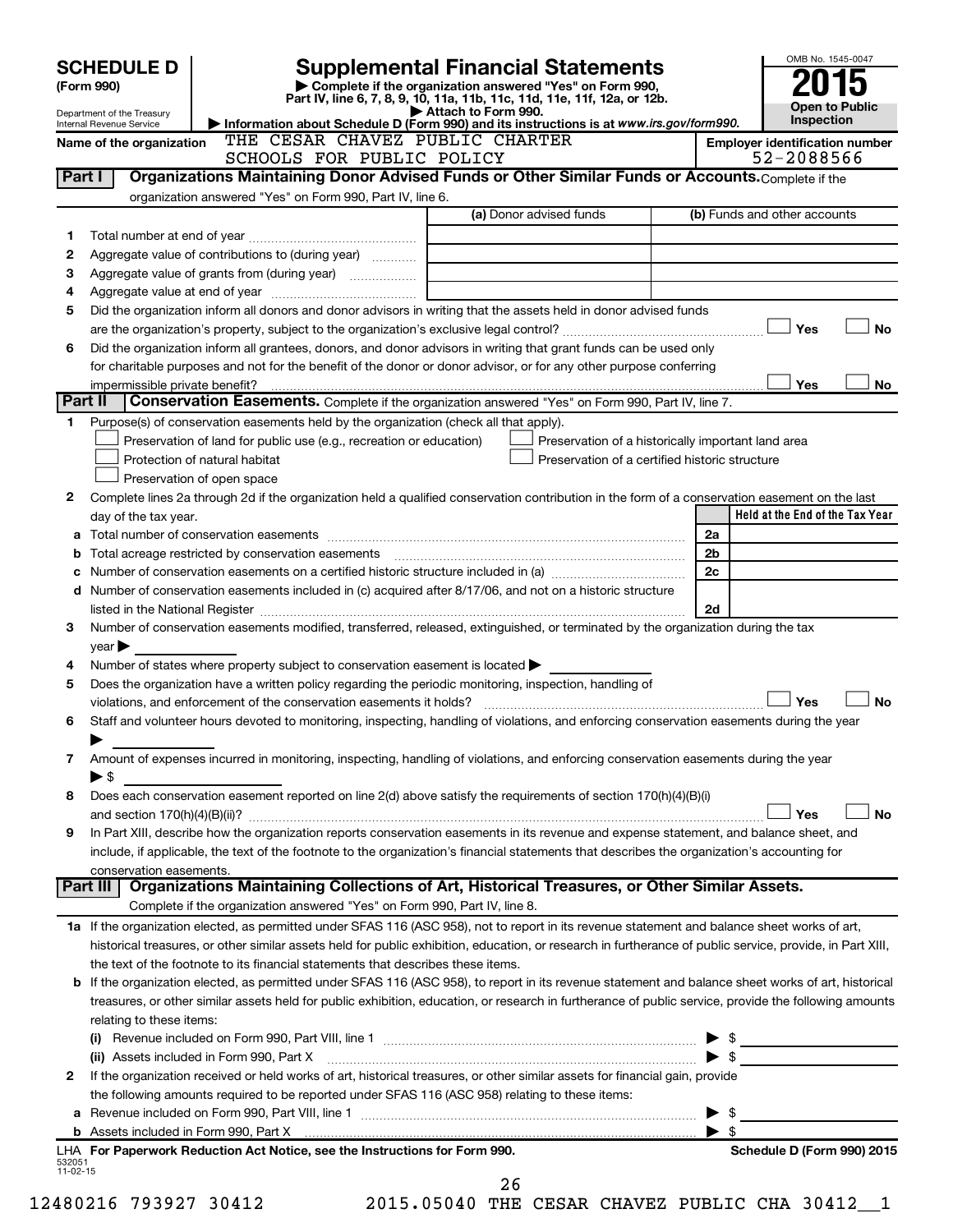|               |                                                                                                                                                                                                                                | THE CESAR CHAVEZ PUBLIC CHARTER |                |                                                 |   |                 |            |                            |                         |
|---------------|--------------------------------------------------------------------------------------------------------------------------------------------------------------------------------------------------------------------------------|---------------------------------|----------------|-------------------------------------------------|---|-----------------|------------|----------------------------|-------------------------|
|               | Schedule D (Form 990) 2015                                                                                                                                                                                                     | SCHOOLS FOR PUBLIC POLICY       |                |                                                 |   |                 |            | $52 - 2088566$ Page 2      |                         |
|               | Part III<br>Organizations Maintaining Collections of Art, Historical Treasures, or Other Similar Assets (continued)                                                                                                            |                                 |                |                                                 |   |                 |            |                            |                         |
| 3             | Using the organization's acquisition, accession, and other records, check any of the following that are a significant use of its collection items<br>(check all that apply):                                                   |                                 |                |                                                 |   |                 |            |                            |                         |
| a             | Public exhibition                                                                                                                                                                                                              | d                               |                | Loan or exchange programs                       |   |                 |            |                            |                         |
|               | Scholarly research                                                                                                                                                                                                             | e                               | Other          |                                                 |   |                 |            |                            |                         |
| b             | Preservation for future generations                                                                                                                                                                                            |                                 |                |                                                 |   |                 |            |                            |                         |
| c             |                                                                                                                                                                                                                                |                                 |                |                                                 |   |                 |            |                            |                         |
|               | Provide a description of the organization's collections and explain how they further the organization's exempt purpose in Part XIII.<br>4                                                                                      |                                 |                |                                                 |   |                 |            |                            |                         |
| 5             | During the year, did the organization solicit or receive donations of art, historical treasures, or other similar assets                                                                                                       |                                 |                |                                                 |   |                 |            |                            |                         |
|               | <b>Part IV</b>                                                                                                                                                                                                                 |                                 |                |                                                 |   |                 |            | Yes                        | No                      |
|               | <b>Escrow and Custodial Arrangements.</b> Complete if the organization answered "Yes" on Form 990, Part IV, line 9, or<br>reported an amount on Form 990, Part X, line 21.                                                     |                                 |                |                                                 |   |                 |            |                            |                         |
|               | 1a Is the organization an agent, trustee, custodian or other intermediary for contributions or other assets not included                                                                                                       |                                 |                |                                                 |   |                 |            |                            |                         |
|               |                                                                                                                                                                                                                                |                                 |                |                                                 |   |                 |            | Yes                        | No                      |
|               | b If "Yes," explain the arrangement in Part XIII and complete the following table:                                                                                                                                             |                                 |                |                                                 |   |                 |            |                            |                         |
|               |                                                                                                                                                                                                                                |                                 |                |                                                 |   |                 |            | Amount                     |                         |
|               |                                                                                                                                                                                                                                |                                 |                |                                                 |   | 1c              |            |                            |                         |
|               | d Additions during the year manufactured and an account of the year manufactured and account of the year manufactured and account of the year manufactured and account of the year manufactured and account of the year manufa |                                 |                |                                                 |   | 1d              |            |                            |                         |
|               | e Distributions during the year manufactured and continuum control of the control of the control of the state of the control of the control of the control of the control of the control of the control of the control of the  |                                 |                |                                                 |   | 1e              |            |                            |                         |
| f             |                                                                                                                                                                                                                                |                                 |                |                                                 |   | 1f              |            |                            |                         |
|               | 2a Did the organization include an amount on Form 990, Part X, line 21, for escrow or custodial account liability?                                                                                                             |                                 |                |                                                 |   |                 |            | Yes                        | No                      |
|               | b If "Yes," explain the arrangement in Part XIII. Check here if the explanation has been provided on Part XIII                                                                                                                 |                                 |                |                                                 |   |                 |            |                            |                         |
| <b>Part V</b> | <b>Endowment Funds.</b> Complete if the organization answered "Yes" on Form 990, Part IV, line 10.                                                                                                                             |                                 |                |                                                 |   |                 |            |                            |                         |
|               |                                                                                                                                                                                                                                | (a) Current year                | (b) Prior year | (c) Two years back $ $ (d) Three years back $ $ |   |                 |            | (e) Four years back        |                         |
|               | <b>1a</b> Beginning of year balance <i>manumumum</i>                                                                                                                                                                           | 1,350,000.                      | 1,350,000.     | 2,695,000.                                      |   |                 | 2,695,000. |                            | 1,695,000.              |
|               |                                                                                                                                                                                                                                |                                 |                |                                                 |   |                 |            |                            |                         |
|               | c Net investment earnings, gains, and losses                                                                                                                                                                                   |                                 |                |                                                 |   |                 |            |                            |                         |
|               |                                                                                                                                                                                                                                |                                 |                |                                                 |   |                 |            |                            |                         |
|               | e Other expenditures for facilities                                                                                                                                                                                            |                                 |                |                                                 |   |                 |            |                            |                         |
|               | and programs                                                                                                                                                                                                                   |                                 |                | 1,345,000.                                      |   |                 |            |                            |                         |
|               | f Administrative expenses                                                                                                                                                                                                      |                                 |                |                                                 |   |                 |            |                            |                         |
|               | <b>g</b> End of year balance $\ldots$                                                                                                                                                                                          | 1,350,000.                      | 1,350,000.     | 1,350,000.                                      |   |                 | 2,695,000. |                            | 1,695,000.              |
| 2             | Provide the estimated percentage of the current year end balance (line 1g, column (a)) held as:                                                                                                                                |                                 |                |                                                 |   |                 |            |                            |                         |
|               | a Board designated or quasi-endowment >                                                                                                                                                                                        | 100.00                          | %              |                                                 |   |                 |            |                            |                         |
|               | <b>b</b> Permanent endowment $\blacktriangleright$                                                                                                                                                                             | %                               |                |                                                 |   |                 |            |                            |                         |
|               | c Temporarily restricted endowment $\blacktriangleright$                                                                                                                                                                       | %                               |                |                                                 |   |                 |            |                            |                         |
|               | The percentages on lines 2a, 2b, and 2c should equal 100%.                                                                                                                                                                     |                                 |                |                                                 |   |                 |            |                            |                         |
|               | 3a Are there endowment funds not in the possession of the organization that are held and administered for the organization                                                                                                     |                                 |                |                                                 |   |                 |            |                            |                         |
|               | by:                                                                                                                                                                                                                            |                                 |                |                                                 |   |                 |            |                            | Yes<br>No               |
|               | (i)                                                                                                                                                                                                                            |                                 |                |                                                 |   |                 |            | 3a(i)                      | X                       |
|               |                                                                                                                                                                                                                                |                                 |                |                                                 |   |                 |            | 3a(ii)                     | $\overline{\textbf{X}}$ |
|               |                                                                                                                                                                                                                                |                                 |                |                                                 |   |                 |            | 3b                         |                         |
| 4             | Describe in Part XIII the intended uses of the organization's endowment funds.                                                                                                                                                 |                                 |                |                                                 |   |                 |            |                            |                         |
|               | Land, Buildings, and Equipment.<br>Part VI                                                                                                                                                                                     |                                 |                |                                                 |   |                 |            |                            |                         |
|               | Complete if the organization answered "Yes" on Form 990, Part IV, line 11a. See Form 990, Part X, line 10.                                                                                                                     |                                 |                |                                                 |   |                 |            |                            |                         |
|               | Description of property                                                                                                                                                                                                        | (a) Cost or other               |                | (b) Cost or other                               |   | (c) Accumulated |            | (d) Book value             |                         |
|               |                                                                                                                                                                                                                                | basis (investment)              |                | basis (other)                                   |   | depreciation    |            |                            |                         |
|               |                                                                                                                                                                                                                                |                                 |                | $2,170,205$ .                                   |   |                 |            | 2,170,205.                 |                         |
|               |                                                                                                                                                                                                                                |                                 |                | 15,579,005.                                     |   | 2, 263, 817.    |            | 13,315,188.                |                         |
|               |                                                                                                                                                                                                                                |                                 |                | 15,732,509.                                     |   | 4,455,334.      |            | 11, 277, 175.              |                         |
|               |                                                                                                                                                                                                                                |                                 |                | 3,021,631.                                      |   | 2,474,288.      |            |                            | 547,343.                |
|               |                                                                                                                                                                                                                                |                                 |                | 2,136,057.                                      |   | 1,869,749.      |            |                            | 266, 308.               |
|               | Total. Add lines 1a through 1e. (Column (d) must equal Form 990, Part X, column (B), line 10c.)                                                                                                                                |                                 |                |                                                 | . |                 |            | 27,576,219.                |                         |
|               |                                                                                                                                                                                                                                |                                 |                |                                                 |   |                 |            | Schedule D (Form 990) 2015 |                         |

532052 09-21-15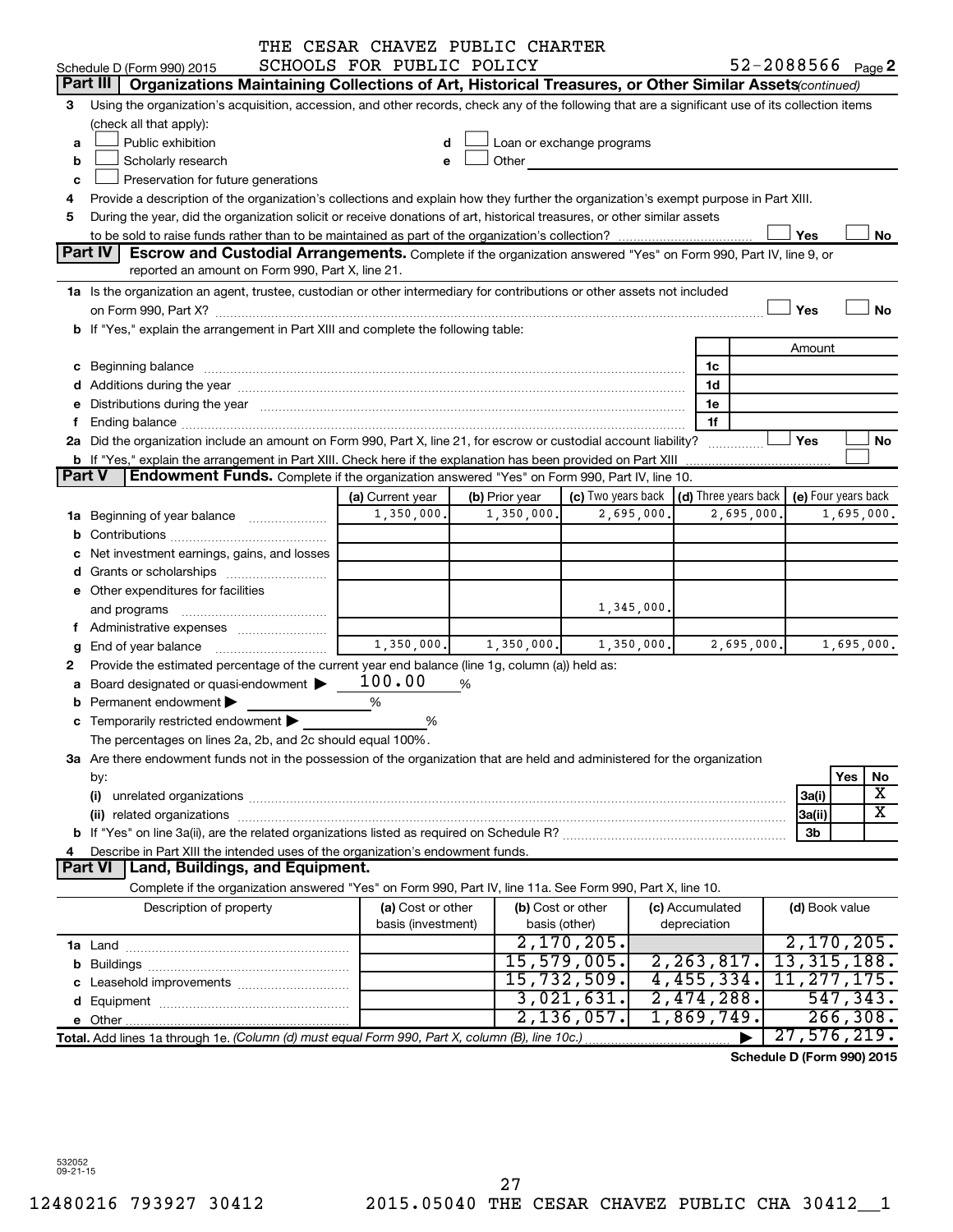|  |                         |  | THE CESAR CHAVEZ PUBLIC CHARTER |
|--|-------------------------|--|---------------------------------|
|  | COUNTS FOR DIRITS DOITS |  |                                 |

|           | Schedule D (Form 990) 2015                                                                                                                               | SCHOOLS FOR PUBLIC POLICY    |                 |                | $52 - 2088566$ Page 3                                     |  |
|-----------|----------------------------------------------------------------------------------------------------------------------------------------------------------|------------------------------|-----------------|----------------|-----------------------------------------------------------|--|
|           | Part VII Investments - Other Securities.                                                                                                                 |                              |                 |                |                                                           |  |
|           | Complete if the organization answered "Yes" on Form 990, Part IV, line 11b. See Form 990, Part X, line 12.                                               |                              |                 |                |                                                           |  |
|           | (a) Description of security or category (including name of security)                                                                                     |                              | (b) Book value  |                | (c) Method of valuation: Cost or end-of-year market value |  |
|           |                                                                                                                                                          |                              |                 |                |                                                           |  |
|           |                                                                                                                                                          |                              |                 |                |                                                           |  |
| (3) Other |                                                                                                                                                          |                              |                 |                |                                                           |  |
| (A)       |                                                                                                                                                          |                              |                 |                |                                                           |  |
| (B)       |                                                                                                                                                          |                              |                 |                |                                                           |  |
| (C)       |                                                                                                                                                          |                              |                 |                |                                                           |  |
| (D)       |                                                                                                                                                          |                              |                 |                |                                                           |  |
| (E)       |                                                                                                                                                          |                              |                 |                |                                                           |  |
| (F)       |                                                                                                                                                          |                              |                 |                |                                                           |  |
| (G)       |                                                                                                                                                          |                              |                 |                |                                                           |  |
| (H)       |                                                                                                                                                          |                              |                 |                |                                                           |  |
|           | Total. (Col. (b) must equal Form 990, Part X, col. (B) line 12.)<br>Part VIII Investments - Program Related.                                             |                              |                 |                |                                                           |  |
|           | Complete if the organization answered "Yes" on Form 990, Part IV, line 11c. See Form 990, Part X, line 13.                                               |                              |                 |                |                                                           |  |
|           | (a) Description of investment                                                                                                                            |                              | (b) Book value  |                | (c) Method of valuation: Cost or end-of-year market value |  |
| (1)       |                                                                                                                                                          |                              |                 |                |                                                           |  |
| (2)       |                                                                                                                                                          |                              |                 |                |                                                           |  |
| (3)       |                                                                                                                                                          |                              |                 |                |                                                           |  |
| (4)       |                                                                                                                                                          |                              |                 |                |                                                           |  |
| (5)       |                                                                                                                                                          |                              |                 |                |                                                           |  |
| (6)       |                                                                                                                                                          |                              |                 |                |                                                           |  |
| (7)       |                                                                                                                                                          |                              |                 |                |                                                           |  |
| (8)       |                                                                                                                                                          |                              |                 |                |                                                           |  |
| (9)       |                                                                                                                                                          |                              |                 |                |                                                           |  |
|           | Total. (Col. (b) must equal Form 990, Part X, col. (B) line 13.)                                                                                         |                              |                 |                |                                                           |  |
| Part IX   | <b>Other Assets.</b>                                                                                                                                     |                              |                 |                |                                                           |  |
|           | Complete if the organization answered "Yes" on Form 990, Part IV, line 11d. See Form 990, Part X, line 15.                                               |                              |                 |                |                                                           |  |
|           |                                                                                                                                                          |                              | (a) Description |                | (b) Book value                                            |  |
| (1)       |                                                                                                                                                          |                              |                 |                |                                                           |  |
| (2)       |                                                                                                                                                          |                              |                 |                |                                                           |  |
| (3)       |                                                                                                                                                          |                              |                 |                |                                                           |  |
| (4)       |                                                                                                                                                          |                              |                 |                |                                                           |  |
| (5)       |                                                                                                                                                          |                              |                 |                |                                                           |  |
| (6)       |                                                                                                                                                          |                              |                 |                |                                                           |  |
| (7)       |                                                                                                                                                          |                              |                 |                |                                                           |  |
| (8)       |                                                                                                                                                          |                              |                 |                |                                                           |  |
| (9)       |                                                                                                                                                          |                              |                 |                |                                                           |  |
|           | Total. (Column (b) must equal Form 990, Part X, col. (B) line 15.)                                                                                       |                              |                 |                |                                                           |  |
| Part X    | <b>Other Liabilities.</b>                                                                                                                                |                              |                 |                |                                                           |  |
|           | Complete if the organization answered "Yes" on Form 990, Part IV, line 11e or 11f. See Form 990, Part X, line 25.                                        |                              |                 |                |                                                           |  |
| 1.        |                                                                                                                                                          | (a) Description of liability |                 | (b) Book value |                                                           |  |
| (1)       | Federal income taxes                                                                                                                                     |                              |                 |                |                                                           |  |
| (2)       | DEFERRED<br>RENT                                                                                                                                         |                              |                 | 430,615.       |                                                           |  |
| (3)       |                                                                                                                                                          |                              |                 |                |                                                           |  |
| (4)       |                                                                                                                                                          |                              |                 |                |                                                           |  |
| (5)       |                                                                                                                                                          |                              |                 |                |                                                           |  |
| (6)       |                                                                                                                                                          |                              |                 |                |                                                           |  |
| (7)       |                                                                                                                                                          |                              |                 |                |                                                           |  |
| (8)       |                                                                                                                                                          |                              |                 |                |                                                           |  |
| (9)       |                                                                                                                                                          |                              |                 |                |                                                           |  |
|           | Total. (Column (b) must equal Form 990, Part X, col. (B) line 25.)                                                                                       |                              |                 | 430,615.       |                                                           |  |
|           | 2. Liability for uncertain tax positions. In Part XIII, provide the text of the footnote to the organization's financial statements that reports the     |                              |                 |                |                                                           |  |
|           | organization's liability for uncertain tax positions under FIN 48 (ASC 740). Check here if the text of the footnote has been provided in Part XIII $ X $ |                              |                 |                |                                                           |  |
|           |                                                                                                                                                          |                              |                 |                | Schedule D (Form 990) 2015                                |  |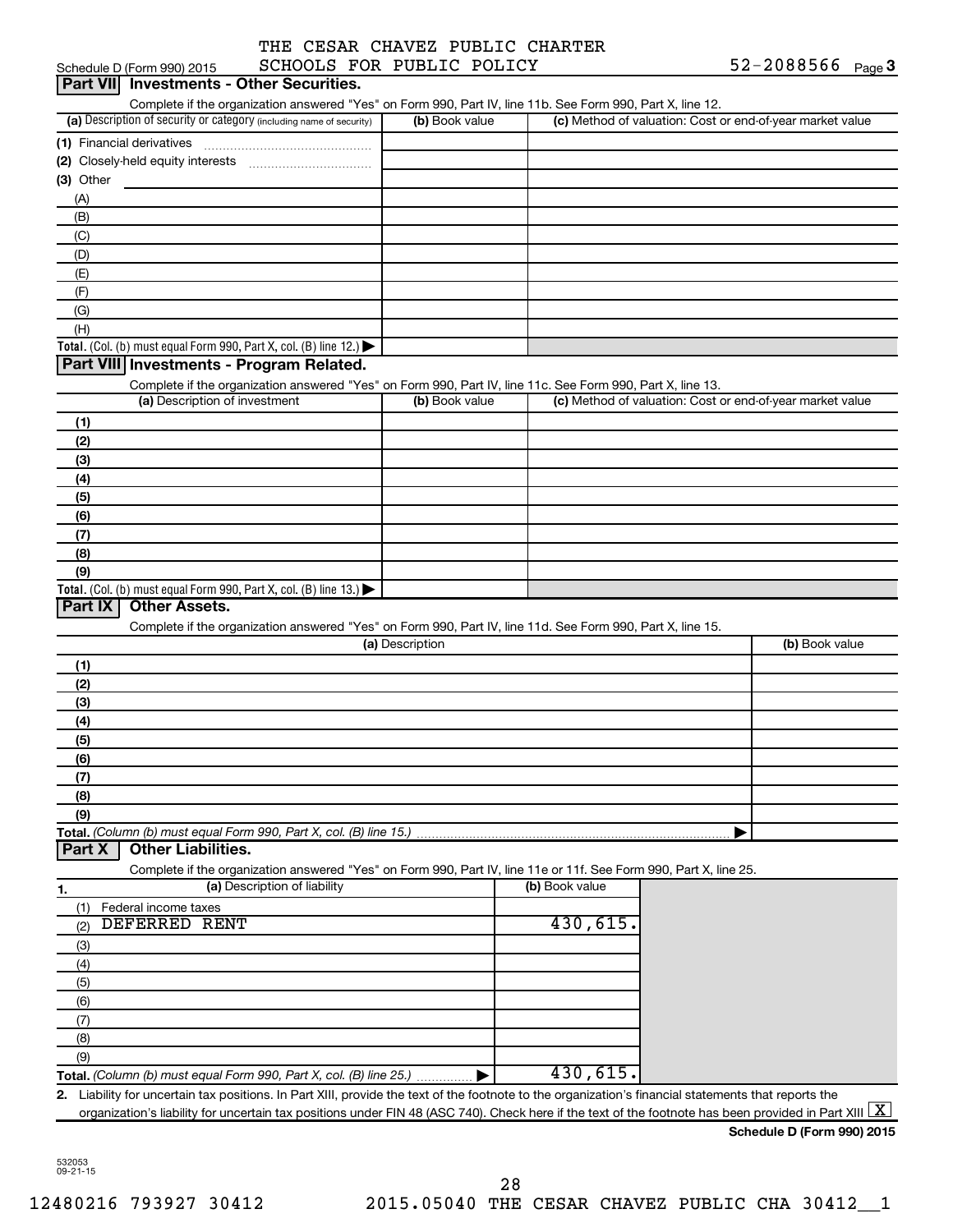|   | THE CESAR CHAVEZ PUBLIC CHARTER                                                                       |                |            |                |                   |
|---|-------------------------------------------------------------------------------------------------------|----------------|------------|----------------|-------------------|
|   | SCHOOLS FOR PUBLIC POLICY<br>Schedule D (Form 990) 2015                                               |                |            |                | 52-2088566 Page 4 |
|   | Reconciliation of Revenue per Audited Financial Statements With Revenue per Return.<br><b>Part XI</b> |                |            |                |                   |
|   | Complete if the organization answered "Yes" on Form 990, Part IV, line 12a.                           |                |            |                |                   |
| 1 | Total revenue, gains, and other support per audited financial statements                              |                |            | $\overline{1}$ | 29, 217, 134.     |
| 2 | Amounts included on line 1 but not on Form 990, Part VIII, line 12:                                   |                |            |                |                   |
| a |                                                                                                       | 2a             |            |                |                   |
| b |                                                                                                       | 2 <sub>b</sub> | 313, 205.  |                |                   |
|   |                                                                                                       | 2 <sub>c</sub> |            |                |                   |
| d |                                                                                                       | 2d             |            |                |                   |
|   | e Add lines 2a through 2d                                                                             |                |            | 2e             | 313, 205.         |
| 3 |                                                                                                       |                |            | $\mathbf{a}$   | 28,903,929.       |
| 4 | Amounts included on Form 990, Part VIII, line 12, but not on line 1:                                  |                |            |                |                   |
| a | Investment expenses not included on Form 990, Part VIII, line 7b [11, 11, 11, 11, 11]                 | 4a             |            |                |                   |
|   |                                                                                                       | 4 <sub>h</sub> | $-28,424.$ |                |                   |
|   | c Add lines 4a and 4b                                                                                 |                |            | 4c             | $-28,424.$        |
|   |                                                                                                       |                |            | 5              | 28,875,505.       |
|   | Part XII   Reconciliation of Expenses per Audited Financial Statements With Expenses per Return.      |                |            |                |                   |
|   | Complete if the organization answered "Yes" on Form 990, Part IV, line 12a.                           |                |            |                |                   |
| 1 |                                                                                                       |                |            | $\blacksquare$ | 29,040,526.       |
| 2 | Amounts included on line 1 but not on Form 990, Part IX, line 25:                                     |                |            |                |                   |
| a |                                                                                                       | 2a             | 313, 205.  |                |                   |
| b |                                                                                                       | 2 <sub>b</sub> |            |                |                   |
|   |                                                                                                       | 2 <sub>c</sub> |            |                |                   |
|   |                                                                                                       | 2d             |            |                |                   |
|   |                                                                                                       |                |            | 2e             | 313, 205.         |
| 3 |                                                                                                       |                |            | $\mathbf{a}$   | 28, 727, 321.     |
| 4 | Amounts included on Form 990, Part IX, line 25, but not on line 1:                                    |                |            |                |                   |
|   |                                                                                                       | 4a             |            |                |                   |
|   |                                                                                                       | 4 <sub>h</sub> |            |                |                   |
|   | c Add lines 4a and 4b                                                                                 |                |            | 4c             | о.                |
|   |                                                                                                       |                |            | 5              | 28,727,321.       |
|   | Part XIII Supplemental Information.                                                                   |                |            |                |                   |

Provide the descriptions required for Part II, lines 3, 5, and 9; Part III, lines 1a and 4; Part IV, lines 1b and 2b; Part V, line 4; Part X, line 2; Part XI, lines 2d and 4b; and Part XII, lines 2d and 4b. Also complete this part to provide any additional information.

## PART V, LINE 4:

BOARD DESIGNATED FUNDS REPRESENT ASSETS THAT HAVE BEEN INTERNALLY

DESIGNATED FOR IMPROVEMENTS TO THE SCHOOL AND GENERAL OPERATIONS.

PART X, LINE 2:

|                          | THE SCHOOL HAS ADOPTED THE ACCOUNTING OF UNCERTAINTY<br>IN INCOME TAXES AS     |
|--------------------------|--------------------------------------------------------------------------------|
| REOUIRED BY<br>THE       | INCOME TAXES TOPIC OF THE FASB ASC.<br>THE TOPIC REOUIRES THE                  |
| SCHOOL TO<br>DETERMINE   | WHETHER A TAX POSITION IS MORE LIKELY<br>THAN NOT<br>BE.<br>TO.                |
|                          | SUSTAINED UPON EXAMINATION BY THE APPLICABLE TAXING AUTHORITY,<br>INCLUDING    |
|                          | RESOLUTION OF ANY RELATED APPEALS OR LITIGATION PROCESSES, BASED<br>THE<br>ON. |
| TECHNICAL MERITS         | OF THE POSITION. THE TAX BENEFITS TO BE RECOGNIZED IS                          |
|                          | MEASURED AS THE LARGEST AMOUNT OF BENEFIT THAT IS MORE THAN FIFTY PERCENT      |
| 532054<br>$09 - 21 - 15$ | Schedule D (Form 990) 2015<br>29                                               |
| 12480216 793927 30412    | 2015.05040<br>THE CESAR CHAVEZ PUBLIC CHA 30412 1                              |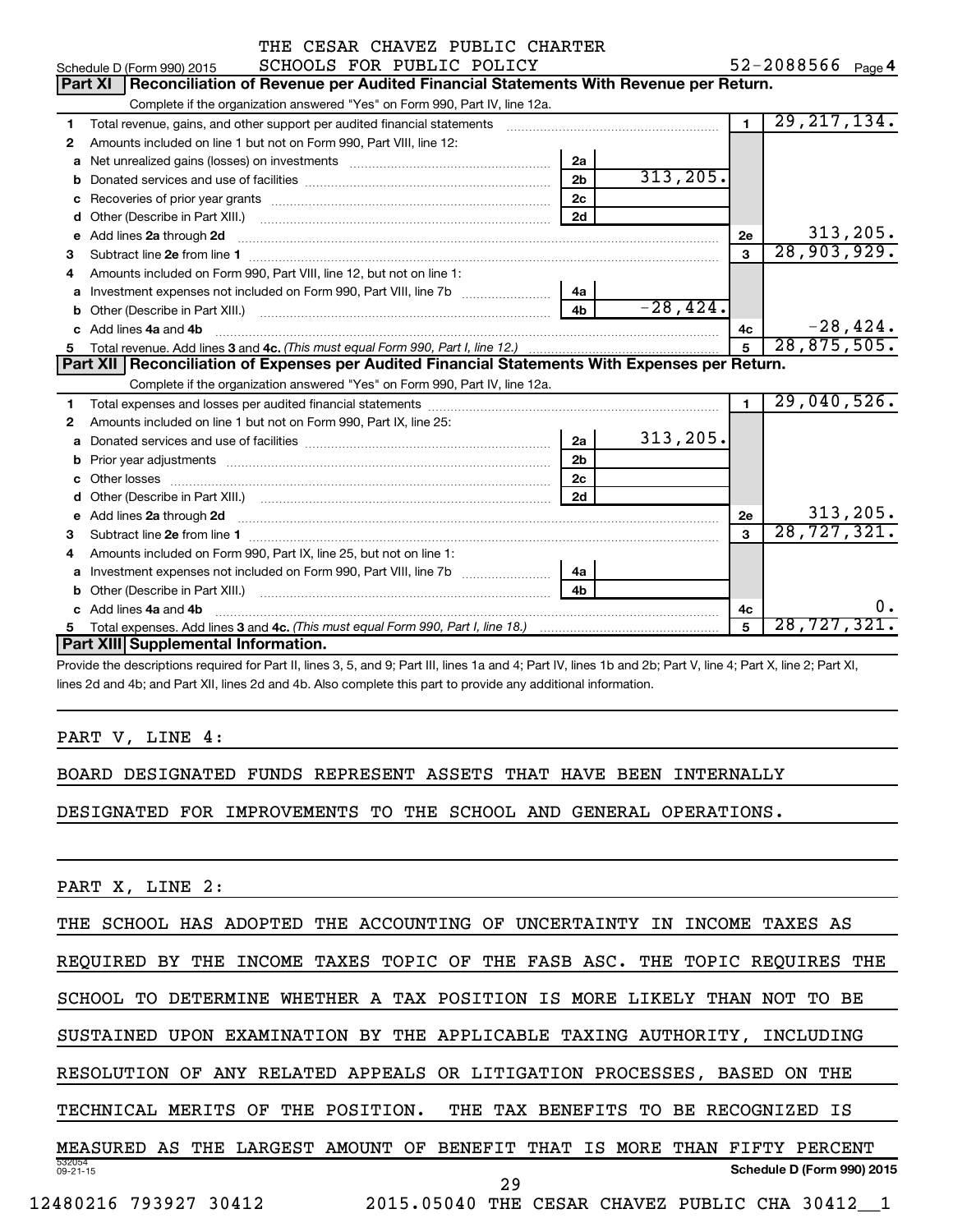|                                                                      |                                                 | CESAR CHAVEZ PUBLIC CHARTER |                 |                                                |                           |     |
|----------------------------------------------------------------------|-------------------------------------------------|-----------------------------|-----------------|------------------------------------------------|---------------------------|-----|
| Schedule D (Form 990) 2015                                           | SCHOOLS FOR PUBLIC POLICY                       |                             |                 |                                                | 52-2088566 Page 5         |     |
| <b>Part XIII Supplemental Information (continued)</b>                |                                                 |                             |                 |                                                |                           |     |
| LIKELY OF<br>BEING REALIZED                                          |                                                 |                             |                 | UPON ULTIMATE SETTLEMENT WHICH COULD RESULT IN |                           |     |
| THE<br>SCHOOL RECORDING A TAX LIABILITY THAT WOULD REDUCE            |                                                 |                             |                 | ITS                                            | NET<br>ASSETS.            |     |
| THE SCHOOL HAS ANALYZED ITS TAX POSITIONS, AND HAS CONCLUDED THAT NO |                                                 |                             |                 |                                                |                           |     |
| LIABILITY<br><b>FOR</b>                                              | UNRECOGNIZED                                    | TAX BENEFITS SHOULD BE      |                 | RECORDED                                       | RELATED<br>TO.            | ANY |
| UNCERTAIN                                                            | TAX POSITIONS TAKEN                             | ON RETURNS FILED FOR OPEN   |                 |                                                | TAX YEARS                 |     |
| $(2012-2014)$ , OR EXPECTED TO                                       |                                                 |                             |                 | BE TAKEN IN ITS 2015 TAX RETURN.               | THE<br>SCHOOL IS          |     |
| NOT AWARE                                                            | OF ANY TAX POSITIONS FOR WHICH IT BELIEVES THAT |                             |                 |                                                | THERE IS A                |     |
| REASONABLE POSSIBILITY                                               | THAT                                            | THE                         | TOTAL AMOUNT OF |                                                | UNRECOGNIZED TAX BENEFITS |     |
| WILL<br>CHANGE<br>MATERIALLY                                         | IN<br>THE                                       | NEXT<br>TWELVE              | MONTHS.         |                                                |                           |     |

PART XI, LINE 4B - OTHER ADJUSTMENTS:

LOSS ON DISPOSAL OF FIXED ASSETS  $-28,424$ .

**Schedule D (Form 990) 2015**

532055 09-21-15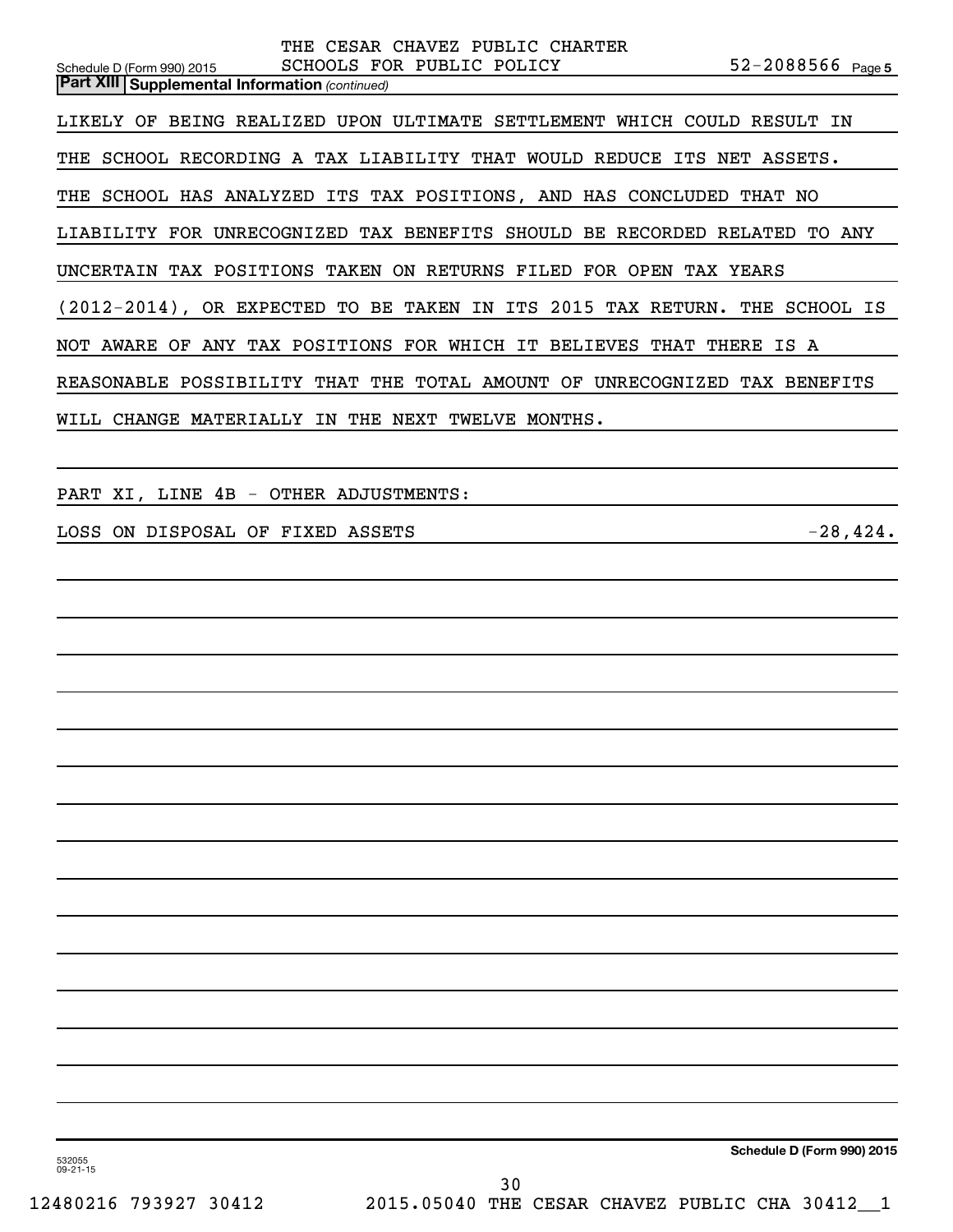| <b>SCHEDULE E</b> |  |  |  |  |
|-------------------|--|--|--|--|
|                   |  |  |  |  |

Department of the Treasury

## **Schools**

**(Form 990 or 990-EZ) | Complete if the organization answered "Yes" on Form 990, Part IV, line 13, or Form 990-EZ, Part VI, line 48.**

**| Attach to Form 990 or Form 990-EZ.**

**Open to Public**

**4a 4b** X X

X X

**4c 4d**

OMB No. 1545-0047

**2015**

|              | Internal Revenue Service<br>Information about Schedule E (Form 990 or 990-EZ) and its instructions is at WWW.irs.gov/form990.                                                                                                                                                                                                                                                   |                                       |            | Inspection   |            |     |
|--------------|---------------------------------------------------------------------------------------------------------------------------------------------------------------------------------------------------------------------------------------------------------------------------------------------------------------------------------------------------------------------------------|---------------------------------------|------------|--------------|------------|-----|
|              | THE CESAR CHAVEZ PUBLIC CHARTER<br>Name of the organization                                                                                                                                                                                                                                                                                                                     | <b>Employer identification number</b> |            |              |            |     |
|              | SCHOOLS FOR PUBLIC POLICY                                                                                                                                                                                                                                                                                                                                                       |                                       | 52-2088566 |              |            |     |
| Part I       |                                                                                                                                                                                                                                                                                                                                                                                 |                                       |            |              |            |     |
|              |                                                                                                                                                                                                                                                                                                                                                                                 |                                       |            |              | <b>YES</b> | NO. |
|              | Does the organization have a racially nondiscriminatory policy toward students by statement in its charter, bylaws,                                                                                                                                                                                                                                                             |                                       |            |              | х          |     |
| $\mathbf{2}$ | Does the organization include a statement of its racially nondiscriminatory policy toward students in all its brochures,<br>catalogues, and other written communications with the public dealing with student admissions, programs, and scholarships?                                                                                                                           |                                       |            | $\mathbf{2}$ | х          |     |
| 3            | Has the organization publicized its racially nondiscriminatory policy through newspaper or broadcast media during the<br>period of solicitation for students, or during the registration period if it has no solicitation program, in a way that makes<br>the policy known to all parts of the general community it serves? If "Yes," please describe. If "No," please explain. |                                       |            |              |            |     |
|              | If you need more space, use Part II<br>SEE PART II                                                                                                                                                                                                                                                                                                                              |                                       |            | з            | х          |     |

**4** Does the organization maintain the following?

**a** Records indicating the racial composition of the student body, faculty, and administrative staff? ~~~~~~~~~~~~~~ **b c** Copies of all catalogues, brochures, announcements, and other written communications to the public dealing with student Records documenting that scholarships and other financial assistance are awarded on a racially nondiscriminatory basis? ...

**d** Copies of all material used by the organization or on its behalf to solicit contributions? ~~~~~~~~~~~~~~~~~~~ admissions, programs, and scholarships? ~~~~~~~~~~~~~~~~~~~~~~~~~~~~~~~~~~~~~~~~~

If you answered "No" to any of the above, please explain. If you need more space, use Part II.

| Does the organization discriminate by race in any way with respect to:                          |                |   |   |
|-------------------------------------------------------------------------------------------------|----------------|---|---|
|                                                                                                 | 5a             |   | х |
|                                                                                                 | 5 <sub>b</sub> |   | x |
|                                                                                                 | 5с             |   | x |
|                                                                                                 | <b>5d</b>      |   | x |
|                                                                                                 | 5e             |   | x |
|                                                                                                 | 5f             |   | x |
|                                                                                                 | 5g             |   | x |
|                                                                                                 | 5h             |   | X |
| If you answered "Yes" to any of the above, please explain. If you need more space, use Part II. |                |   |   |
|                                                                                                 |                |   |   |
|                                                                                                 |                |   |   |
|                                                                                                 |                |   |   |
|                                                                                                 | 6a             | x |   |
|                                                                                                 | 6b.            |   | x |
| If you answered "Yes" on either line 6a or line 6b, explain on Part II.                         |                |   |   |
|                                                                                                 |                |   |   |

**7** Does the organization certify that it has complied with the applicable requirements of sections 4.01 through 4.05 of Rev. Proc. 75-50, 1975-2 C.B. 587, covering racial nondiscrimination? If "No," explain on Part II

**For Paperwork Reduction Act Notice, see the Instructions for Form 990 or Form 990-EZ.** LHA

532061 10-02-15

**Schedule E (Form 990 or 990-EZ) (2015)**

**7**

X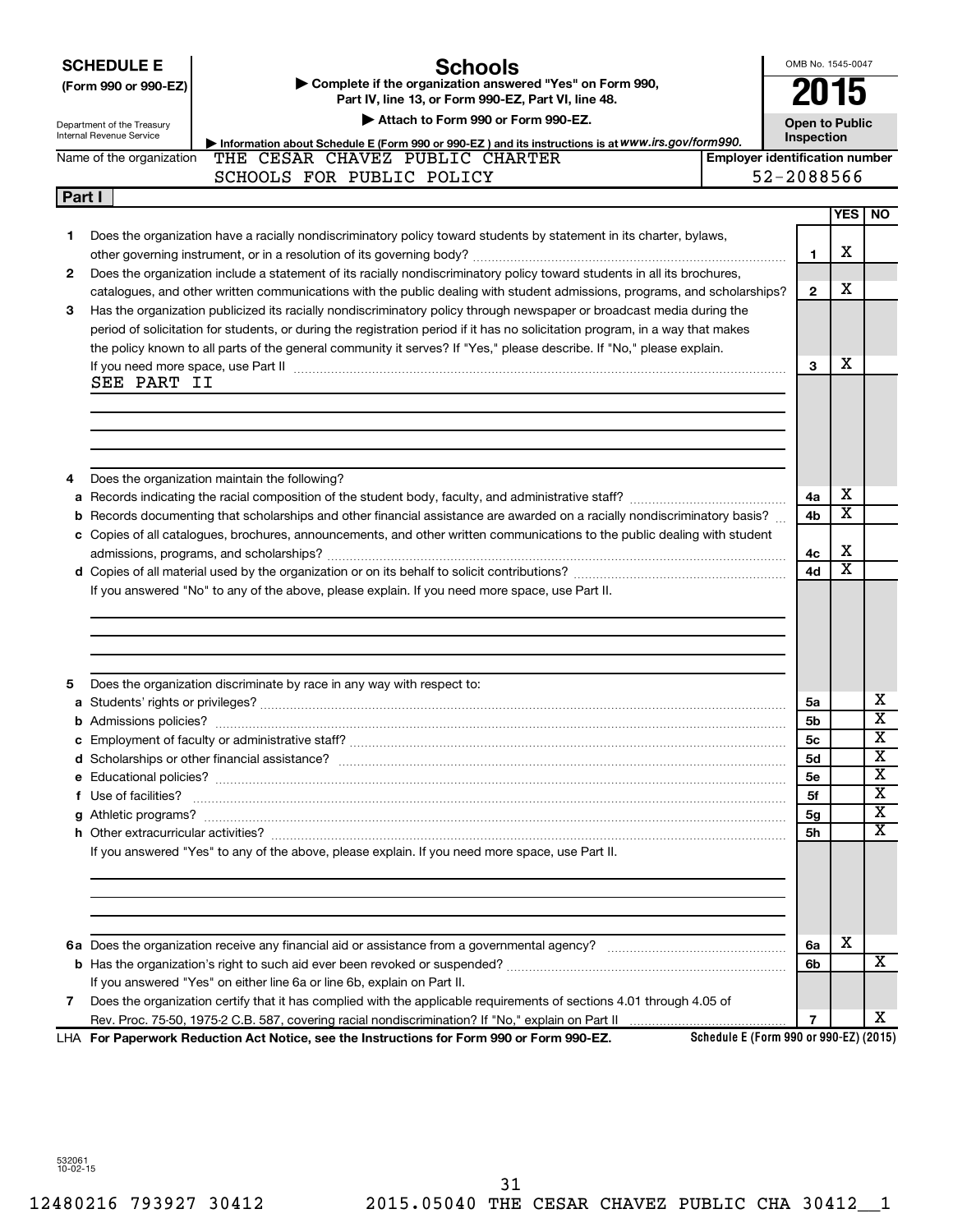Part II | Supplemental Information. Provide the explanations required by Part I, lines 3, 4d, 5h, 6b, and 7, as applicable. Also provide any other additional information.

LINE 3 - EXPLANATION OF NONDISCRIMINATION POLICY:

CESAR CHAVEZ PUBLIC CHARTER SCHOOLS IS A PUBLIC SCHOOL FREE

OF CHARGE SERVING STUDENTS WHO RESIDE IN THE DISTRICT OF

COLUMBIA. WE DO NOT DISCRIMINATE AGAINST ANYONE BECAUSE OF

RACE, COLOR, RELIGION, GENDER, NATIONAL ORIGIN, SEXUAL

ORIENTATION, AGE, DISABILITY OR ANY OTHER CHARACTERISTIC

PROTECTED BY LAW.

LINE 6 - EXPLANATION OF GOVERNMENT FINANCIAL AID:

THE SCHOOL RECEIVES PER PUPIL ALLOCATIONS FROM THE GOVERNMENT TO PROVIDE

QUALITY EDUCATIONAL SERVICES TO ITS STUDENTS.

LINE 7 - EXPLANATION OF RACIAL NONDISCRIMINATION COMPLIANCE:

AS A PUBLIC CHARTER SCHOOL, CESAR CHAVEZ PUBLIC CHARTER SCHOOLS IS EXEMPT FROM REV. PROC. 75-50.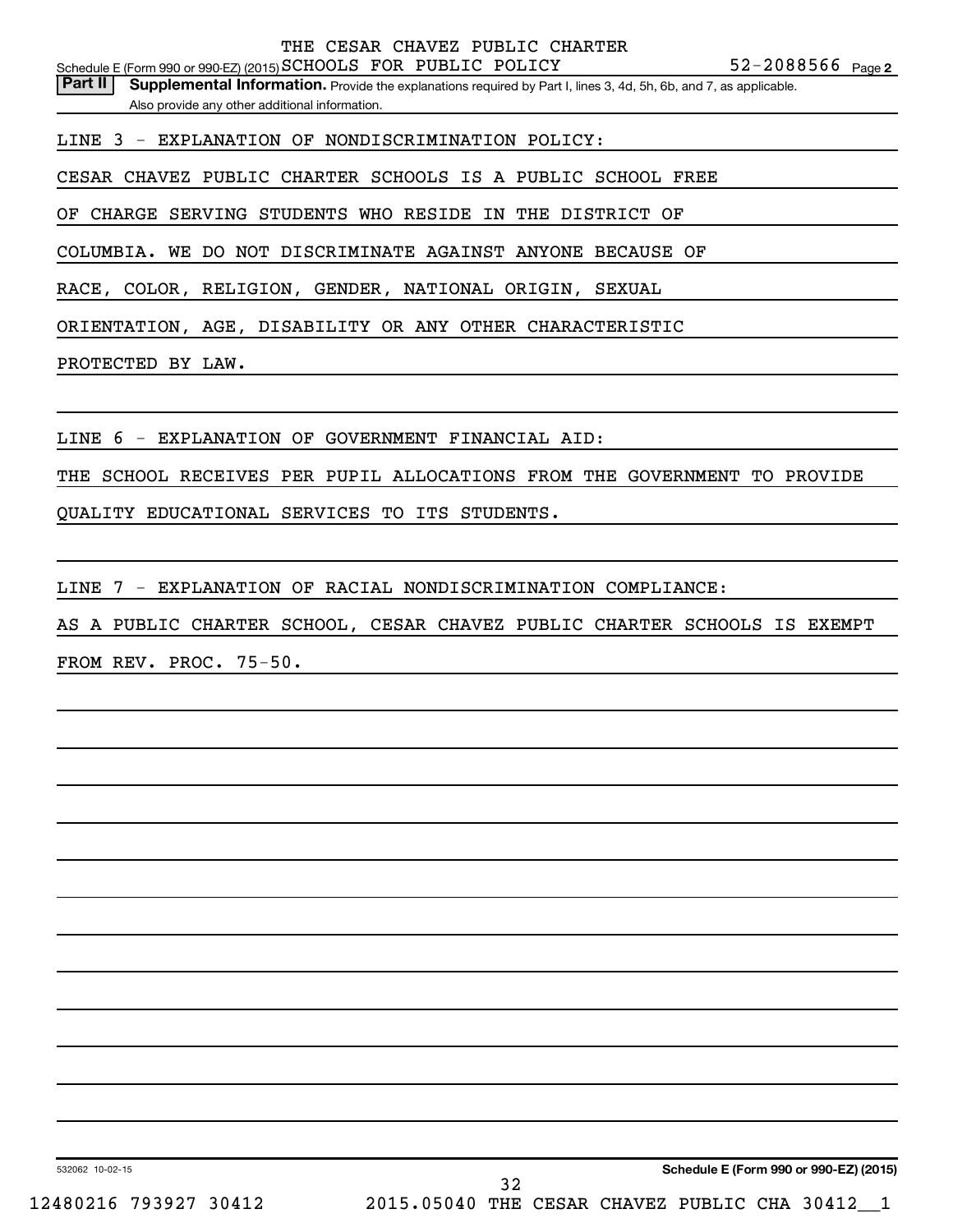|    | <b>SCHEDULE J</b>                                                                                                                                        | <b>Compensation Information</b>                                                                                                                                                                      |                                       | OMB No. 1545-0047          |            |                         |  |
|----|----------------------------------------------------------------------------------------------------------------------------------------------------------|------------------------------------------------------------------------------------------------------------------------------------------------------------------------------------------------------|---------------------------------------|----------------------------|------------|-------------------------|--|
|    | (Form 990)                                                                                                                                               | For certain Officers, Directors, Trustees, Key Employees, and Highest                                                                                                                                |                                       | 2015                       |            |                         |  |
|    |                                                                                                                                                          | <b>Compensated Employees</b>                                                                                                                                                                         |                                       |                            |            |                         |  |
|    | Complete if the organization answered "Yes" on Form 990, Part IV, line 23.<br><b>Open to Public</b><br>Attach to Form 990.<br>Department of the Treasury |                                                                                                                                                                                                      |                                       |                            |            |                         |  |
|    | Internal Revenue Service                                                                                                                                 | Information about Schedule J (Form 990) and its instructions is at www.irs.gov/form990.                                                                                                              |                                       | Inspection                 |            |                         |  |
|    | Name of the organization                                                                                                                                 | THE CESAR CHAVEZ PUBLIC CHARTER                                                                                                                                                                      | <b>Employer identification number</b> |                            |            |                         |  |
|    |                                                                                                                                                          | SCHOOLS FOR PUBLIC POLICY                                                                                                                                                                            |                                       | 52-2088566                 |            |                         |  |
|    | Part I                                                                                                                                                   | <b>Questions Regarding Compensation</b>                                                                                                                                                              |                                       |                            |            |                         |  |
|    |                                                                                                                                                          |                                                                                                                                                                                                      |                                       |                            | <b>Yes</b> | No                      |  |
|    |                                                                                                                                                          | Check the appropriate box(es) if the organization provided any of the following to or for a person listed on Form 990,                                                                               |                                       |                            |            |                         |  |
|    |                                                                                                                                                          | Part VII, Section A, line 1a. Complete Part III to provide any relevant information regarding these items.                                                                                           |                                       |                            |            |                         |  |
|    | First-class or charter travel                                                                                                                            | Housing allowance or residence for personal use                                                                                                                                                      |                                       |                            |            |                         |  |
|    | Travel for companions                                                                                                                                    | Payments for business use of personal residence                                                                                                                                                      |                                       |                            |            |                         |  |
|    |                                                                                                                                                          | Health or social club dues or initiation fees<br>Tax indemnification and gross-up payments                                                                                                           |                                       |                            |            |                         |  |
|    |                                                                                                                                                          | Discretionary spending account<br>Personal services (e.g., maid, chauffeur, chef)                                                                                                                    |                                       |                            |            |                         |  |
|    |                                                                                                                                                          |                                                                                                                                                                                                      |                                       |                            |            |                         |  |
|    |                                                                                                                                                          | <b>b</b> If any of the boxes on line 1a are checked, did the organization follow a written policy regarding payment or                                                                               |                                       |                            |            |                         |  |
|    |                                                                                                                                                          |                                                                                                                                                                                                      |                                       | 1b                         |            |                         |  |
| 2  |                                                                                                                                                          | Did the organization require substantiation prior to reimbursing or allowing expenses incurred by all directors,                                                                                     |                                       |                            |            |                         |  |
|    |                                                                                                                                                          | trustees, and officers, including the CEO/Executive Director, regarding the items checked in line 1a?                                                                                                |                                       | $\mathbf{2}$               |            |                         |  |
|    |                                                                                                                                                          |                                                                                                                                                                                                      |                                       |                            |            |                         |  |
| з  |                                                                                                                                                          | Indicate which, if any, of the following the filing organization used to establish the compensation of the organization's                                                                            |                                       |                            |            |                         |  |
|    |                                                                                                                                                          | CEO/Executive Director. Check all that apply. Do not check any boxes for methods used by a related organization to<br>establish compensation of the CEO/Executive Director, but explain in Part III. |                                       |                            |            |                         |  |
|    | Compensation committee                                                                                                                                   |                                                                                                                                                                                                      |                                       |                            |            |                         |  |
|    |                                                                                                                                                          | Written employment contract<br>Compensation survey or study<br>Independent compensation consultant                                                                                                   |                                       |                            |            |                         |  |
|    | $\lfloor x \rfloor$ Form 990 of other organizations                                                                                                      | $ \mathbf{X} $ Approval by the board or compensation committee                                                                                                                                       |                                       |                            |            |                         |  |
|    |                                                                                                                                                          |                                                                                                                                                                                                      |                                       |                            |            |                         |  |
|    |                                                                                                                                                          | During the year, did any person listed on Form 990, Part VII, Section A, line 1a, with respect to the filing                                                                                         |                                       |                            |            |                         |  |
|    | organization or a related organization:                                                                                                                  |                                                                                                                                                                                                      |                                       |                            |            |                         |  |
| а  |                                                                                                                                                          | Receive a severance payment or change-of-control payment?                                                                                                                                            |                                       | 4a                         |            | х                       |  |
| b  |                                                                                                                                                          |                                                                                                                                                                                                      |                                       | 4b                         |            | $\overline{\textbf{x}}$ |  |
|    |                                                                                                                                                          |                                                                                                                                                                                                      |                                       | 4c                         |            | x                       |  |
|    |                                                                                                                                                          | If "Yes" to any of lines 4a-c, list the persons and provide the applicable amounts for each item in Part III.                                                                                        |                                       |                            |            |                         |  |
|    |                                                                                                                                                          |                                                                                                                                                                                                      |                                       |                            |            |                         |  |
|    |                                                                                                                                                          | Only section 501(c)(3), 501(c)(4), and 501(c)(29) organizations must complete lines 5-9.                                                                                                             |                                       |                            |            |                         |  |
| 5  |                                                                                                                                                          | For persons listed on Form 990, Part VII, Section A, line 1a, did the organization pay or accrue any compensation                                                                                    |                                       |                            |            |                         |  |
|    | contingent on the revenues of:                                                                                                                           |                                                                                                                                                                                                      |                                       |                            |            |                         |  |
| a  |                                                                                                                                                          |                                                                                                                                                                                                      |                                       | 5a                         |            | х                       |  |
|    |                                                                                                                                                          |                                                                                                                                                                                                      |                                       | 5b                         |            | X                       |  |
|    |                                                                                                                                                          | If "Yes" to line 5a or 5b, describe in Part III.                                                                                                                                                     |                                       |                            |            |                         |  |
| 6. |                                                                                                                                                          | For persons listed on Form 990, Part VII, Section A, line 1a, did the organization pay or accrue any compensation                                                                                    |                                       |                            |            |                         |  |
|    | contingent on the net earnings of:                                                                                                                       |                                                                                                                                                                                                      |                                       |                            |            |                         |  |
| а  |                                                                                                                                                          |                                                                                                                                                                                                      |                                       | 6а                         |            | х                       |  |
|    |                                                                                                                                                          |                                                                                                                                                                                                      |                                       | 6b                         |            | X                       |  |
|    |                                                                                                                                                          | If "Yes" on line 6a or 6b, describe in Part III.                                                                                                                                                     |                                       |                            |            |                         |  |
|    |                                                                                                                                                          | 7 For persons listed on Form 990, Part VII, Section A, line 1a, did the organization provide any non-fixed payments                                                                                  |                                       |                            |            |                         |  |
|    |                                                                                                                                                          |                                                                                                                                                                                                      |                                       | 7                          |            | x                       |  |
| 8  |                                                                                                                                                          | Were any amounts reported on Form 990, Part VII, paid or accrued pursuant to a contract that was subject to the                                                                                      |                                       |                            |            |                         |  |
|    |                                                                                                                                                          |                                                                                                                                                                                                      |                                       | 8                          |            | x                       |  |
| 9  |                                                                                                                                                          | If "Yes" to line 8, did the organization also follow the rebuttable presumption procedure described in                                                                                               |                                       |                            |            |                         |  |
|    |                                                                                                                                                          |                                                                                                                                                                                                      |                                       | 9                          |            |                         |  |
|    |                                                                                                                                                          | LHA For Paperwork Reduction Act Notice, see the Instructions for Form 990.                                                                                                                           |                                       | Schedule J (Form 990) 2015 |            |                         |  |

532111 10-14-15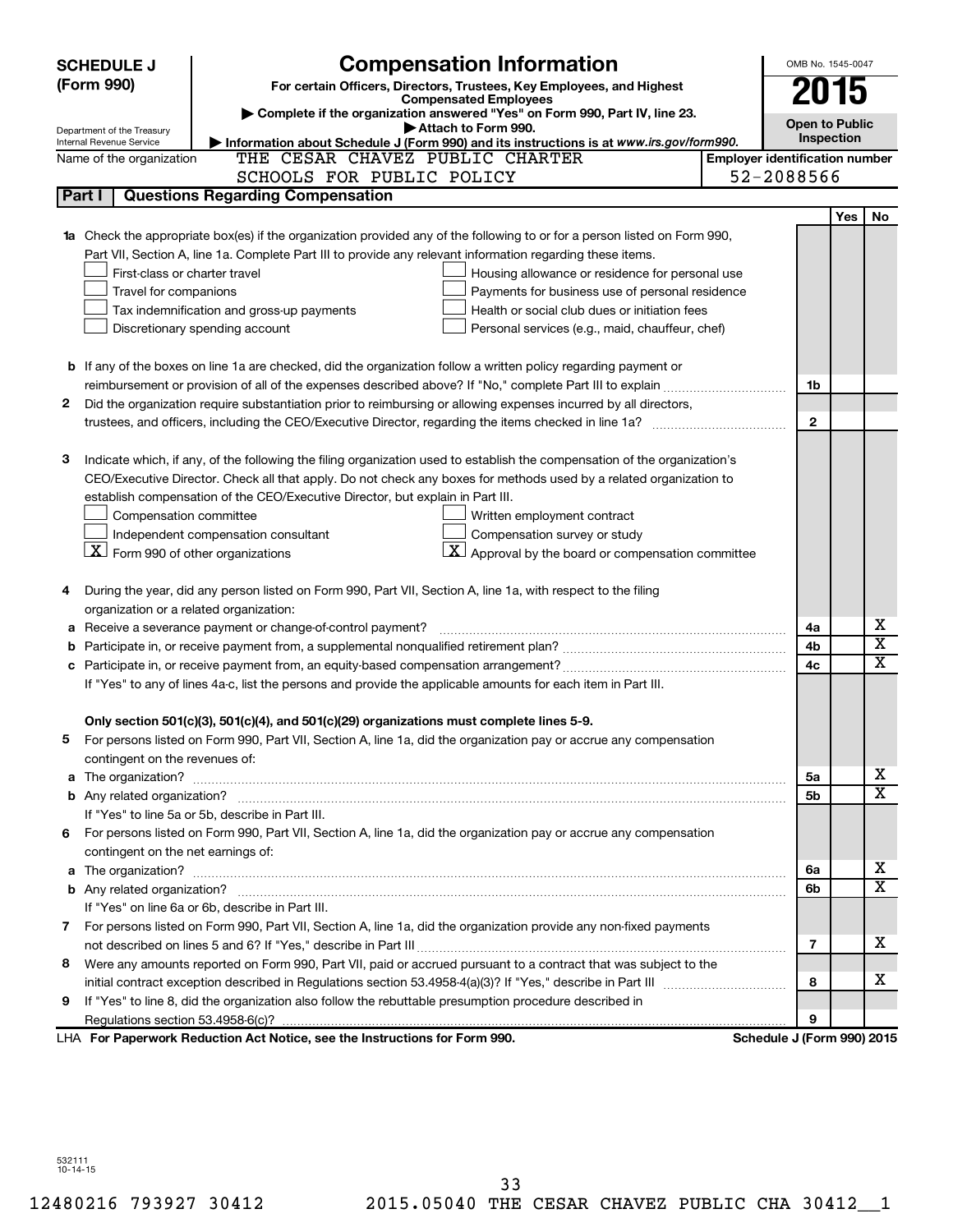Schedule J (Form 990) 2015 SCHOOLS FOR PUBLIC POLICY 52-2088566

#### Part II | Officers, Directors, Trustees, Key Employees, and Highest Compensated Employees. Use duplicate copies if additional space is needed.

For each individual whose compensation must be reported on Schedule J, report compensation from the organization on row (i) and from related organizations, described in the instructions, on row (ii). Do not list any individuals that are not listed on Form 990, Part VII.

Note: The sum of columns (B)(i)-(iii) for each listed individual must equal the total amount of Form 990, Part VII, Section A, line 1a, applicable column (D) and (E) amounts for that individual.

|                                           |                          | (B) Breakdown of W-2 and/or 1099-MISC compensation |                                           | (C) Retirement and             | (D) Nontaxable              | (E) Total of columns | (F) Compensation                                           |
|-------------------------------------------|--------------------------|----------------------------------------------------|-------------------------------------------|--------------------------------|-----------------------------|----------------------|------------------------------------------------------------|
| (A) Name and Title                        | (i) Base<br>compensation | (ii) Bonus &<br>incentive<br>compensation          | (iii) Other<br>reportable<br>compensation | other deferred<br>compensation | benefits                    | $(B)(i)-(D)$         | in column (B)<br>reported as deferred<br>on prior Form 990 |
| <b>FAIDA FULLER</b><br>(1)<br>(i)         | 124, 130.                | $\overline{0}$ .                                   | $\overline{0}$ .                          | 18,000.                        | 16,716.                     | 158,846.             | $\overline{0}$ .                                           |
| CHIEF FINANCIAL OFFICER UNTIL 5/2016 (ii) | $\overline{0}$ .         | $\overline{0}$ .                                   | $\overline{0}$ .                          | $\overline{\mathfrak{o}}$ .    | $\overline{\mathfrak{o}}$ . | $\mathbf 0$ .        | $\overline{0}$ .                                           |
| JOAN MASSEY<br>(2)<br>(i)                 | 199,402.                 | $\overline{0}$ .                                   | $\overline{0}$ .                          | $\overline{\mathfrak{o}}$ .    | 8,771.                      | 208, 173.            | $\overline{0}$ .                                           |
| CHIEF EXECUTIVE OFFICER<br>(ii)           | $\overline{0}$ .         | $\overline{0}$ .                                   | $\overline{0}$ .                          | $\overline{\mathfrak{o}}$ .    | 0.                          | 0.                   | $\overline{0}$ .                                           |
| TRACY WRIGHT<br>(3)<br>(i)                | 150, 511.                | $\overline{0}$ .                                   | $\overline{0}$ .                          | 8,342.                         | 27,301.                     | 186, 154.            | $\overline{0}$ .                                           |
| CHIEF OF STAFF<br>(ii)                    | $\overline{0}$ .         | $\overline{0}$ .                                   | $\overline{0}$ .                          | $\overline{\mathfrak{o}}$ .    | $\overline{0}$ .            | 0.                   | $\overline{0}$ .                                           |
| (i)                                       |                          |                                                    |                                           |                                |                             |                      |                                                            |
| (ii)                                      |                          |                                                    |                                           |                                |                             |                      |                                                            |
| (i)                                       |                          |                                                    |                                           |                                |                             |                      |                                                            |
| (ii)                                      |                          |                                                    |                                           |                                |                             |                      |                                                            |
| (i)                                       |                          |                                                    |                                           |                                |                             |                      |                                                            |
| (ii)                                      |                          |                                                    |                                           |                                |                             |                      |                                                            |
| (i)                                       |                          |                                                    |                                           |                                |                             |                      |                                                            |
| (ii)                                      |                          |                                                    |                                           |                                |                             |                      |                                                            |
| (i)                                       |                          |                                                    |                                           |                                |                             |                      |                                                            |
| (ii)                                      |                          |                                                    |                                           |                                |                             |                      |                                                            |
| (i)                                       |                          |                                                    |                                           |                                |                             |                      |                                                            |
| (ii)                                      |                          |                                                    |                                           |                                |                             |                      |                                                            |
| (i)                                       |                          |                                                    |                                           |                                |                             |                      |                                                            |
| (ii)                                      |                          |                                                    |                                           |                                |                             |                      |                                                            |
| (i)                                       |                          |                                                    |                                           |                                |                             |                      |                                                            |
| (ii)                                      |                          |                                                    |                                           |                                |                             |                      |                                                            |
| (i)                                       |                          |                                                    |                                           |                                |                             |                      |                                                            |
| (ii)                                      |                          |                                                    |                                           |                                |                             |                      |                                                            |
| (i)<br>(ii)                               |                          |                                                    |                                           |                                |                             |                      |                                                            |
|                                           |                          |                                                    |                                           |                                |                             |                      |                                                            |
| (i)<br>(ii)                               |                          |                                                    |                                           |                                |                             |                      |                                                            |
| (i)                                       |                          |                                                    |                                           |                                |                             |                      |                                                            |
| (ii)                                      |                          |                                                    |                                           |                                |                             |                      |                                                            |
| (i)                                       |                          |                                                    |                                           |                                |                             |                      |                                                            |
| (ii)                                      |                          |                                                    |                                           |                                |                             |                      |                                                            |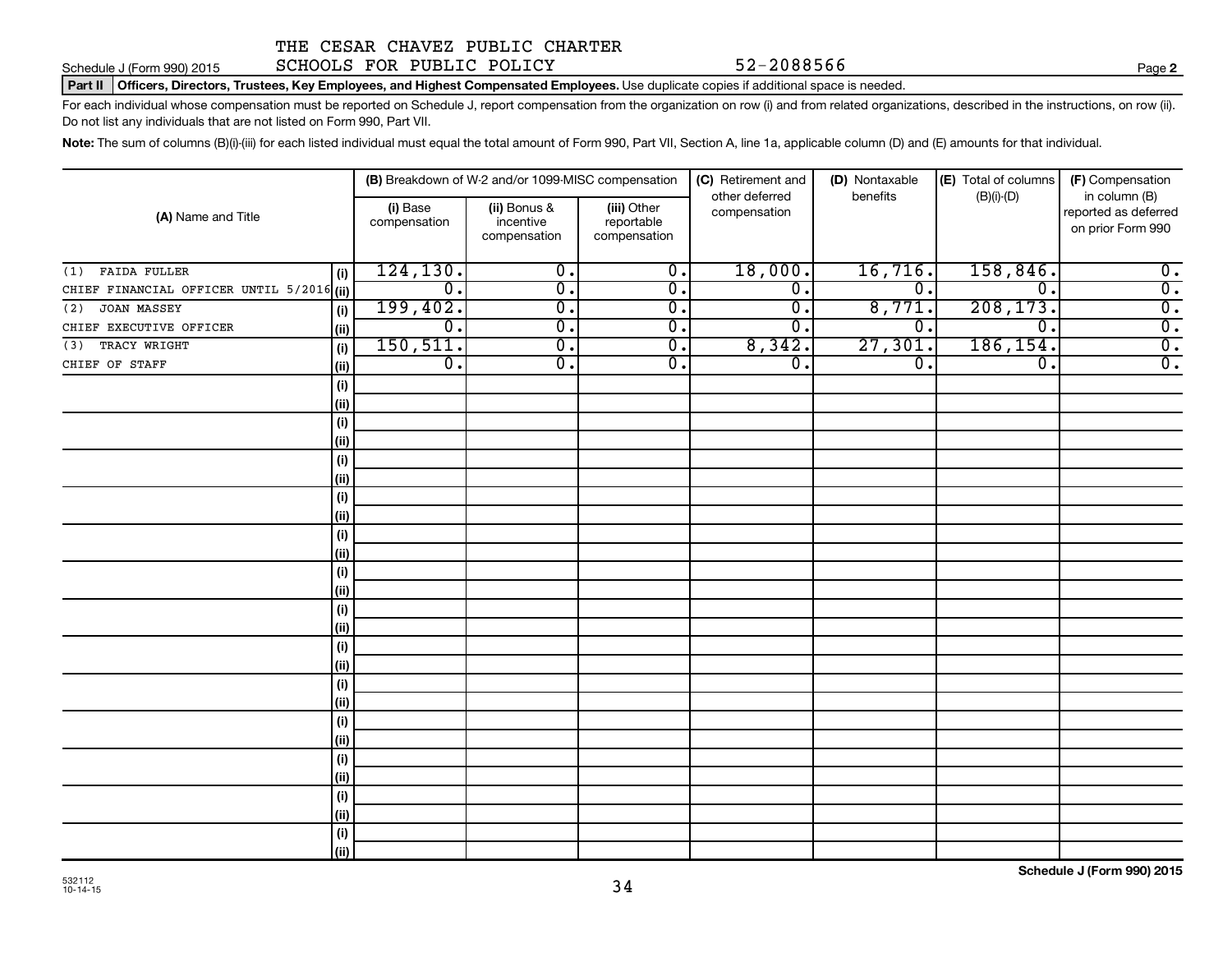## **Part III Supplemental Information**

Provide the information, explanation, or descriptions required for Part I, lines 1a, 1b, 3, 4a, 4b, 4c, 5a, 5b, 6a, 6b, 7, and 8, and for Part II. Also complete this part for any additional information.

532113 10-14-15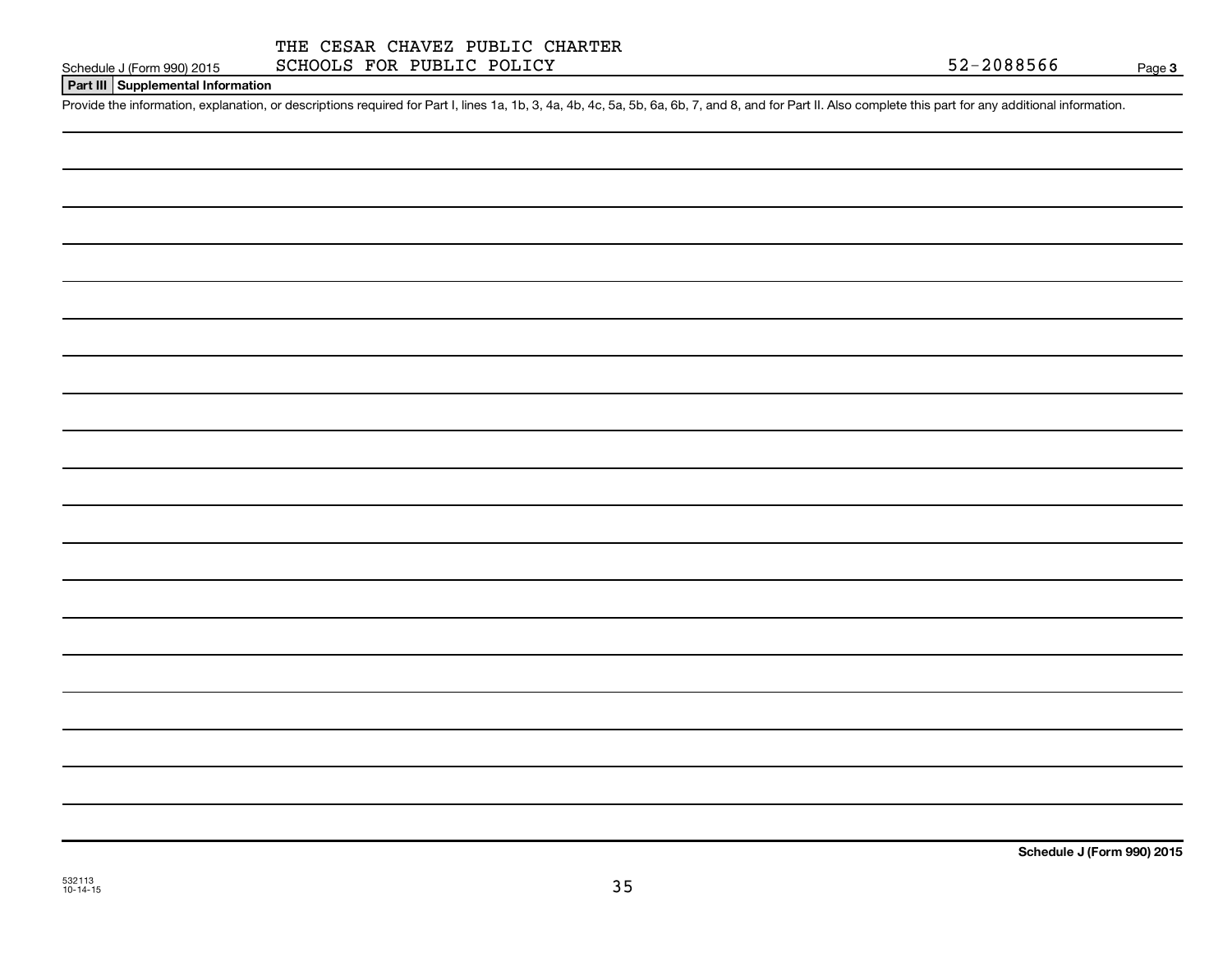| (Form 990)   | <b>SCHEDULE K</b><br>Department of the Treasury<br>Internal Revenue Service                            |                                 | Complete if the organization answered "Yes" on Form 990, Part IV, line 24a. Provide descriptions,<br>▶ Attach to Form 990. ▶ Information about Schedule K (Form 990) and its instructions is at www.irs.gov/form990. | <b>Supplemental Information on Tax-Exempt Bonds</b><br>explanations, and any additional information in Part VI. |                         |                         |                 |                      |                             |       |    |                                                     | OMB No. 1545-0047<br><b>Open to Public</b><br>Inspection | 2015      |    |
|--------------|--------------------------------------------------------------------------------------------------------|---------------------------------|----------------------------------------------------------------------------------------------------------------------------------------------------------------------------------------------------------------------|-----------------------------------------------------------------------------------------------------------------|-------------------------|-------------------------|-----------------|----------------------|-----------------------------|-------|----|-----------------------------------------------------|----------------------------------------------------------|-----------|----|
|              | Name of the organization                                                                               | THE CESAR CHAVEZ PUBLIC CHARTER |                                                                                                                                                                                                                      |                                                                                                                 |                         |                         |                 |                      |                             |       |    | <b>Employer identification number</b><br>52-2088566 |                                                          |           |    |
|              |                                                                                                        | SCHOOLS FOR PUBLIC POLICY       | SEE PART VI FOR COLUMNS                                                                                                                                                                                              |                                                                                                                 | $(A)$ AND               | (F)                     |                 | <b>CONTINUATIONS</b> |                             |       |    |                                                     |                                                          |           |    |
| Part I       | <b>Bond Issues</b>                                                                                     |                                 |                                                                                                                                                                                                                      | $(c)$ CUSIP $#$                                                                                                 |                         |                         |                 |                      |                             |       |    | (g) Defeased (h) On behalf (i) Pooled               |                                                          |           |    |
|              | (a) Issuer name                                                                                        |                                 | (b) Issuer EIN                                                                                                                                                                                                       |                                                                                                                 | (d) Date issued         |                         | (e) Issue price |                      | (f) Description of purpose  |       |    | of issuer                                           |                                                          | financing |    |
|              |                                                                                                        |                                 |                                                                                                                                                                                                                      |                                                                                                                 |                         |                         |                 |                      |                             | Yes l | No | Yes                                                 | No                                                       | Yes       | No |
|              | CESAR CHAVEZ PUBLIC                                                                                    |                                 |                                                                                                                                                                                                                      |                                                                                                                 |                         |                         |                 | TO REFINANCE THE     |                             |       |    |                                                     |                                                          |           |    |
|              | A CHARTER SCHOOLS FOR PUBL 53-6001131 25483 VCY8 03/02/11                                              |                                 |                                                                                                                                                                                                                      |                                                                                                                 |                         |                         |                 |                      | 27210000. OUTSTANDING BALAN |       | x  |                                                     | Х.                                                       |           | x  |
|              |                                                                                                        |                                 |                                                                                                                                                                                                                      |                                                                                                                 |                         |                         |                 |                      |                             |       |    |                                                     |                                                          |           |    |
| в            |                                                                                                        |                                 |                                                                                                                                                                                                                      |                                                                                                                 |                         |                         |                 |                      |                             |       |    |                                                     |                                                          |           |    |
|              |                                                                                                        |                                 |                                                                                                                                                                                                                      |                                                                                                                 |                         |                         |                 |                      |                             |       |    |                                                     |                                                          |           |    |
| C            |                                                                                                        |                                 |                                                                                                                                                                                                                      |                                                                                                                 |                         |                         |                 |                      |                             |       |    |                                                     |                                                          |           |    |
|              |                                                                                                        |                                 |                                                                                                                                                                                                                      |                                                                                                                 |                         |                         |                 |                      |                             |       |    |                                                     |                                                          |           |    |
| D            |                                                                                                        |                                 |                                                                                                                                                                                                                      |                                                                                                                 |                         |                         |                 |                      |                             |       |    |                                                     |                                                          |           |    |
| Part II      | <b>Proceeds</b>                                                                                        |                                 |                                                                                                                                                                                                                      |                                                                                                                 |                         |                         |                 |                      |                             |       |    |                                                     |                                                          |           |    |
|              |                                                                                                        |                                 |                                                                                                                                                                                                                      |                                                                                                                 |                         |                         |                 | в                    | C                           |       |    |                                                     | D                                                        |           |    |
|              |                                                                                                        |                                 |                                                                                                                                                                                                                      |                                                                                                                 |                         | 2,738,755.              |                 |                      |                             |       |    |                                                     |                                                          |           |    |
| $\mathbf{2}$ |                                                                                                        |                                 |                                                                                                                                                                                                                      |                                                                                                                 |                         |                         |                 |                      |                             |       |    |                                                     |                                                          |           |    |
| 3            |                                                                                                        |                                 |                                                                                                                                                                                                                      |                                                                                                                 |                         | 27, 210, 000.           |                 |                      |                             |       |    |                                                     |                                                          |           |    |
| 4            |                                                                                                        |                                 |                                                                                                                                                                                                                      |                                                                                                                 |                         | $2,431,606$ .           |                 |                      |                             |       |    |                                                     |                                                          |           |    |
| 5            |                                                                                                        |                                 |                                                                                                                                                                                                                      |                                                                                                                 |                         |                         |                 |                      |                             |       |    |                                                     |                                                          |           |    |
| 6            | Proceeds in refunding escrows                                                                          |                                 |                                                                                                                                                                                                                      |                                                                                                                 |                         |                         |                 |                      |                             |       |    |                                                     |                                                          |           |    |
| 7            | Issuance costs from proceeds                                                                           |                                 |                                                                                                                                                                                                                      |                                                                                                                 |                         | 406,099.                |                 |                      |                             |       |    |                                                     |                                                          |           |    |
| 8            | Credit enhancement from proceeds                                                                       |                                 |                                                                                                                                                                                                                      |                                                                                                                 |                         |                         |                 |                      |                             |       |    |                                                     |                                                          |           |    |
| 9            | Working capital expenditures from proceeds                                                             |                                 |                                                                                                                                                                                                                      |                                                                                                                 |                         |                         |                 |                      |                             |       |    |                                                     |                                                          |           |    |
| 10           |                                                                                                        |                                 |                                                                                                                                                                                                                      |                                                                                                                 |                         | 24, 372, 295.           |                 |                      |                             |       |    |                                                     |                                                          |           |    |
| 11           | Other spent proceeds                                                                                   |                                 |                                                                                                                                                                                                                      |                                                                                                                 |                         |                         |                 |                      |                             |       |    |                                                     |                                                          |           |    |
| 12           |                                                                                                        |                                 |                                                                                                                                                                                                                      |                                                                                                                 |                         | 2011                    |                 |                      |                             |       |    |                                                     |                                                          |           |    |
| 13           |                                                                                                        |                                 |                                                                                                                                                                                                                      |                                                                                                                 |                         |                         |                 |                      |                             |       |    |                                                     |                                                          |           |    |
| 14           | Were the bonds issued as part of a current refunding issue?                                            |                                 |                                                                                                                                                                                                                      |                                                                                                                 | Yes                     | No<br>X                 | Yes             | No.                  | Yes                         | No.   |    | Yes                                                 |                                                          | No        |    |
| 15           |                                                                                                        |                                 |                                                                                                                                                                                                                      |                                                                                                                 |                         | х                       |                 |                      |                             |       |    |                                                     |                                                          |           |    |
| 16           | Has the final allocation of proceeds been made?                                                        |                                 |                                                                                                                                                                                                                      |                                                                                                                 | $\overline{\textbf{x}}$ |                         |                 |                      |                             |       |    |                                                     |                                                          |           |    |
| 17           | Does the organization maintain adequate books and records to support the final allocation of proceeds? |                                 |                                                                                                                                                                                                                      |                                                                                                                 | $\overline{\text{x}}$   |                         |                 |                      |                             |       |    |                                                     |                                                          |           |    |
|              | Part III Private Business Use                                                                          |                                 |                                                                                                                                                                                                                      |                                                                                                                 |                         |                         |                 |                      |                             |       |    |                                                     |                                                          |           |    |
|              |                                                                                                        |                                 |                                                                                                                                                                                                                      |                                                                                                                 |                         | Α                       |                 | B                    | C                           |       |    |                                                     | D                                                        |           |    |
| 1.           | Was the organization a partner in a partnership, or a member of an LLC,                                |                                 |                                                                                                                                                                                                                      |                                                                                                                 | Yes                     | No                      | Yes             | No                   | Yes                         | No    |    | Yes                                                 |                                                          | No        |    |
|              |                                                                                                        |                                 |                                                                                                                                                                                                                      |                                                                                                                 |                         | $\overline{\mathbf{X}}$ |                 |                      |                             |       |    |                                                     |                                                          |           |    |
| 2            | Are there any lease arrangements that may result in private business use of                            |                                 |                                                                                                                                                                                                                      |                                                                                                                 |                         |                         |                 |                      |                             |       |    |                                                     |                                                          |           |    |
|              |                                                                                                        |                                 |                                                                                                                                                                                                                      |                                                                                                                 |                         | X                       |                 |                      |                             |       |    |                                                     |                                                          |           |    |
|              | $^{532121}_{10-22-15}$ LHA For Paperwork Reduction Act Notice, see the Instructions for Form 990.      |                                 |                                                                                                                                                                                                                      |                                                                                                                 | 36                      |                         |                 |                      |                             |       |    | Schedule K (Form 990) 2015                          |                                                          |           |    |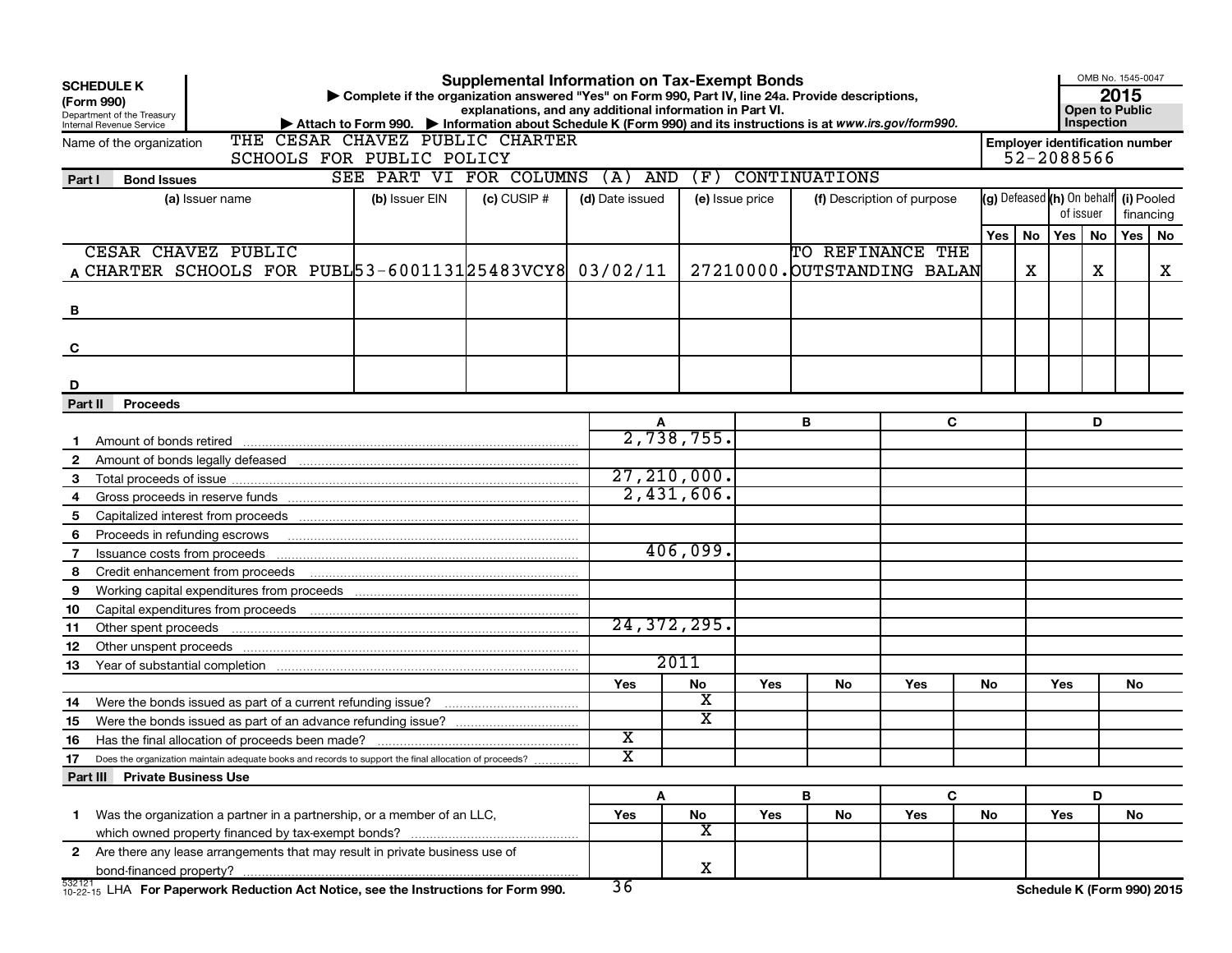## Schedule K (Form 990) 2015 SCHOOLS FOR PUBLIC POLICY 52-2088566

| <b>Part III</b> Private Business Use (Continued)                                                                |                         |                         |            |           |     |    |            |    |
|-----------------------------------------------------------------------------------------------------------------|-------------------------|-------------------------|------------|-----------|-----|----|------------|----|
|                                                                                                                 |                         | A                       | B          |           |     | C  | D          |    |
| 3a Are there any management or service contracts that may result in private                                     | Yes                     | No                      | Yes        | <b>No</b> | Yes | No | <b>Yes</b> | No |
|                                                                                                                 |                         | X                       |            |           |     |    |            |    |
| b If "Yes" to line 3a, does the organization routinely engage bond counsel or other outside                     |                         |                         |            |           |     |    |            |    |
| counsel to review any management or service contracts relating to the financed property?                        |                         |                         |            |           |     |    |            |    |
| $\epsilon$ Are there any research agreements that may result in private business use of bond-financed property? |                         | $\overline{\text{x}}$   |            |           |     |    |            |    |
| d If "Yes" to line 3c, does the organization routinely engage bond counsel or other outside                     |                         |                         |            |           |     |    |            |    |
| counsel to review any research agreements relating to the financed property?                                    |                         |                         |            |           |     |    |            |    |
| Enter the percentage of financed property used in a private business use by<br>4                                |                         |                         |            |           |     |    |            |    |
| entities other than a section 501(c)(3) organization or a state or local government                             |                         | %                       |            | %         |     | %  |            | %  |
| Enter the percentage of financed property used in a private business use as a result of<br>5                    |                         |                         |            |           |     |    |            |    |
| unrelated trade or business activity carried on by your organization, another                                   |                         |                         |            |           |     |    |            |    |
|                                                                                                                 |                         | %                       |            | %         |     | %  |            | %  |
| 6                                                                                                               |                         | %                       |            | %         |     | %  |            | %  |
| $\overline{7}$                                                                                                  |                         | х                       |            |           |     |    |            |    |
| 8a Has there been a sale or disposition of any of the bond-financed property to a non-                          |                         |                         |            |           |     |    |            |    |
| governmental person other than a $501(c)(3)$ organization since the bonds were issued?                          |                         | $\mathbf X$             |            |           |     |    |            |    |
| <b>b</b> If "Yes" to line 8a, enter the percentage of bond-financed property sold or disposed                   |                         |                         |            |           |     |    |            |    |
|                                                                                                                 |                         | %                       |            | %         |     | %  |            | %  |
| c If "Yes" to line 8a, was any remedial action taken pursuant to Regulations sections                           |                         |                         |            |           |     |    |            |    |
|                                                                                                                 |                         |                         |            |           |     |    |            |    |
| Has the organization established written procedures to ensure that all nonqualified<br>9                        |                         |                         |            |           |     |    |            |    |
| bonds of the issue are remediated in accordance with the requirements under                                     |                         |                         |            |           |     |    |            |    |
|                                                                                                                 |                         | x                       |            |           |     |    |            |    |
| Part IV Arbitrage                                                                                               |                         |                         |            |           |     |    |            |    |
|                                                                                                                 |                         | A                       | В          |           |     | C  | D          |    |
| Has the issuer filed Form 8038-T, Arbitrage Rebate, Yield Reduction and<br>1.                                   | <b>Yes</b>              | No                      | <b>Yes</b> | <b>No</b> | Yes | No | Yes        | No |
|                                                                                                                 |                         | X                       |            |           |     |    |            |    |
| $\mathbf{2}$                                                                                                    |                         |                         |            |           |     |    |            |    |
|                                                                                                                 |                         | $\overline{\textbf{x}}$ |            |           |     |    |            |    |
|                                                                                                                 | $\overline{\texttt{x}}$ |                         |            |           |     |    |            |    |
|                                                                                                                 |                         | $\overline{\textbf{x}}$ |            |           |     |    |            |    |
| If "Yes" to line 2c, provide in Part VI the date the rebate computation was                                     |                         |                         |            |           |     |    |            |    |
|                                                                                                                 |                         |                         |            |           |     |    |            |    |
| 3                                                                                                               |                         | X                       |            |           |     |    |            |    |
| 4a Has the organization or the governmental issuer entered into a qualified                                     |                         |                         |            |           |     |    |            |    |
|                                                                                                                 |                         | X                       |            |           |     |    |            |    |
|                                                                                                                 |                         |                         |            |           |     |    |            |    |
|                                                                                                                 |                         |                         |            |           |     |    |            |    |
|                                                                                                                 |                         |                         |            |           |     |    |            |    |
| e Was the hedge terminated?                                                                                     |                         |                         |            |           |     |    |            |    |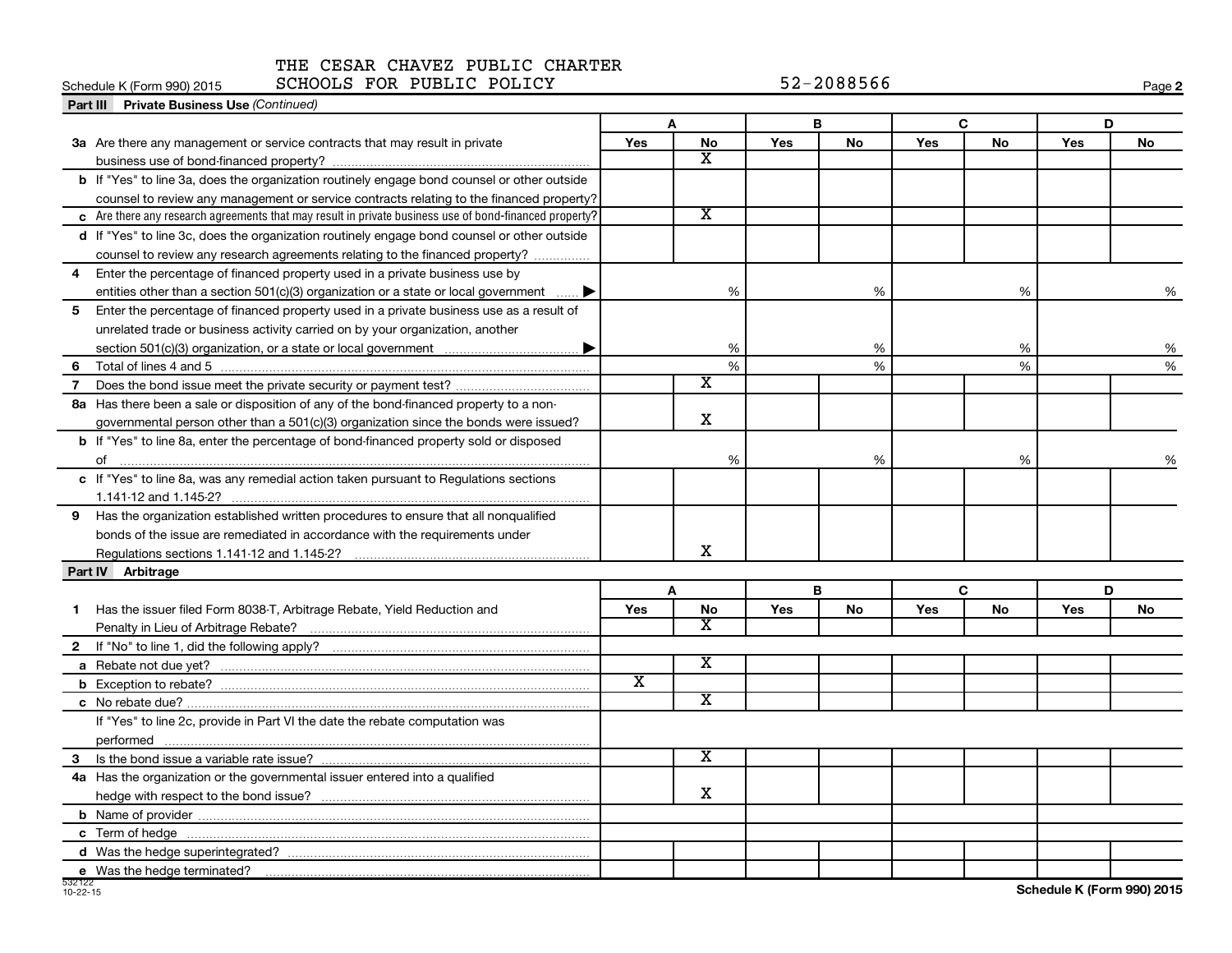| THE CESAR CHAVEZ PUBLIC CHARTER<br>SCHOOLS FOR PUBLIC POLICY<br>Schedule K (Form 990) 2015                                    |            |                         |     | 52-2088566 |     |           |     | Page 3    |
|-------------------------------------------------------------------------------------------------------------------------------|------------|-------------------------|-----|------------|-----|-----------|-----|-----------|
| <b>Part IV</b> Arbitrage (Continued)                                                                                          |            |                         |     |            |     |           |     |           |
|                                                                                                                               | A          |                         | в   |            | C   |           | D   |           |
|                                                                                                                               | <b>Yes</b> | <b>No</b>               | Yes | <b>No</b>  | Yes | <b>No</b> | Yes | <b>No</b> |
| 5a Were gross proceeds invested in a guaranteed investment contract (GIC)?                                                    |            | $\overline{\text{x}}$   |     |            |     |           |     |           |
|                                                                                                                               |            |                         |     |            |     |           |     |           |
|                                                                                                                               |            |                         |     |            |     |           |     |           |
| d Was the regulatory safe harbor for establishing the fair market value of the GIC satisfied?                                 |            |                         |     |            |     |           |     |           |
| Were any gross proceeds invested beyond an available temporary period?<br>6                                                   |            | $\overline{\mathbf{X}}$ |     |            |     |           |     |           |
| Has the organization established written procedures to monitor the requirements of                                            |            |                         |     |            |     |           |     |           |
|                                                                                                                               |            | x                       |     |            |     |           |     |           |
| <b>Procedures To Undertake Corrective Action</b><br>Part V                                                                    |            |                         |     |            |     |           |     |           |
|                                                                                                                               | Α          |                         | B   |            | C   |           | D   |           |
|                                                                                                                               | <b>Yes</b> | <b>No</b>               | Yes | <b>No</b>  | Yes | <b>No</b> | Yes | <b>No</b> |
| Has the organization established written procedures to ensure that violations of                                              |            |                         |     |            |     |           |     |           |
| federal tax requirements are timely identified and corrected through the voluntary                                            |            |                         |     |            |     |           |     |           |
| closing agreement program if self-remediation is not available under applicable                                               |            |                         |     |            |     |           |     |           |
|                                                                                                                               | X          |                         |     |            |     |           |     |           |
| Part VI Supplemental Information. Provide additional information for responses to questions on Schedule K (see instructions). |            |                         |     |            |     |           |     |           |
| SCHEDULE K, PART I, BOND ISSUES:                                                                                              |            |                         |     |            |     |           |     |           |
| <b>ISSUER NAME:</b>                                                                                                           |            |                         |     |            |     |           |     |           |
| CESAR CHAVEZ PUBLIC CHARTER SCHOOLS FOR PUBLIC POLICY ISSUE                                                                   |            |                         |     |            |     |           |     |           |
| DESCRIPTION OF PURPOSE:<br>(F)                                                                                                |            |                         |     |            |     |           |     |           |
| TO REFINANCE THE OUTSTANDING BALANCES OF THE SCHOOL'S LOANS                                                                   |            |                         |     |            |     |           |     |           |
|                                                                                                                               |            |                         |     |            |     |           |     |           |
|                                                                                                                               |            |                         |     |            |     |           |     |           |
|                                                                                                                               |            |                         |     |            |     |           |     |           |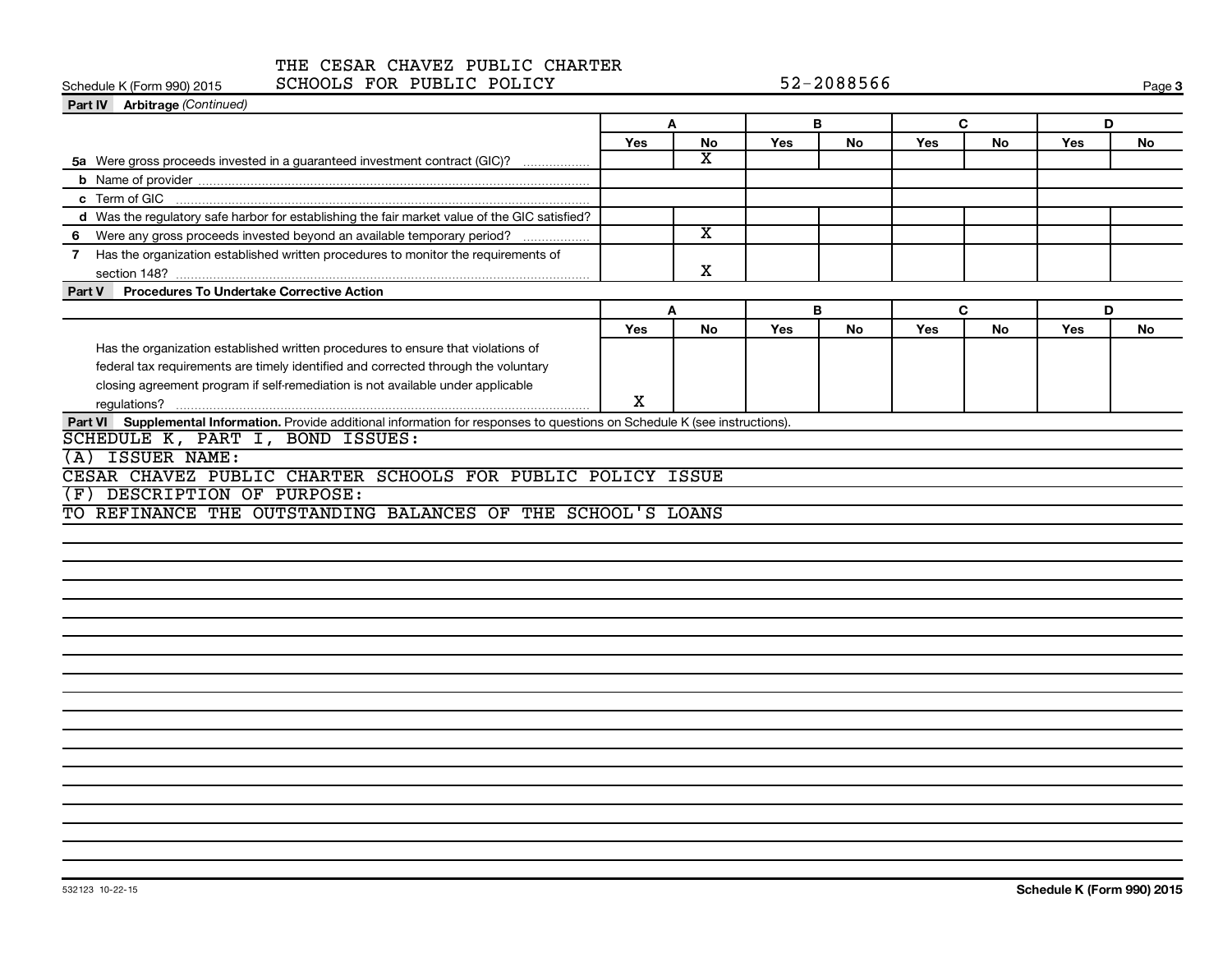**(Form 990 or 990-EZ)**

Department of the Treasury Internal Revenue Service Name of the organization

# SCHEDULE O **Supplemental Information to Form 990 or 990-EZ** 2015<br>(Form 990 or 990-EZ) Complete to provide information for responses to specific questions on

**Complete to provide information for responses to specific questions on Form 990 or 990-EZ or to provide any additional information. | Attach to Form 990 or 990-EZ.**



**Information about Schedule O (Form 990 or 990-EZ) and its instructions is at WWW.irs.gov/form990.** THE CESAR CHAVEZ PUBLIC CHARTER SCHOOLS FOR PUBLIC POLICY FOR SCHOOLS FOR PUBLIC POLICY

FORM 990, PART I, LINE 1, DESCRIPTION OF ORGANIZATION MISSION:

CREATE A MORE JUST, FREE, AND EQUAL WORLD.

FORM 990, PART VI, SECTION B, LINE 11:

THE BOARD'S FINANCE COMMITTEE REVIEWS THE FORM 990 BEFORE IT IS FILED WITH THE IRS.

FORM 990, PART VI, SECTION B, LINE 12C:

THE BOARD CHAIR MONITORS AND ENFORCES COMPLIANCE OF THE SCHOOL'S CONFLICT

OF INTEREST POLICY ON AN ANNUAL BASIS.

FORM 990, PART VI, SECTION B, LINE 15:

THE SCHOOL'S BOARD OF DIRECTORS REVIEWS THE CEO, CFO, COO, AND OTHER

OFFICER COMPENSATION DURING ITS SUMMER BOARD MEETINGS. A COMMITTEE IS

FORMED WHICH PERFORMS AN INITIAL REVIEW AND PRESENTS A RECOMMENDATION TO

THE FULL BOARD. THE BOARD THEN USES SALARY DATA FROM COMPARABLE CHARTER

SCHOOLS AND THE COMMITTEE'S RECOMMENDATION TO MAKE A DECISION ON AND

APPROVE THE SALARIES. THE LAST COMPENSATION REVIEW WAS PERFORMED IN OCTOBER OF 2014.

FORM 990, PART VI, SECTION C, LINE 19:

THE SCHOOL MAKES ITS GOVERNING DOCUMENTS, CONFLICT OF INTEREST POLICY AND FINANCIAL STATEMENTS AVAILABLE TO THE PUBLIC UPON REQUEST.

FORM 990, PART XII, LINE 2C:

532211  $09 - 02 - 15$ LHA For Paperwork Reduction Act Notice, see the Instructions for Form 990 or 990-EZ. Schedule O (Form 990 or 990-EZ) (2015) THE AUDIT OVERSIGHT PROCESS OR SELECTION PROCESS OF AN INDEPENDENT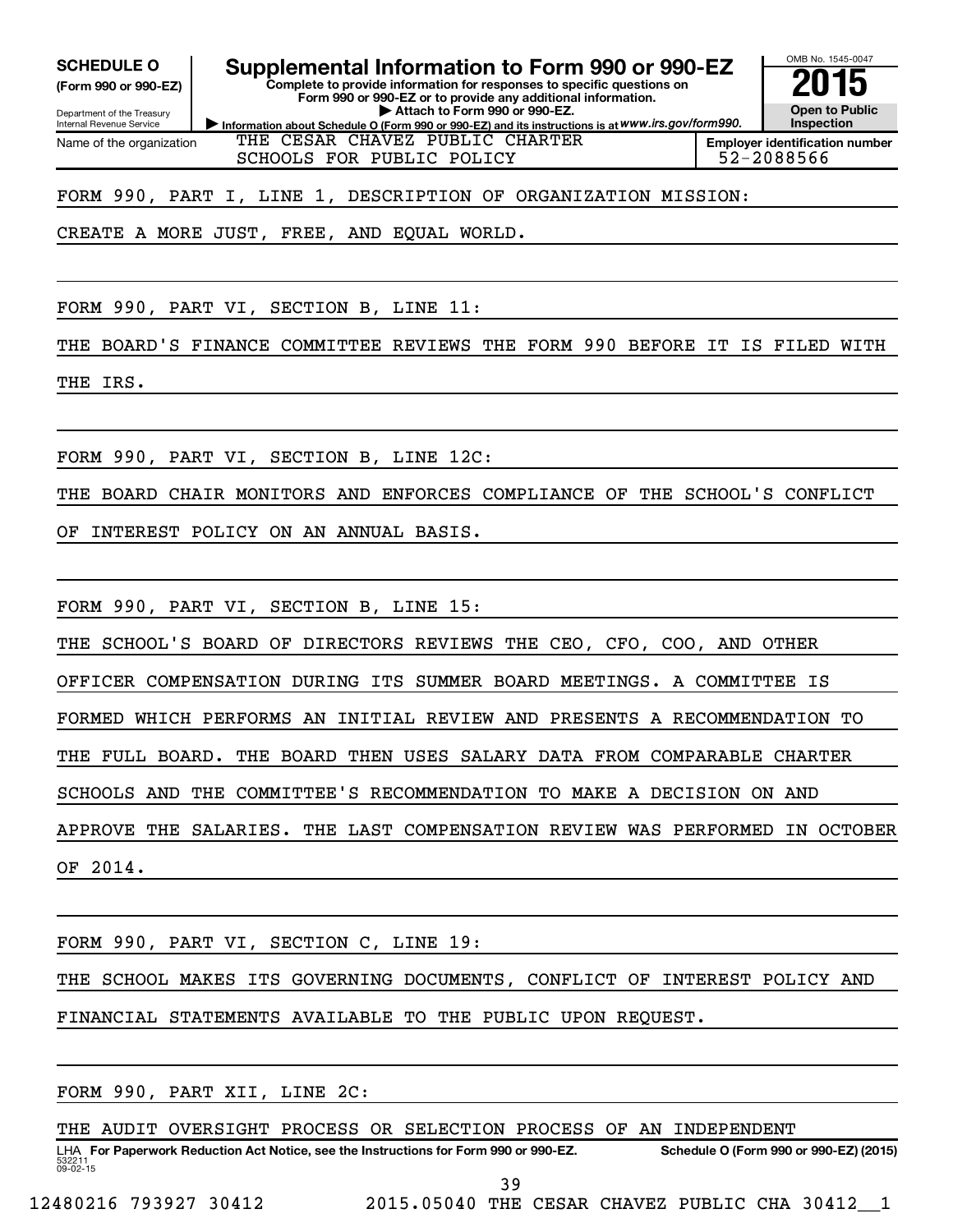| Schedule O (Form 990 or 990-EZ) (2015)<br>Name of the organization | THE CESAR CHAVEZ PUBLIC CHARTER                   | Page 2<br><b>Employer identification number</b> |
|--------------------------------------------------------------------|---------------------------------------------------|-------------------------------------------------|
|                                                                    | SCHOOLS FOR PUBLIC POLICY                         | 52-2088566                                      |
|                                                                    | ACCOUNTANT HAVE NOT CHANGED FROM THE PRIOR YEARS. |                                                 |
|                                                                    |                                                   |                                                 |
|                                                                    |                                                   |                                                 |
|                                                                    |                                                   |                                                 |
|                                                                    |                                                   |                                                 |
|                                                                    |                                                   |                                                 |
|                                                                    |                                                   |                                                 |
|                                                                    |                                                   |                                                 |
|                                                                    |                                                   |                                                 |
|                                                                    |                                                   |                                                 |
|                                                                    |                                                   |                                                 |
|                                                                    |                                                   |                                                 |
|                                                                    |                                                   |                                                 |
|                                                                    |                                                   |                                                 |
|                                                                    |                                                   |                                                 |
|                                                                    |                                                   |                                                 |
|                                                                    |                                                   |                                                 |
|                                                                    |                                                   |                                                 |
|                                                                    |                                                   |                                                 |
|                                                                    |                                                   |                                                 |
|                                                                    |                                                   |                                                 |
|                                                                    |                                                   |                                                 |
|                                                                    |                                                   |                                                 |
|                                                                    |                                                   |                                                 |
|                                                                    |                                                   |                                                 |
|                                                                    |                                                   |                                                 |
|                                                                    |                                                   |                                                 |
|                                                                    |                                                   |                                                 |
|                                                                    |                                                   |                                                 |
|                                                                    |                                                   |                                                 |
|                                                                    |                                                   |                                                 |
|                                                                    |                                                   |                                                 |
|                                                                    |                                                   |                                                 |
|                                                                    |                                                   |                                                 |
|                                                                    |                                                   |                                                 |
|                                                                    |                                                   |                                                 |
|                                                                    |                                                   |                                                 |
|                                                                    |                                                   |                                                 |
|                                                                    |                                                   |                                                 |